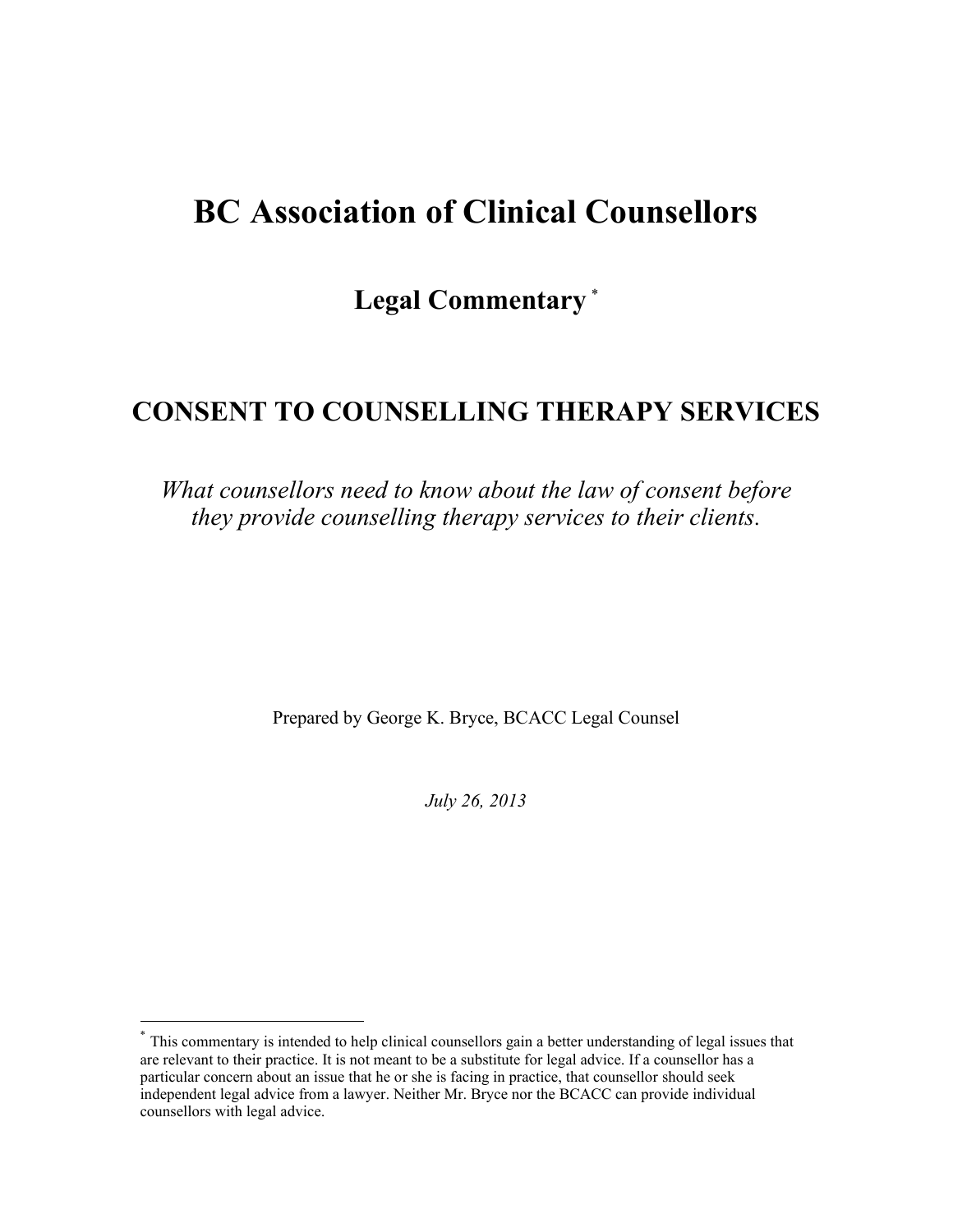## **TABLE OF CONTENTS**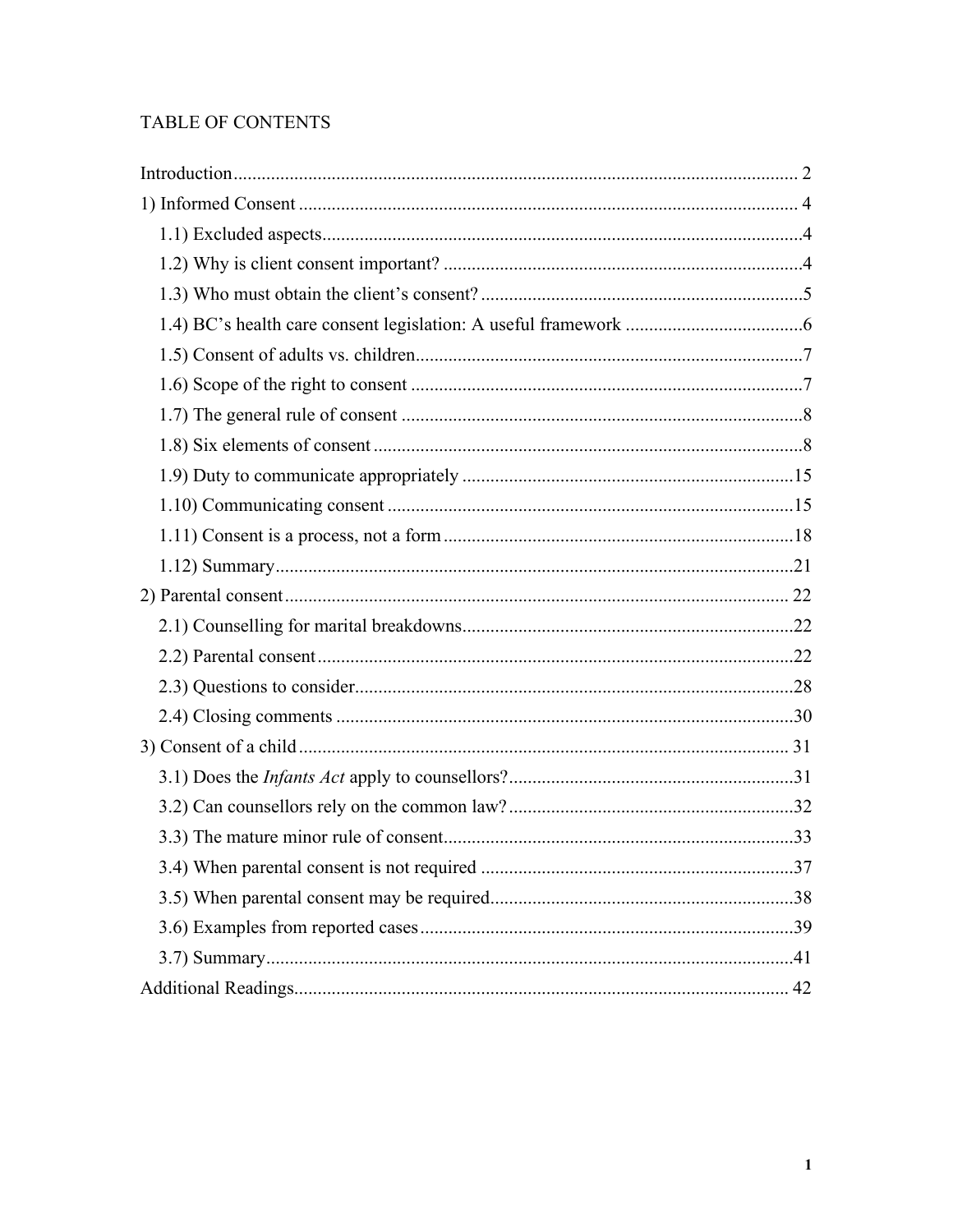## **INTRODUCTION**

In articles published in *Insights into Clinical Counselling*, I have addressed the issue of consent to counselling therapy services in two specific or narrow contexts:

- obtaining parental consent when counselling children during marital breakdowns;<sup>1</sup>
- obtaining consent from children directly, without the need for parental consent.<sup>2</sup>

In presentations to students attending two British Columbia graduate school counselling programs I have given talks on the broader question of the law of consent to counselling therapy generally.<sup>3</sup>

With the passage of BC's new *Family Law Act*<sup>4</sup> (FLA) in March 2013, new rules came into effect that make it clear that parents must consult with each other before they consent to counselling and the provision of other health care services for their children. Rather than write a third article on this narrow aspect of the law of consent, the BCACC asked that now I produce a broader and more complete legal commentary that would update the subjects covered in the previous articles and presentations.

In chapter 1 of this Legal Commentary, I will review the law of informed consent, and, with that foundation, discuss in chapter 2 how counsellors should obtain consent from parents before they provide counselling to children, in particular if the parents are separating or have divorced. This will be followed by a discussion in chapter 3 on the capacity of children to consent to their own counselling therapy services, even if they are under the age of majority and one or both of their parents object.

With the posting of this new Legal Commentary at the BCACC website, the above two *Insights* articles are no longer applicable, so they been removed from the website.

<sup>1</sup> Bryce, G. & M. Sandor "Consent for Counselling Children during Marital Breakdowns," 13:3 Insights at 12 to 14, 25 to 26 (Winter 2002).

<sup>&</sup>lt;sup>2</sup> Bryce, G.K. "Obtaining Consent from Children (Revised)." 19:4 Insights at 14, 15, 30 & 31 (Winter 2008).

<sup>&</sup>lt;sup>3</sup> Presentation to CPSY 609 course Seminar on Ethical Integration, Trinity Western University, Langley, BC (March 2009) and presentations to the COUN 510 course Professional Ethics and Law, City University, Vancouver, BC (May 2011, and May & July, 2012).

 $^{4}$  S.B.C. 2011, c.25.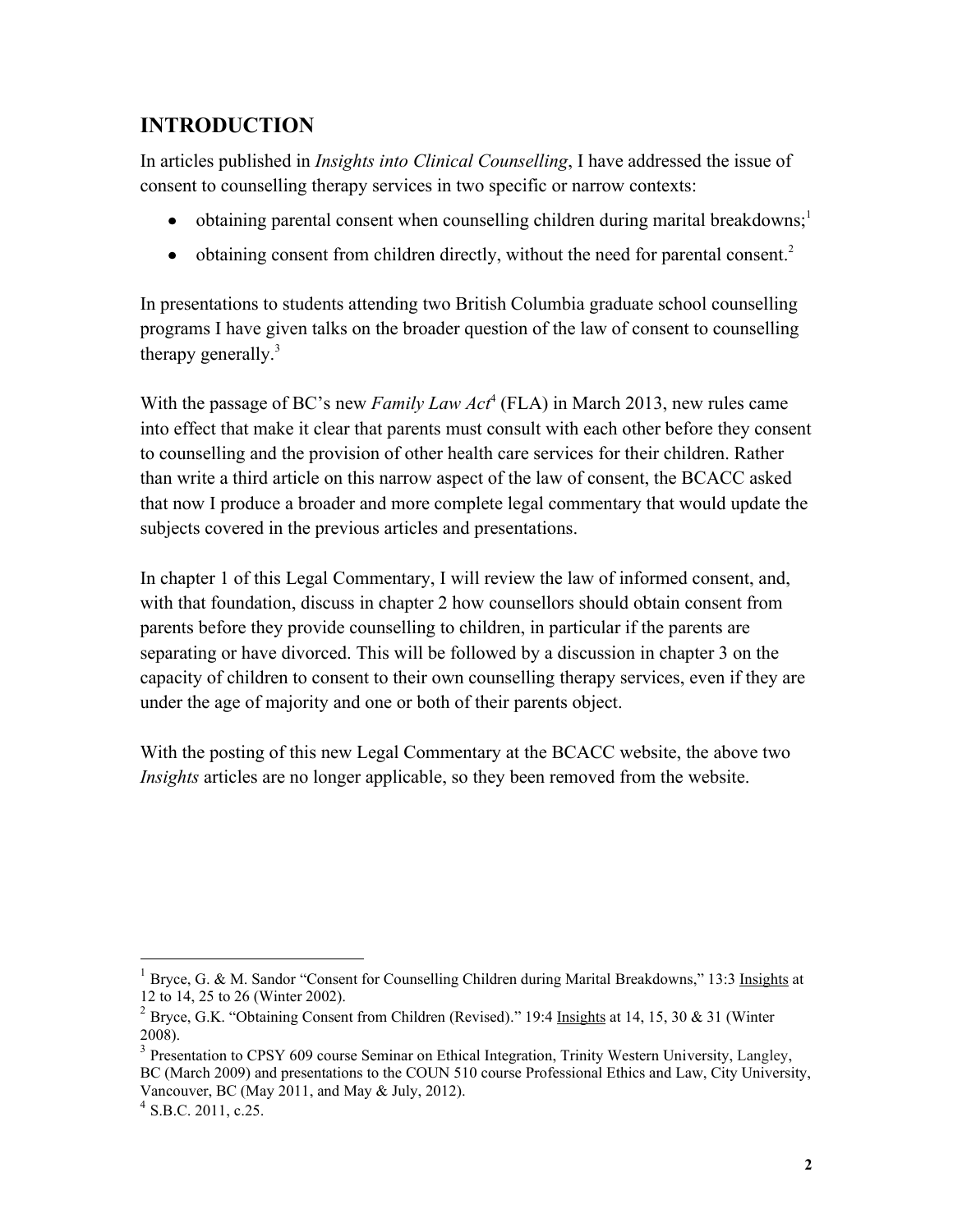The issue of a client's consent to the use, collection and disclosure of that client's personal information, as regulated under BC's *Personal Information Protection Act<sup>5</sup>* (PIPA), will *not* be considered in detail in this Legal Commentary. This type of consent has a different focus or purpose than consent to counselling; the two forms of consent should not be confused or merged with each other.

I will, however, address two specific aspects of consent as it applies to personal information in chapters 2 and 3, respectively. But I will not consider the broader question of personal information consent, in particular as regulated under PIPA.

The BCACC has produced the following documents that discuss the issue of consent in relation to the use, collection and disclosure of client personal information:

- **•** *Personal Information Protection Act: A Counsellor's Guide for Developing Client Personal Information [Protection Policies and Procedures](http://bc-counsellors.org/wp-content/uploads/2011/02/PIPA_ACounsellorsGuideOctober2004.pdf)* (approved by the Board on October 16, 2004);
- *[Standard for Informed Consent to Clinical Counselling and the Collection, Use](http://bc-counsellors.org/wp-content/uploads/2011/02/1BCACC-Standards-Informed-Consent-2010.pdf)  [and Disclosure of Personal Information](http://bc-counsellors.org/wp-content/uploads/2011/02/1BCACC-Standards-Informed-Consent-2010.pdf)* (approved by the Board on October 16, 2010).

Counsellors wanting to learn more about personal information consent may also want to consult the following:

- Bryce, G.K. ["BC's New Personal Information Protection Act: Entrenching](http://bc-counsellors.org/wp-content/uploads/2011/02/1BCACC-Standards-Informed-Consent-2010.pdf)  [Common Practice or Adding New Complexities?](http://bc-counsellors.org/wp-content/uploads/2011/02/1BCACC-Standards-Informed-Consent-2010.pdf)" part 1 @15:3 Insights at 14, 30 to 32 (Winter 2004), and part  $2 \ (\omega 16:1 \text{ Insights at } 13, 31 \text{ to } 33 \text{ (Summer 2004)}, a$ publication of the BCACC;
- Bryce, G. K. *"*Personal Information Protection in the Private Sector: B.C.'s New *Personal Information Protection Act*," chapter 15, *Legal Handbook for Helping Professionals* (3<sup>rd</sup> ed., 2006), Victoria, BC: Sedgewick Society for Consumer and Public Education.

Finally, I would like to thank respected family law lawyer, John-Paul E. Boyd,<sup>6</sup> for his helpful comments and suggestions on an earlier draft of chapter 2 of this Legal Commentary. Any errors or omissions remain my responsibility.

 $<sup>5</sup>$  S.B.C. 2003, c.63.</sup>

 $6$  Mr. Bovd is an associate with the law firm Aaron Gordon [Daykin Nordlinger LLP](http://www.agdnlaw.ca/) in Vancouver, BC.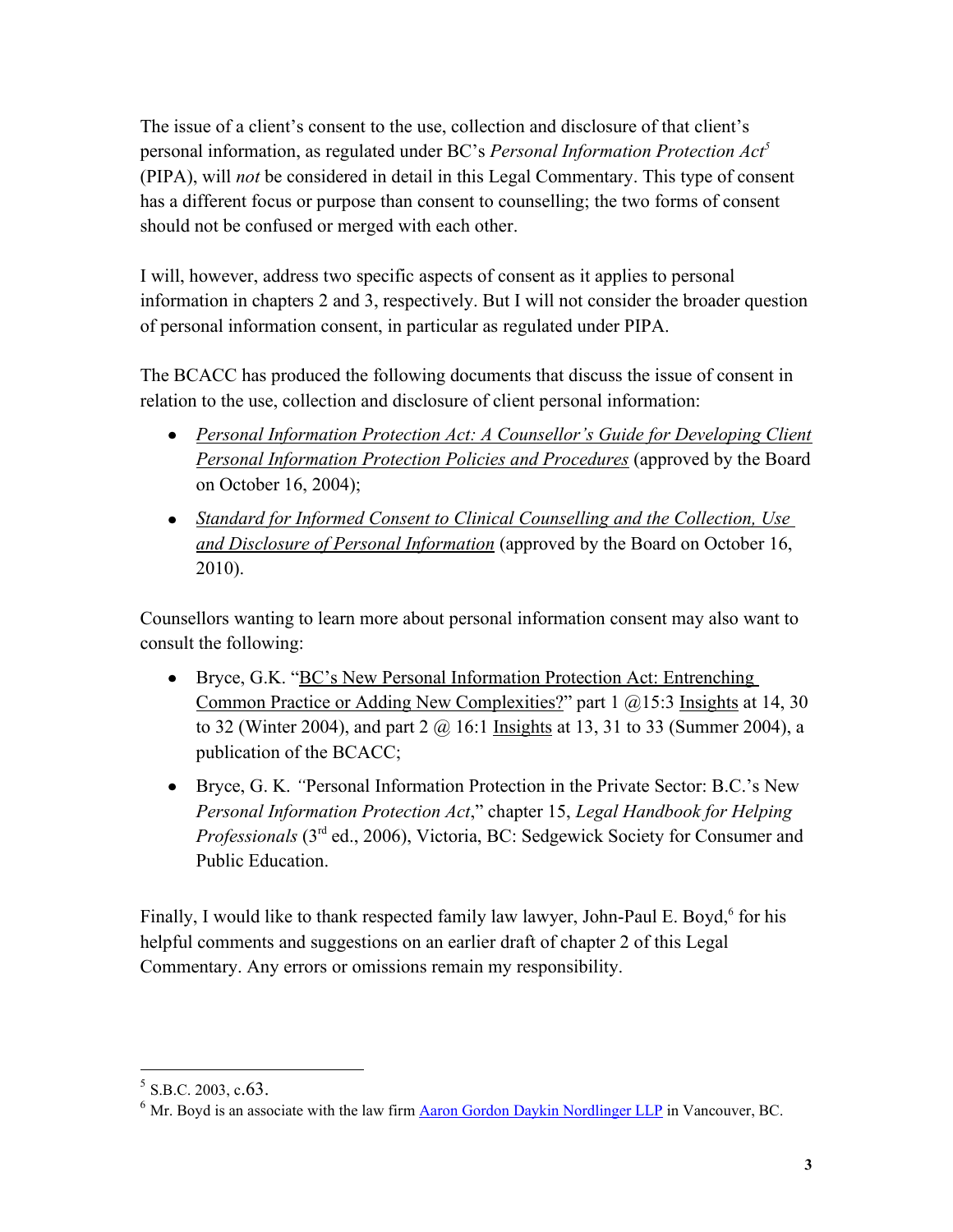## **1) INFORMED CONSENT**

The law of informed consent is a topic that can create confusion if not anxiety for many counsellors. Such a response to consent is not necessary, at least so long as counsellors understand the basic rules and decision-making framework for this aspect of clinical practice.

In this chapter I will review the essential legal elements of a valid, informed consent. From this foundation, I will discuss the importance of focusing on the process of obtaining consent, rather than on clients signing consent forms. This flows into a discussion on how consent can be communicated by a client. There are, however, certain issues that this chapter will not address.

## **1.1) Excluded aspects**

Because it is highly unlikely the following situations will ever arise in counselling practice, this chapter will not address the following situations:

- consent to unforeseen but necessary medical treatment while the client is unconscious or semi-conscious and thus unable to consent;
- the provision of psychiatric care or treatment to a person involuntarily detained pursuant to the *Mental Health Act*;
- the capacity of a substitute decision-maker to give consent on behalf of a client, and the limits of such consent;
- who may provide consent as a temporary substitute decision-maker for a client, and the limits of such consent;
- appointing a personal guardian to give consent;
- the use and limitations of advanced directives.

If a counsellor is faced with one of these scenarios, he or she should consult with independent legal counsel before proceeding further.

## **1.2) Why is client consent important?**

Aside from the fact that a failure to obtain client consent would be a breach of the BCACC codes and standards, ensuring that a client has given valid and informed consent is important because, without such consent, it is likely that anything the counsellor then does during the subsequent counselling session would be done without proper authority. And that might expose the counsellor to legal liability.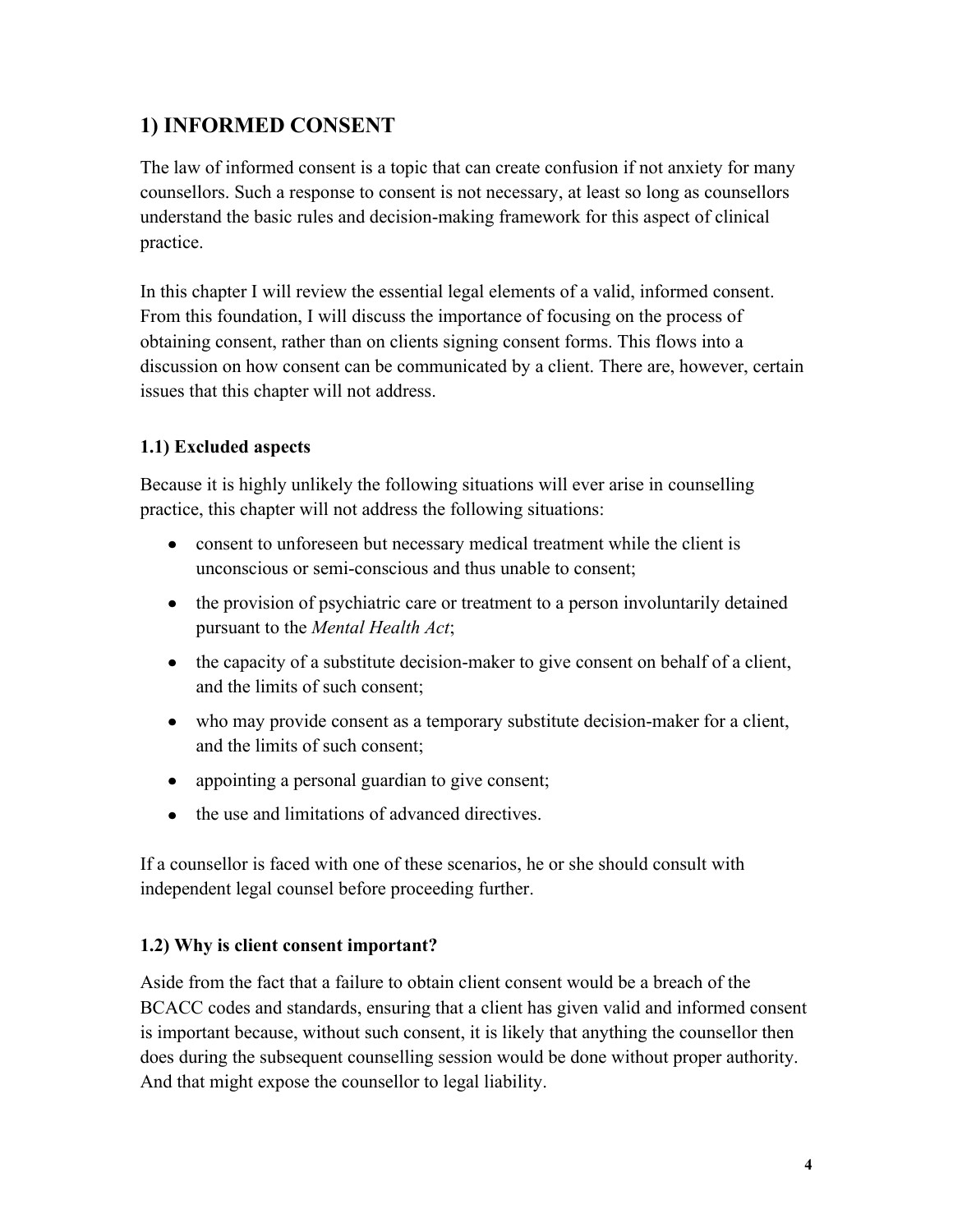For example, if a counsellor touched the client during the counselling session without consent, that simple touch would likely constitute a battery. And the counsellor would then be liable in civil law for the tort of battery, which, as noted in the landmark Canadian case of Reibl v. Hughes, is defined as an intentional tort, consisting of an unprivileged and unconsented invasion of one's bodily security.<sup>7</sup> Further, it is not necessary for the client who has been touched without consent to prove causation. Instead, the counsellor would have the burden to prove that the client consented to what was done.

In brief, it is important for a counsellor to obtain client consent before providing counselling therapy services so as to avoid any subsequent legal problems that might arise in the absence of a valid and informed consent. While consent is important to support counselling (as I will explain in more detail later) counsellors should not assume that having a client sign a consent form is the solution. This observation will become clearer as we explore the elements of informed consent.

## **1.3) Who must obtain the client's consent?**

The onus rests on the counsellor to obtain the client's consent.

If the counsellor is part of a team providing a set of closely related procedures, it may be possible for the counsellor to obtain consent for the entire team, rather than requiring each team member to obtain their own separate consent.

In appropriate circumstances, the counsellor may ask a trainee (for example) to obtain consent. But if a counsellor delegates obtaining client consent, the counsellor must ensure the delegate has the knowledge and experience to meet the requirements placed on a counsellor to obtain a valid consent.

Herein, this Legal Commentary will refer to a counsellor because, in most circumstances, the counsellor will retain ultimate authority and responsibility to ensure the client has been given an adequate explanation about the nature of the proposed counselling therapy and its anticipated outcome, as well as information about risks and available alternatives.

 $7 \text{ Reibl v. Hughes}$  [1980] 2 S.C.R. 880 at 890, 1980 CanLII 23 (SCC).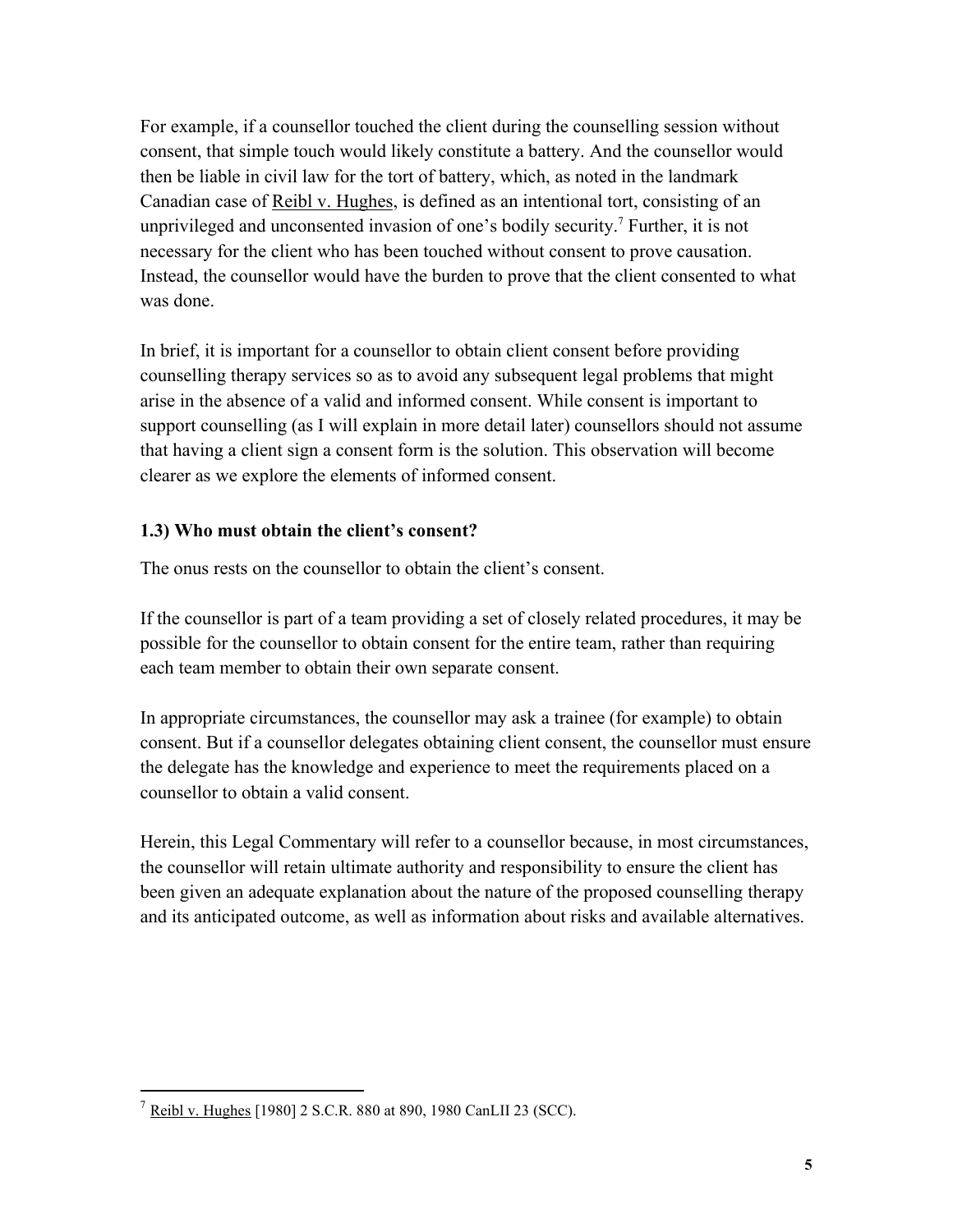## **1.4) BC's health care consent legislation: A useful framework**

British Columbia, like some other Canadian provinces, has established a legislative framework that sets out the rules of consent: the *Health Care (Consent) and Care Facility (Admission) Act*<sup>8</sup> (the *Health Care Consent Act*).

Section 5(1) of the *Health Care Consent Act* states that: "A health care provider must not provide any health care to an adult without the adult's consent." Certain exceptions are then granted to this general rule, but none apply to counselling services.

The directive set out in section 5(1) raises important questions: (a) *Are clinical counsellors "health care providers" as defined under the Health Care Consent Act? and,*  (b) *if they are not, should counsellors nonetheless apply the rules of consent as set out in this Act?*

#### (a) Are clinical counsellors "health care providers"?

Section 1 of the *Health Care Consent Act* defines a health care provider as (emphasis added): "a person, or a person in a prescribed class of persons, who, under a prescribed Act, is licensed, certified or registered to provide health care." In turn, the Health Care Consent Regulation<sup>9</sup> lists the professions that are prescribed for the purposes of being a health care provider. Under section 3 of this Regulation, the prescribed classes of persons are all the health professions regulated under the *Health Professions Act*<sup>10</sup> (HPA) and social workers regulated under the *Social Workers Act*. <sup>11</sup> Therefore, since they are not yet registered under the HPA, clinical counsellors are not one of the prescribed types of health care providers who must follow the general rules of consent as set out under the Act. This leads to the second question:

#### (b) Should counsellors nonetheless follow the Act?

While clinical counsellors are not one of the prescribed health care providers, this does not mean that the rules set out under the *Health Care Consent Act* are ones that counsellors should not follow. In fact, just the opposite is true.

The *Health Care Consent Act* is widely recognized as codifying the common law rules regarding informed consent. For example, in the 2011 case of Glaholt v. Ross, Madam

 8 R.S.B.C. 1996, c.181.

 $9^{9}$  BC Reg 20/2000.

 $^{10}$  R.S.B.C. 1996, c.183.

 $^{11}$  R S.B.C. 2008, c.31.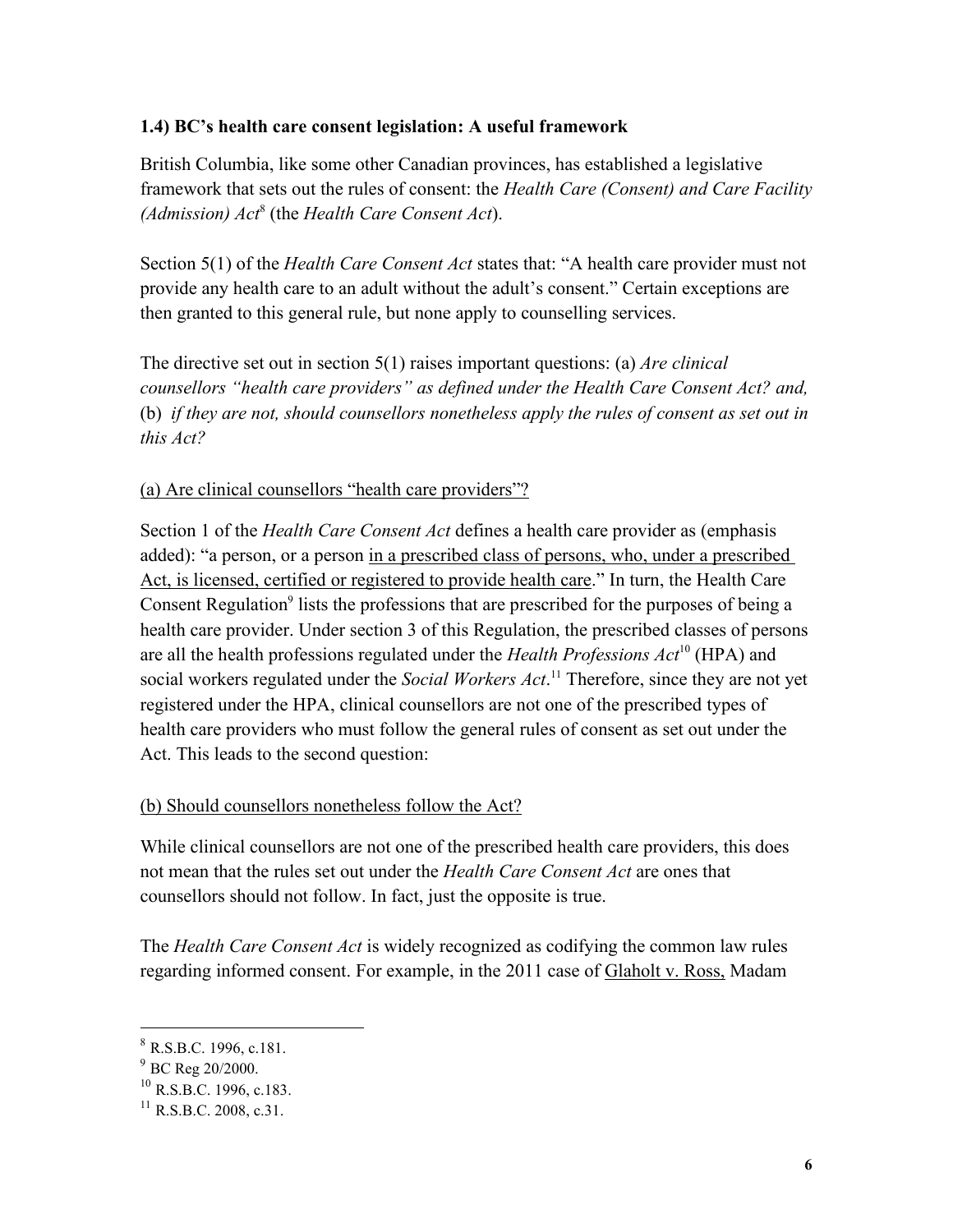Justice Gray of the BC Supreme Court observed:<sup>12</sup> "The common law concerning consent was codified in British Columbia by the *Health Care (Consent) and Care Facility (Admission) Act*."

Further, if not more importantly, because the *Health Care Consent Act* does not go further and state that it applies *only* to prescribed health care professions or has extinguished the common law rules, clinical counsellors and other non-prescribed health professionals can (indeed, should) use the rules of consent set out within the Act as a framework for how they should conduct this aspect of their clinical practices. Because this Act has codified the common law rules, it can serve as a useful guide to understanding consent, whether or not any profession is required to follow this Act.

For these reasons, I will use the framework of the *Health Care Consent Act* to organize the following general discussion on the law of consent, at least as it applied to adults.

## **1.5) Consent of adults vs. children**

The *Health Care Consent Act* sets out the rules of consent that apply to anyone who is 19 years of age and older.<sup>13</sup> On the other hand, the *Infants Act*<sup>14</sup> speaks to the capacity of someone under the age of 19 (a "mature minor") to give his or her own consent, even if that consent over-rides the consent (or refusal) of that child's parents or guardians.

The general rules of consent discussed in this chapter apply to adults. In chapter 3, I will consider a mature minor's ability to consent to counselling without the need for parental consent and explain where those rules may differ from those that apply to adults.

## **1.6) Scope of the right to consent**

So long as a client is capable of giving consent to counselling therapy services, the client has the following consequential rights: $15$ 

- (a) the right to give consent or to refuse consent on any grounds, including moral or religious grounds, even if the refusal may result in injury or death;
- (b) the right to select a particular form of available health care on any grounds, including moral or religious grounds;
- (c) the right to revoke consent and to do so at any time;

 $12$  Glaholt v. Ross, 2011 BCSC 1133, at para. 187.

<sup>13</sup> Section 1 of Act, definition of "adult"; see also section 3(1) of the *Health Care Consent Act*.

 $^{14}$  R.S.B.C. 1996, c. 223.

<sup>15</sup> These consequential rights are based on section 4 of the *Health Care Consent Act*.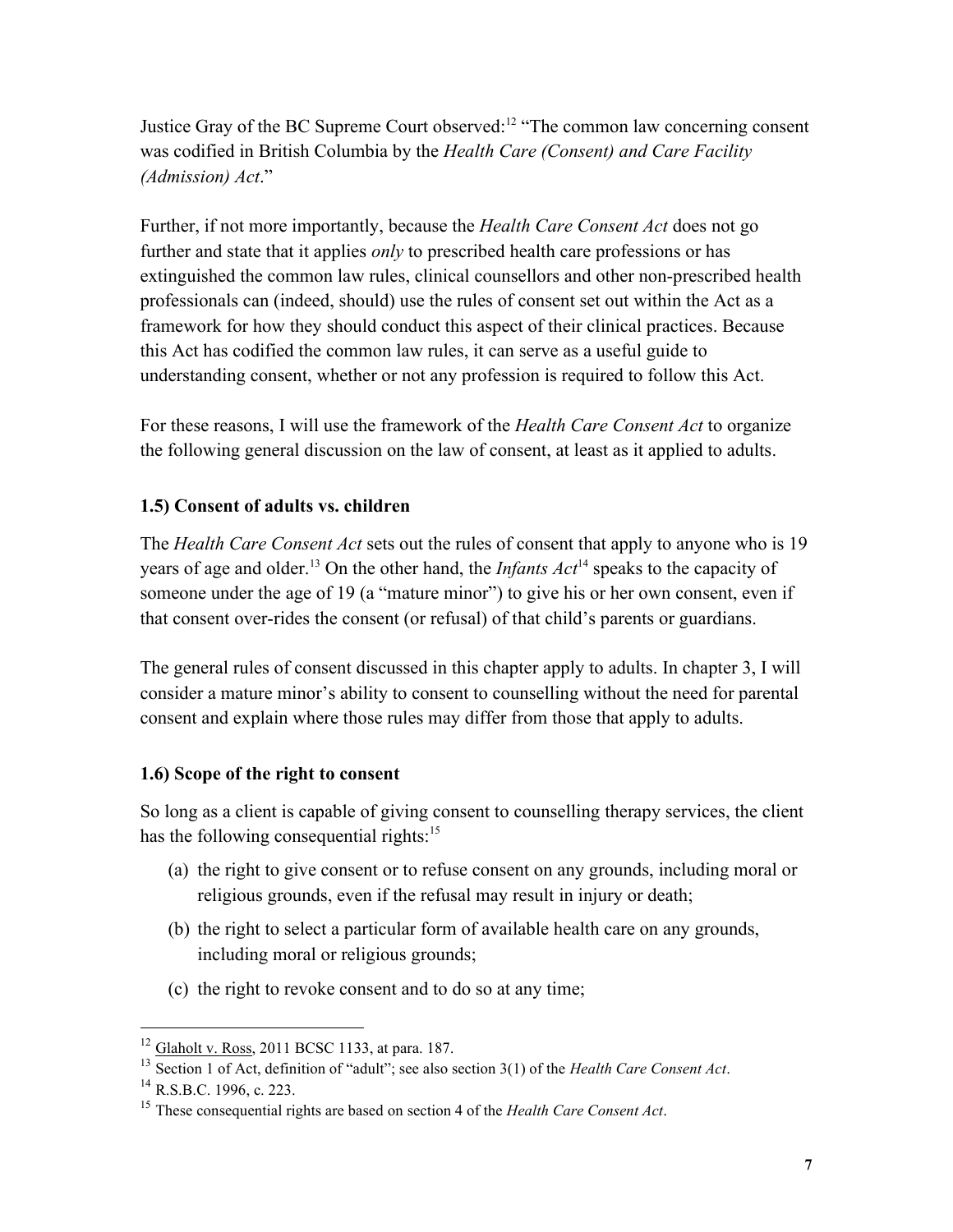- (d) the right to expect that a decision to give, refuse or revoke consent will be respected;
- (e) the right to be involved to the greatest degree possible in all case planning and decision making.

Collectively, the right to consent embraces each of these related rights. As such, these rights should be viewed as essential parts of or extensions to the general right to consent to counselling therapy or services.

## **1.7) The general rule of consent**

The general rule of consent is: A counsellor must not provide counselling therapy to a client without first receiving that client's consent to obtain those services.<sup>16</sup> Consent is the end result of a discussion that leads to a client voluntarily agreeing to be provided with services that a counsellor has proposed.

As noted in the Introduction, the *Health Care Consent Act* provides a series of exceptions to the general rule of consent. None of those exceptions are likely to ever apply to situations when counsellors are providing counselling services to their clients.<sup>17</sup> As such, these statutory exceptions will not be considered in this Legal Commentary.

The essential elements of the general rule of consent and how the client may give or communicate his or her consent will be considered next.

## **1.8) Six elements of consent**

There are six essential elements or components of valid consent. The absence of any one of these elements could then render any apparent consent null and void. Therefore, it is important to understand each element, and also how they relate to each other.

## (a) The client must be capable of giving consent

Unless they have evidence to the contrary, counsellors can assume that the adult clients they are seeing have the capability to give, refuse or revoke consent to counselling

<sup>16</sup> See section 5(1) of the *Health Care Consent Act*.

<sup>17</sup> See sections 11 to 15 of the *Health Care Consent Act*.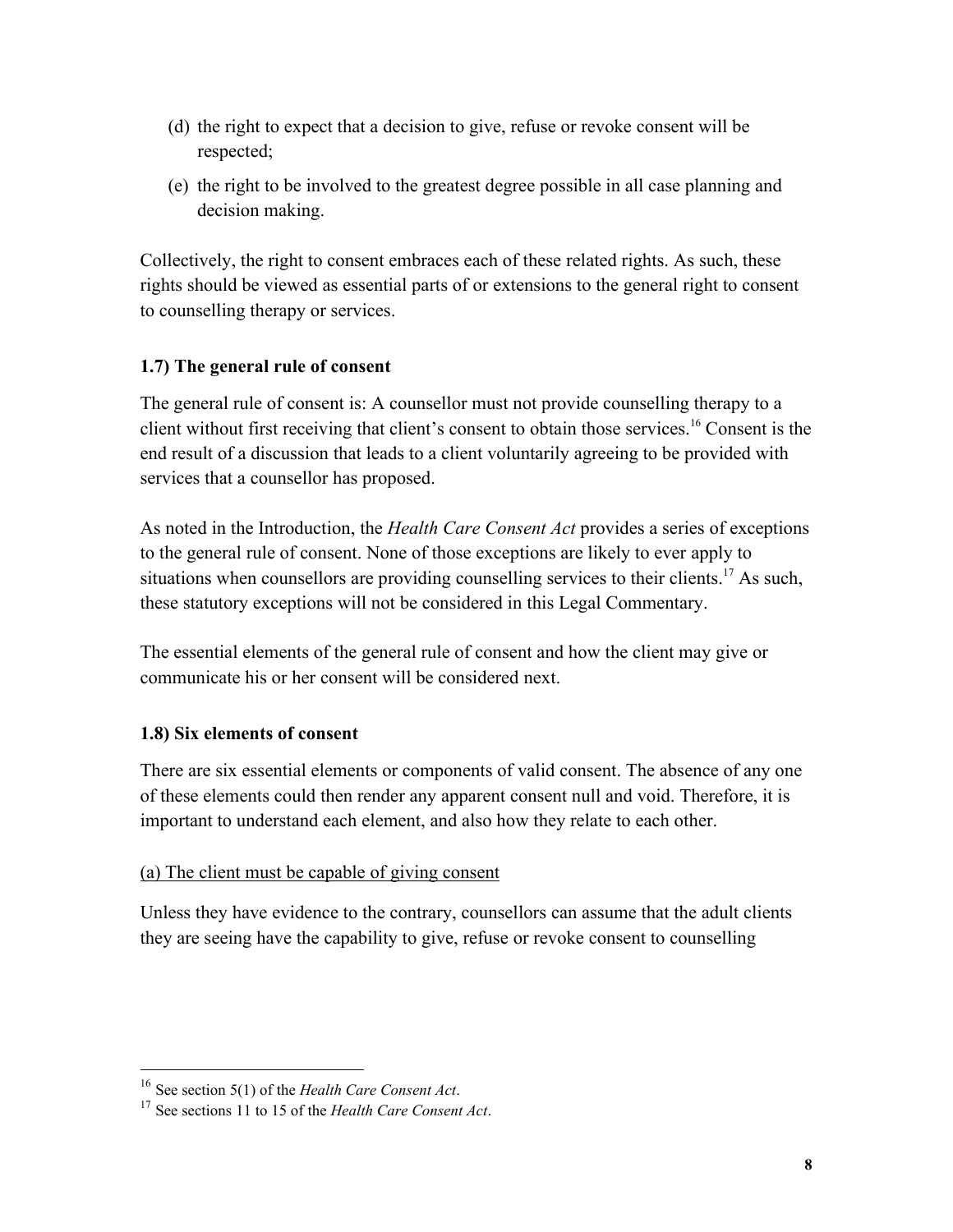services.<sup>18</sup> This presumption is itself set out under the *Health Care Consent Act* in these terms (emphasis added):

*Presumption of capability* 3(1) Until the contrary is demonstrated, every adult is presumed to be capable of (a) giving, refusing or revoking consent to health care, ..

This presumption can be set aside if the counsellor has a reason to believe that the client is not otherwise capable of giving, refusing or revoking consent. But, as will be explained further in chapter 3, this presumption of capability does not apply to children.

As one of the six elements of consent.<sup>19</sup> before a counsellor can rely on a client's consent to the proposed therapy, the client who is giving consent must be capable of making a decision about whether to give (or refuse or withdraw) consent to the proposed counselling. 20

Given the presumption of capability, in most situations, before a counsellor provides clinical services to a client, it will *not* be necessary for the counsellor to undertake a competency assessment to ensure that a client is capable of giving consent. For example, if a client knows who they are, where they are, what sort of counselling is being proposed, and the consequences of the decision they are being asked to make, it is likely safe for a counsellor to then rely on the legal presumption that the particular client is capable. However, this presumption can be set aside if the counsellor has a reason to believe that the client is not otherwise capable of giving, refusing or revoking consent.

Section 3(1) of the *Health Care Consent Act* goes on to state that, simply because the client may not communicate well with the counsellor does not automatically give the counsellor the grounds to decide that client is thus incapable of understanding what is necessary to give valid consent.<sup>21</sup> Communication difficulties are not the same as capacity to consent. (See the further discussion on this point under Duty to Communicate Appropriately, below.)

<sup>&</sup>lt;sup>18</sup> See section 3(1) of the *Health Care Consent Act*. The definition of "health care" for which consent may be given is defined in section 1 of the Act to mean "anything that is done for a therapeutic, preventive, palliative, diagnostic, cosmetic or other purpose related to health," and includes "a series or sequence of similar treatments or care administered to an adult over a period of time for a particular health problem."

<sup>&</sup>lt;sup>19</sup> While the capability to consent is listed here as the first element of consent, it is listed as the fourth element in section 6 of the *Health Care Consent Act*. I have placed it first here because, without capability to consent, none of the other elements of consent would have much relevance.

<sup>20</sup> See section 6(d) of the *Health Care Consent Act*.

<sup>21</sup> See section 3(2) of the *Health Care Consent Act*.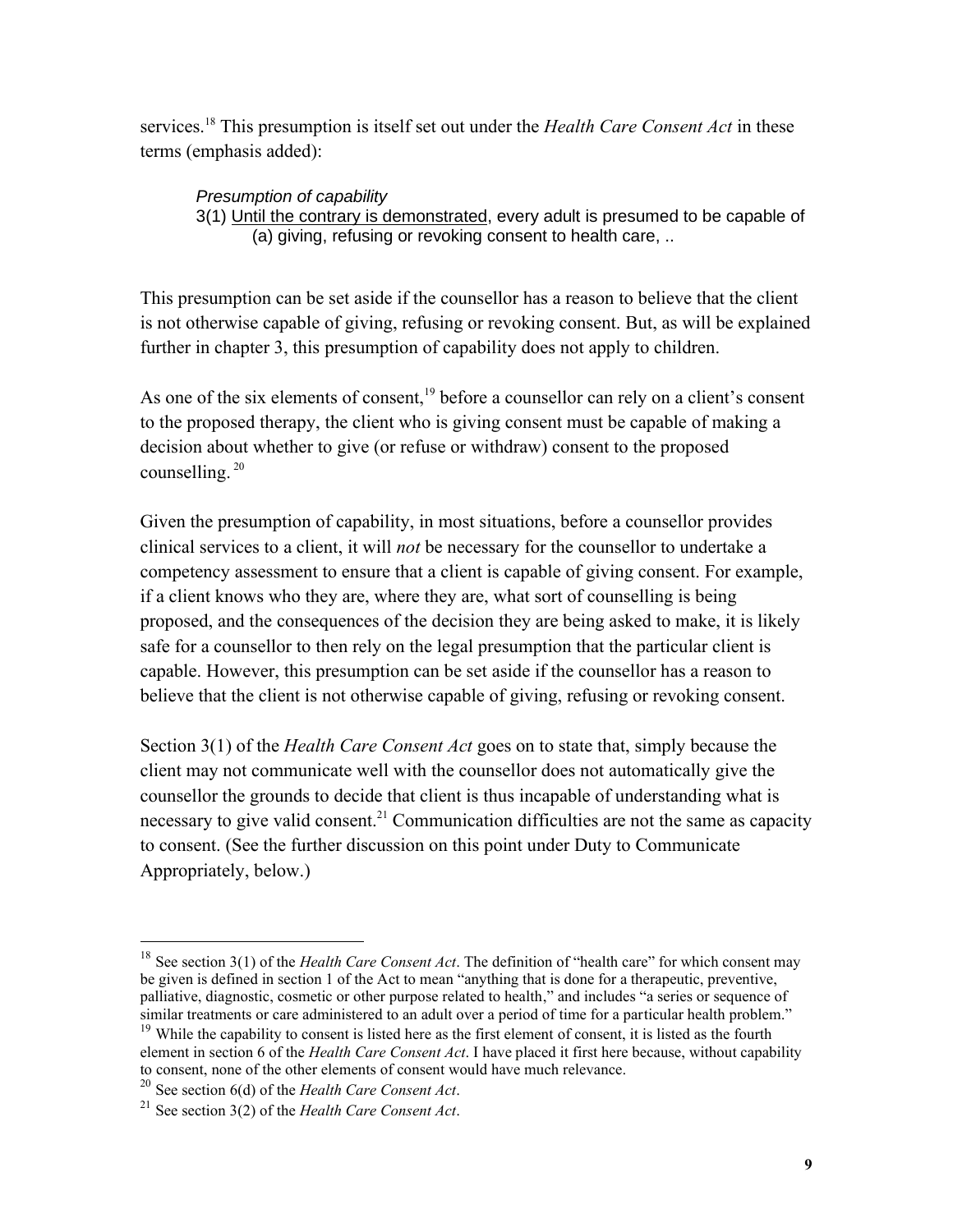Section 7 of the *Health Care Consent Act* goes on to set out two requirements when making a decision as to whether any particular client is *not* capable of giving, refusing or revoking consent, thus setting aside the presumption. The two requirements that a counsellor should keep in mind can be framed by asking: $2<sup>2</sup>$ 

- 1. Does this client demonstrate or indicate that he or she *understands the information* I have provided (e.g. about their condition, the nature of the purposed counselling, any risks or benefits, and the alternatives, if any)?
- 2. Does this client also demonstrate that he or she understands that the information I have given *applies to their particular situation*?

A simple way to ascertain if the client meets this two-part test would be to ask the client to repeat back the information that was given, using his or her own words. The counsellor should then pay attention to the way the client answers the question to ensure the client's answer is clear, consistent and unambiguous. The counsellor should then record the client's answers in the clinical notes, as well as any pertinent questions the client may ask that reflect an understanding of the proposed services.

If the answer to either of the above two screening questions is "No," the counsellor should not proceed further, because the presumption of capacity may now be in question for the subject adult. It may then be necessary to stop further counselling and take another path.

If the counsellor determines there is a need to continue with counselling, the counsellor may then have to seek out someone else who holds the appropriate authority to give substitute consent in place of the client's consent. But because it is unlikely that a clinical counsellor will be providing counselling therapy to an adult client who is incapable or unable to give consent, this Legal Commentary will not address the requirements for obtaining substitute consent.<sup>23</sup> Counsellors who find themselves in such a rare situation should obtain independent advice before proceeding.<sup>24</sup>

In most situations it is likely that counsellors can rely on the presumption of capacity that gives their adult clients the ability to give, refuse or revoke consent, unless the contrary is demonstrated.

<sup>22</sup> See section 7 of the *Health Care Consent Act*.

<sup>23</sup> See section 11 of the *Health Care Consent Act*.

<sup>24</sup> The BC Ministry of Health has produced a *Practice Guidelines for Determining Incapability to Consent to Health Care*, which is attached to the more detailed guideline: *A Health Care Provider's Guide to Consent to Health Care*. See the Additional Readings at the end of this Commentary.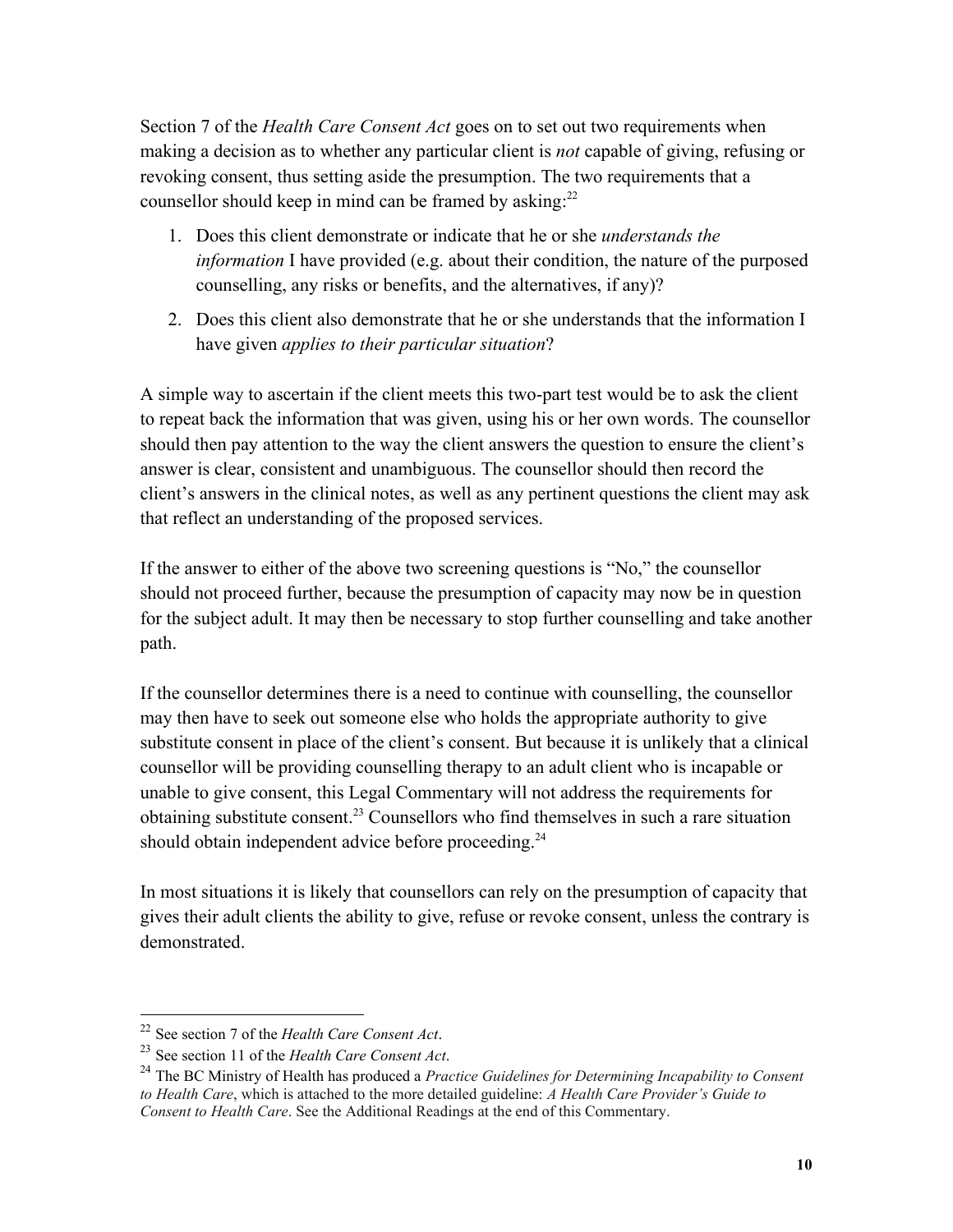## (b) Consent must relate to the services to be provided

The consent a client has given must relate to the counselling therapy services the counsellor was proposing.<sup>25</sup> Further, a consent given in one context may not be consent that would apply to all subsequent services. Consent is usually specific or applies to the therapies that are to be provided and have been disclosed to the client.<sup>26</sup>

That said, a counsellor may ask a client to consent to a general plan or course of counselling, including future repeats of certain therapeutic modalities. In such situations, the counsellor must get the client's clear consent for the plan from the start.

If a counsellor proposes one type of therapy but later provides a significantly different and unrelated type of counselling therapy, such a change would likely void the client's original consent to the first proposed therapy. The counsellor might then be liable for any resulting harm suffered by the client that may be linked to the subsequent and nonconsented therapy. If the original counselling therapy changes, the client should separately consent to the new approach.

I will discuss the dynamic nature of consent in more detail at the end of this chapter under the heading Consent Is a Process, Not a Form.

## (c) Consent must be voluntary

A client must give the counsellor voluntary consent.<sup>27</sup> For example, the client would not be giving valid consent if he or she were doing so under some form of threat or intimidation, in particular a threat of physical harm.

A counsellor who is concerned that a client is attending the session and agreeing to counselling under some form of duress or coercion should explore these reasons to ensure they would not effectively nullify that client's consent.

Sometimes a client may not want to attend counselling, but has been "forced" to attend by a spouse, family member or friend. There may even be a court order in place that requires the client to obtain counselling. In such situations, the client's reluctance to attend counselling is not the same as overt coercion, where someone may be forcing attendance under a threat of bodily harm, for example. While initially reluctant, the client may nonetheless agree to counselling after the counsellor has explained the benefits.

<sup>25</sup> See section 6(a) of the *Health Care Consent Act*.

<sup>26</sup> See section 9(2) of the *Health Care Consent Act*.

<sup>27</sup> See section 6(b) of the *Health Care Consent Act*.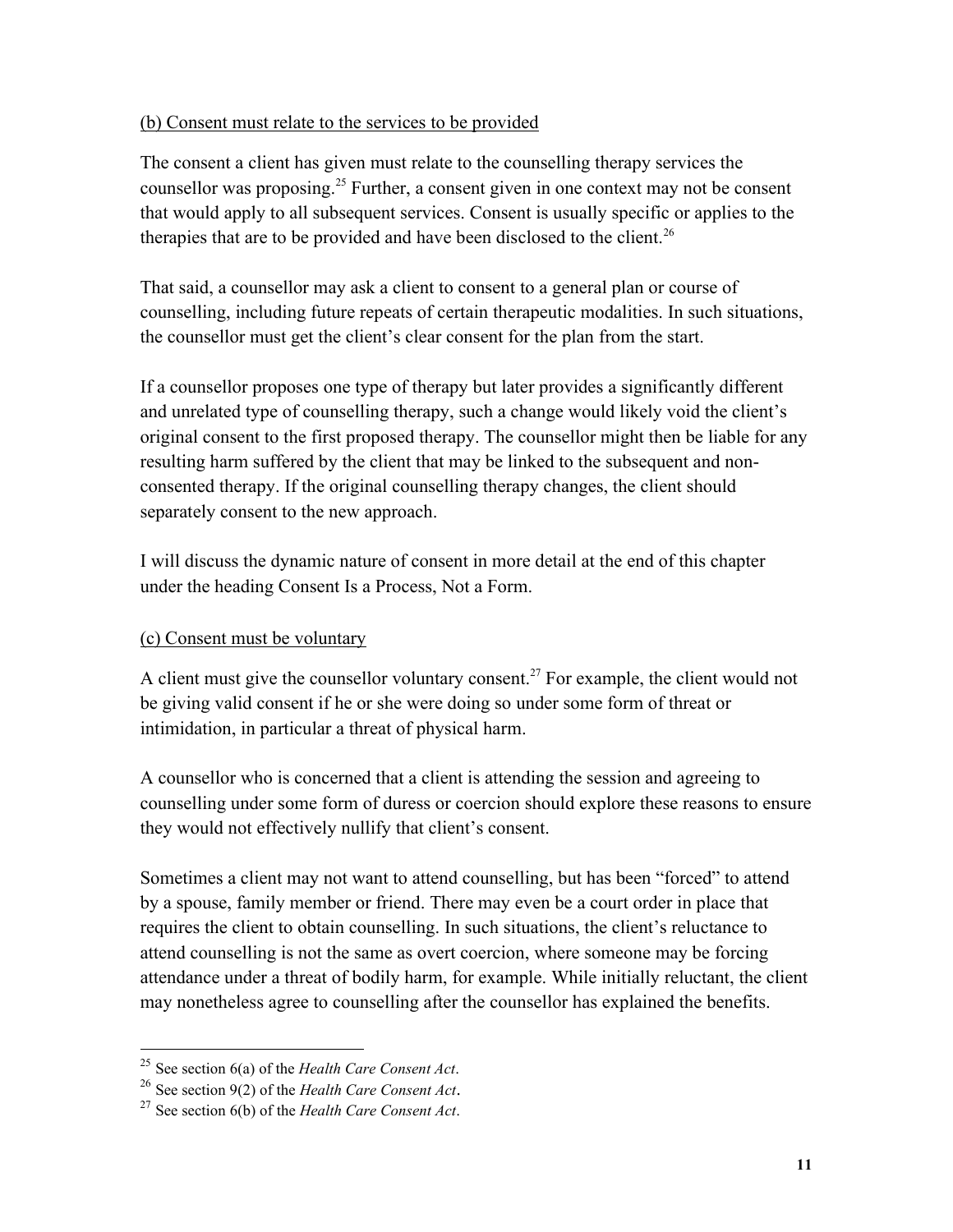Even if directed by a court to participate, such a client would still have to consent to the subsequent counselling.<sup>28</sup>

#### (d) Consent cannot be obtained by fraud or misrepresentation

The consent a client gives the counsellor must not be obtained by either fraud or misrepresentation.<sup>29</sup> While this aspect of valid consent may be similar to the need for the consent to be related to proposed services, it goes further than that.

Consent obtained by fraud or misrepresentation would not be informed consent, and any misrepresentation about the nature of the intended service means the victim has not given true and informed consent to the actual service that was provided. For example, if a client is told one thing but experiences something quite different, his or her consent to the first event would be rendered null and void. Consent voided because of fraud or misrepresentation can have serious legal consequences, such as leading to a criminal charge of assault or a civil claim for damages.

#### (e) Consent must be informed

The consent a client gives the counsellor must also be informed.<sup>30</sup> This means that the counsellor must give the client the information that a reasonable person would require to be able to understand the proposed counselling therapy or services and to then make an informed decision. <sup>31</sup> (Again, false or deceptive information would void any consent.) Health care providers thus have a duty of disclosure that is intended to ensure a client's consent is informed.

There are four aspects to the nature or scope of the information a counsellor must give to a client to thus meet their duty of disclosure:

- 1. the information must relate to the client's condition or circumstances for which the counselling are proposed;
- 2. the information must describe the nature of the proposed counselling;

 $^{28}$  If such a client refused to continue, the court order may then direct the counsellor to report that refusal to the court.

<sup>29</sup> See section 6(c) of the *Health Care Consent Act*.

 $30$  This aspect of consent is often given prominence when counsellors talk about "informed consent." But, as the discussion in this section should illustrate, informed consent is but one of the six important elements

of a valid consent.

<sup>31</sup> See section 6(e) of the *Health Care Consent Act*.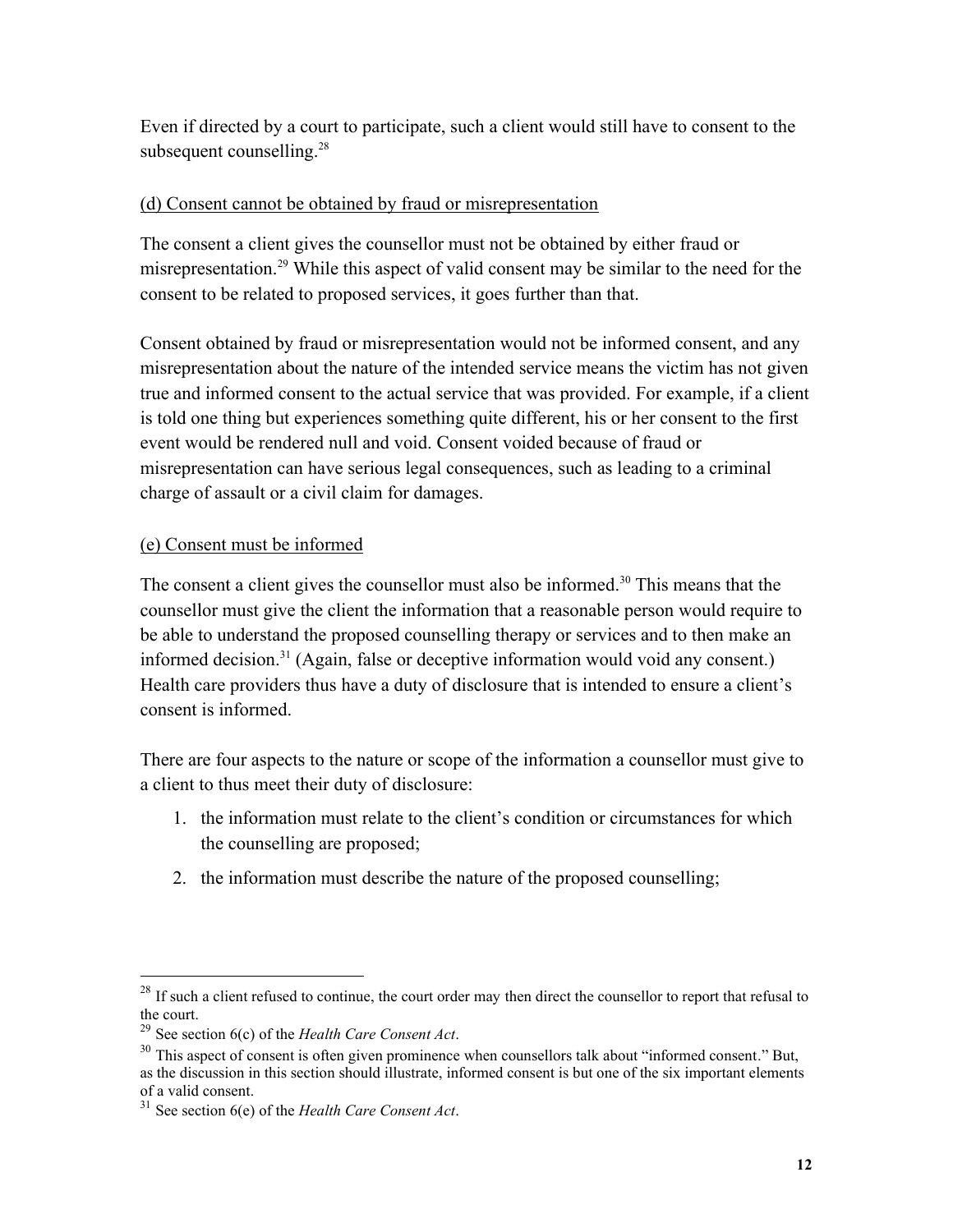- 3. the information must disclose the risks<sup>32</sup> and benefits of the proposed counselling that a reasonable person would expect to be told about;
- 4. the information must include any alternative therapy (counselling or otherwise), if any, including doing nothing.

If one or more of the above four requirements is missing, the client's consent may then be found to be uninformed, and – much like fraud or misrepresentation – would render null and void any consent that was given.

In Glaholt v. Ross, the court explained the importance of this element of consent in the context of a patient who had received an eye injection from an ophthalmologist (emphasis added): 33

A physician must disclose to a patient the nature of a proposed treatment, its gravity, any material risks, and any special or unusual risks attendant upon the treatment. The scope of the duty and whether or not there has been a breach must be decided in relation to the circumstances of each case.

The Court must consider two questions: first, whether Ms. Glaholt had the requisite information to provide informed consent; and second, if not, whether a reasonable person in her circumstances would have consented to the procedure if provided with that information. That is because the failure to give an adequate warning will have caused Ms. Glaholt damage only if a reasonable person in her circumstances would have refused consent.

If someone other than the counsellor is to provide the client with some aspect of the proposed counselling service, the client should know in advance that these services will be delegated to another person, and, in turn, to consent to that delegation.

A client's particular circumstances or previously expressed concerns might require the counsellor to disclose potential although uncommon negative outcomes of the proposed

<sup>&</sup>lt;sup>32</sup> While likely not applicable to most forms of counselling, there is a line of reported Canadian cases which address the question of the disclosure of "material risk." Through these cases, the courts have found that the materiality of a risk is reflected in the frequency of the risk and by its seriousness should that risk occur. In general terms, the more frequent a risk, the greater is the obligation to discuss it with the client. In particular, even uncommon risks of great potential seriousness should be disclosed. For example, even if a risk is "a mere possibility" yet it carries with it serious consequences such as paralysis or death, it should be regarded as material and should be disclosed to a client.

<sup>33</sup> Glaholt v. Ross, 2011 BCSC 1133, 2011 CarswellBC 2226, [2011] B.C.W.L.D. 7188, [2011] B.C.W.L.D. 7186, [2011] B.C.W.L.D. 7150, [2011] B.C.W.L.D. 7149, [2011] B.C.W.L.D. 7144, [2011] B.C.W.L.D. 7143, 86 C.C.L.T. (3d) 295, 206 A.C.W.S. (3d) 423 (BCSC, August 19, 2011) 2011 BCSC 1133, at para. 194 and 195 (citations omitted)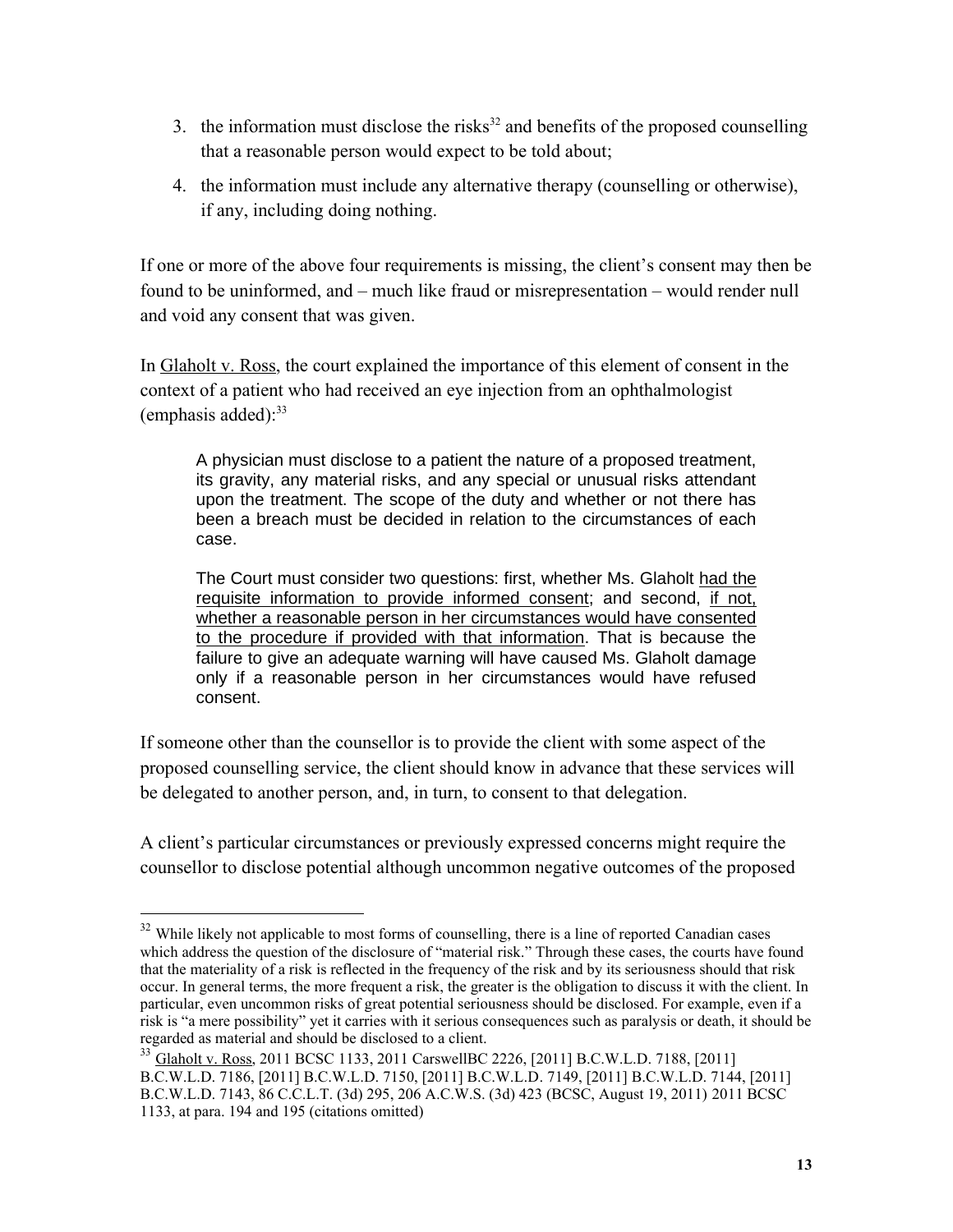counselling therapy, when ordinarily these types of risks might not be seen as material. The courts have made it clear that the duty of disclosure extends to what a health care provider knows (or should have known) that the particular client deems relevant to their subsequent decision whether or not to undergo treatment. So, a counsellor should try to put him or herself in the shoes of their particular client when providing information about risks and benefits of any proposed counselling.

The inclusion of alternatives to counselling in the information the counsellor communicates to the client does not mean that the counsellor must discuss what is commonly regarded as unconventional therapy or services. However, the client should be advised if there are other, generally accepted alternatives, and why the recommended therapy has been proposed.

As a general rule of thumb a counsellor should ask him or herself: *What information about the counselling therapy services I am proposing would a reasonable person in this client's position want to have before making a decision?*

## (f) Client must be able to ask questions

While it can be viewed as part of "informed consent," the final element of a valid consent is that the client must be given an opportunity to ask the counsellor questions and to receive answers about the proposed counselling therapy services.<sup>34</sup> This can be a critical part of the consent process.

As will be discussed in more detail below, under Consent is a Process, Not a Form, if a counsellor fails to have this dialogue with a client (or at least give the client an opportunity to ask questions) before the client signs a consent form, this failure can invalidate the form itself. By engaging in a direct conversation with the client before giving consent, the counsellor can not only ensure the client is capable of giving consent, but can also ensure the client's consent is fully informed, and that the client understands the counsellor's explanation before giving consent. Allowing the client to ask questions gives the counsellor an opportunity to watch the client's reaction to ensure he or she understands the counsellor's answers. Indeed, the nature of the client's questions can be an important part of the counsellor's assessment of the client's capability to consent, being the first element of consent as discussed above.

For these reasons, a counsellor should communicate with a client in a way that is appropriate to that client's particular skills, ability and language. This raises the duty of a counsellor to communicate with the client.

<sup>34</sup> See section 6(f) of the *Health Care Consent Act*.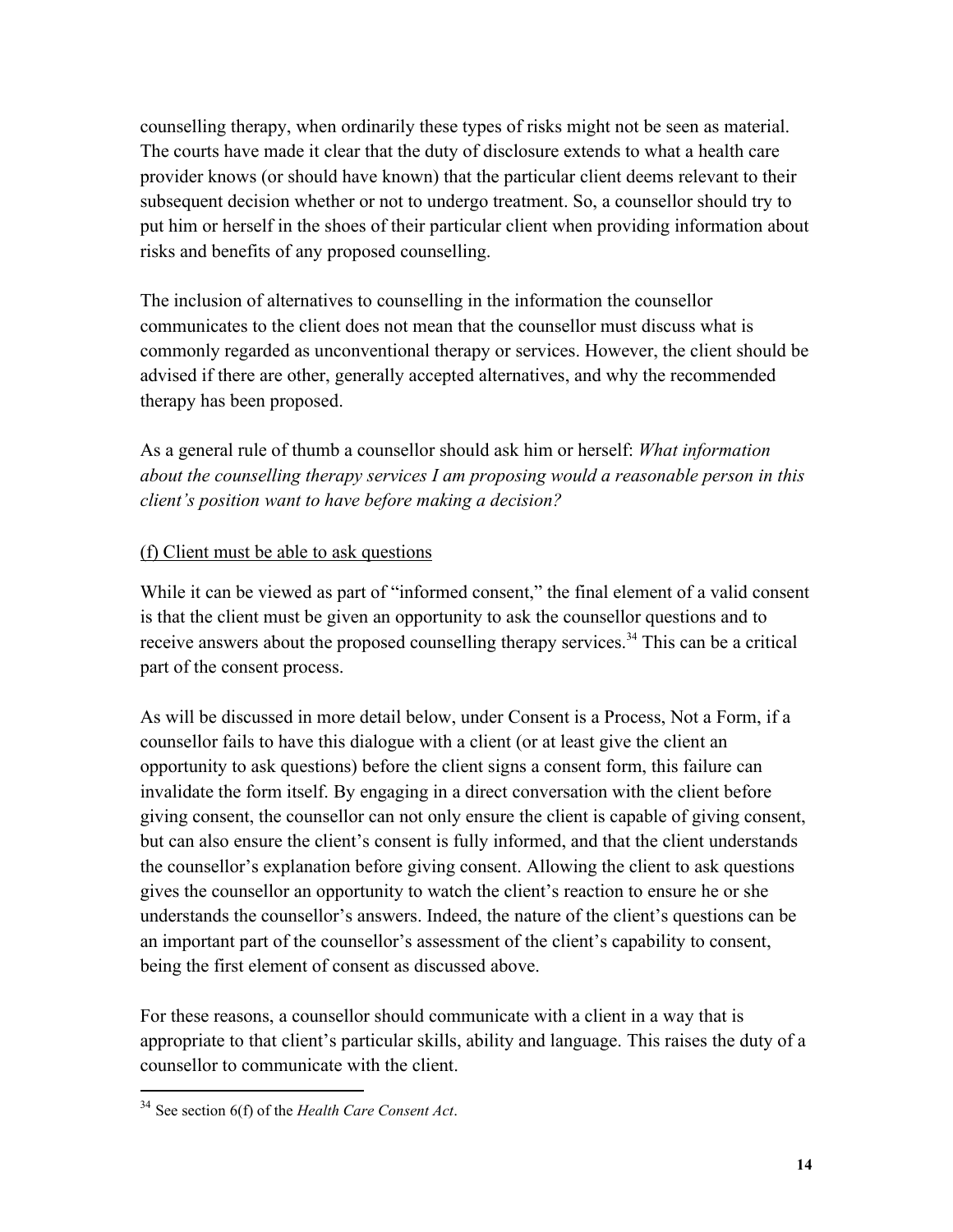## **1.9) Duty to communicate appropriately**

When seeking a client's consent, in particular when determining if a client is capable of giving consent, the counsellor must communicate with the client in a manner that is appropriate to that particular client's skills and abilities.<sup>35</sup>

While such situations may not arise often, the counsellor may need to allow a client's spouse, relative or friend who has accompanied the client and offered their assistance to then help that client understand what the counsellor is saying so as to then help the counsellor obtain informed consent. For example, the client may require the communication assistance of an interpreter for a language the counsellor does not speak or a sign language interpreter if the client is deaf or hard of hearing.

This leads to a consideration of the different ways that clients can communicate their consent to a counsellor.

## **1.10) Communicating consent**

It is useful to consider the different ways that clients can communicate their consent to counsellors. The question can be asked: *What are the different forms of client consent?*

In brief, there are two ways that clients can communicate or give their consent: (a) by either expressed consent or (b) by inferred consent.<sup>36</sup>

## (a) Expressed consent

 $\overline{a}$ 

A client's expressed consent to counselling can be communicated to the counsellor either in writing or verbally.

Written expressed consent is probably the form of consent most counsellors try to obtain, but, as I will discuss in more detail below, asking a client to sign a standard consent form in the waiting room is not good practice and is unlikely to result in a valid consent.

As noted in the Introduction, the BCACC has produced a separate *Standard for Informed Consent to Clinical Counselling and the Collection, Use and Disclosure of Personal Information*. This practice standard provides a useful framework for counsellors who want to prepare a template to document the client's consent in a written form. While useful, counsellors should understand that following this standard might not protect them

<sup>35</sup> See section 8 of the *Health Care Consent Act*.

<sup>36</sup> See section 9(1) of the *Health Care Consent Act*.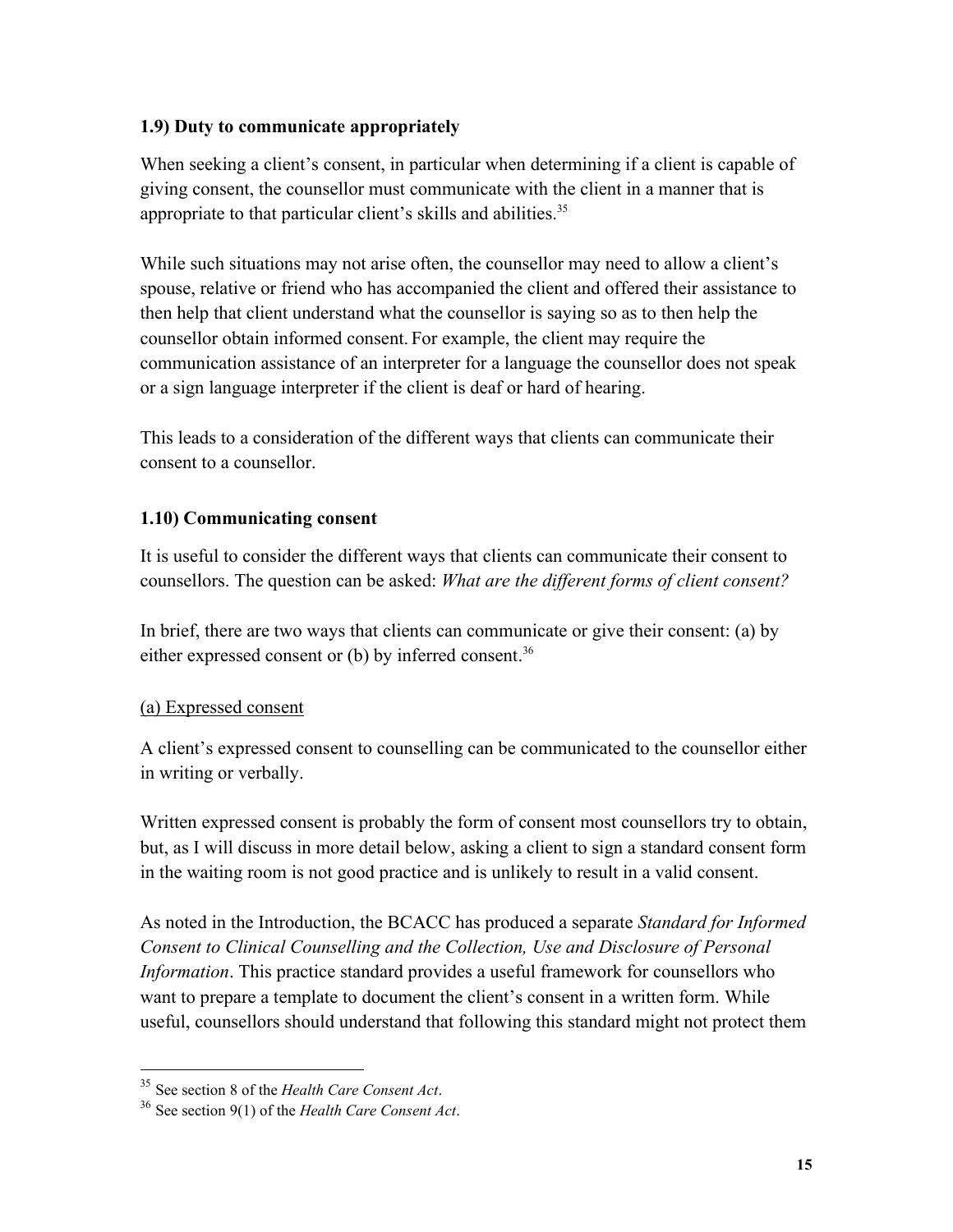in all circumstances. (For a further discussion on this point, see Consent is a Process, Not a Form, below.)

Consent that the client gives verbally can be as valid and reliable as a written consent. In fact, given the dynamic nature of counselling practice, receiving a client's verbal consent to the initiation if not the continuation of therapy may be the best way that the client can communicate his or her consent to the counsellor. Therefore, a counsellor should make a notation in the clinical notes of a client's verbal consent to counselling, even if the client has already signed some sort of written consent form. The client's consent can be confirmed or validated by a suitable notation in the counsellor's clinical notes.

#### (b) Inferred consent

Inferred consent<sup>37</sup> is given by any action a client takes, other than expressed (verbal or written) consent. In these cases, consent is inferred by what the client does or does not do, rather than what the client says or does not say. Inferred consent can communicate to the counsellor without words that the client is consenting to what is happening or has been proposed.

Common examples of inferred consent would be a simple nod of the head or other similar gesture. It is also possible to infer valid consent when the client comes into the counsellor's office, tells the counsellor personal information or does not leave, in particular if the session becomes difficult. Not leaving the office is likely inferred consent.

The law has recognized the validity of inferred consent for well over one hundred years. For example, in 1891 an English court found that if a patient holds up an arm for a vaccination, and the doctor then injects the patient, reasonably believing that the patient is consenting to that injection, the patient cannot later complain that he had not given consent. <sup>38</sup> Indeed, many of us give inferred consent by submitting to often invasive physical examinations by our medical doctors and we do so without first signing a consent form.

In the recent case of Glaholt v. Ross mentioned above, the court found that Ms. Glaholt had cooperated with Dr. Ross by following his instructions concerning the movement of her body and eyes. She did not express any concern about the treatment he was about to provide her by way of an injection into her eye. In these circumstances, the court found

 $37$  Inferred consent is sometimes also referred to as implied consent. For the purposes of this Commentary, I will adopt the term "inferred consent" as that is the terminology used in the *Health Care Consent Act*..

<sup>38</sup> O'Brien v. Cunard SS. Co (1891), 28 N.E. 266.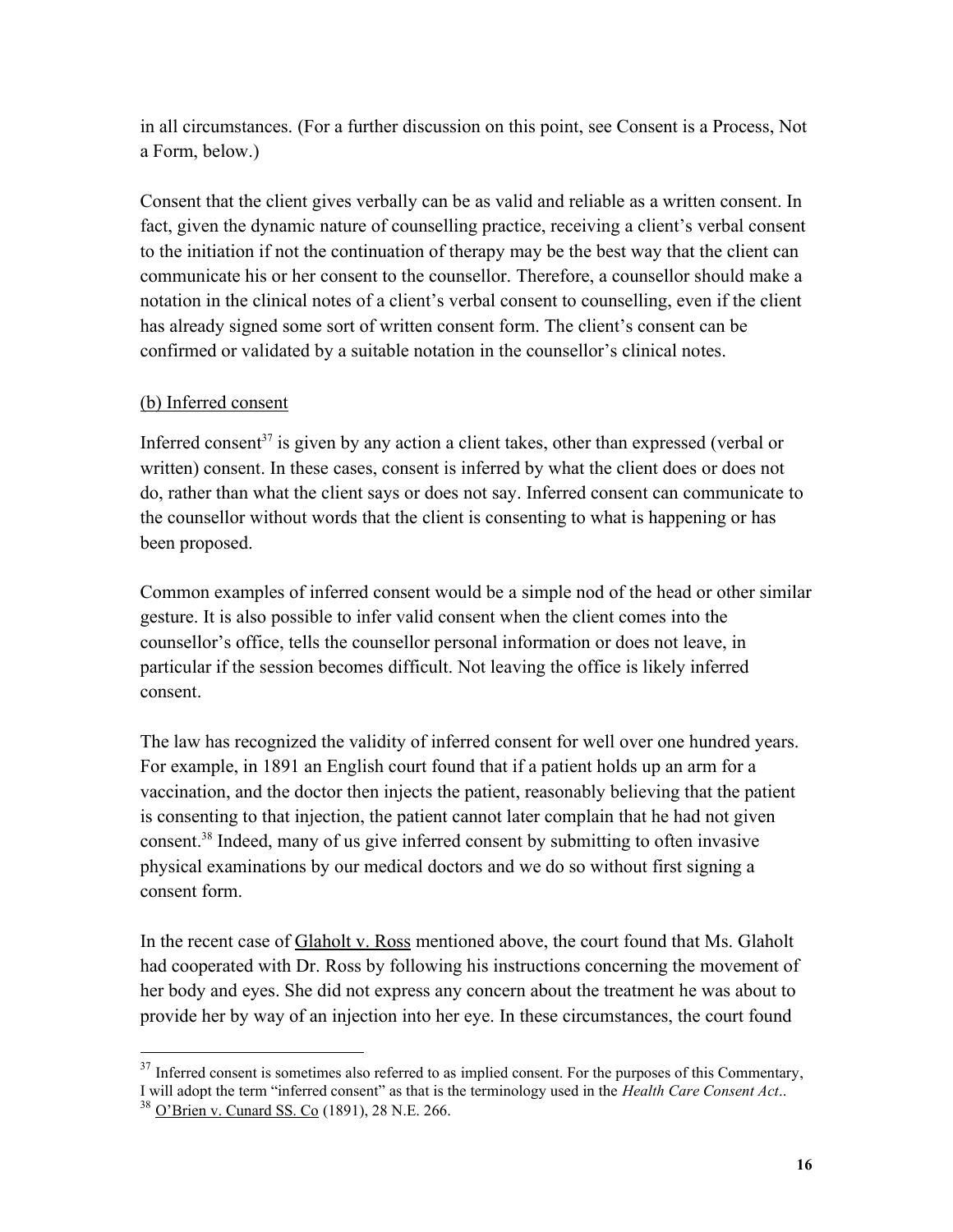that Dr. Ross reasonably believed that Ms. Glaholt had consented to the pending injection. As a result, her subsequent claim for battery against Dr. Ross was dismissed.<sup>39</sup>

Whether it was reasonable for a counsellor to infer that consent was given, or whether the counsellor cannot infer an implied consent, and must therefore respect the wishes of the client and not continue with counselling, will depend on the circumstances.

Counsellors should be cautious, however, because a client who simply remains silent is not necessarily consenting. In such circumstances, a positive gesture from the client suggesting consent may be sufficient to convey inferred consent. But it would be preferable to get the client's verbal consent at the least.

For inferred consent, the onus rests on the provider of the service or treatment to demonstrate that this form of consent was given and that it addressed the essential elements of a valid consent, as discussed above. Again, a notation of the inferred consent in the clinical notes should be sufficient documentation of the client's consent without the need to stop the sessions and ask the client to sign a new written consent form.

## (c) Withdrawal of consent

A client can withdraw consent at any time, even withdrawing or cancelling an earlier written consent in a consent form. A client's withdrawal of consent effectively ends the counselling session.

The withdrawal of consent does not have to be in writing. It can be expressed overtly, such as if the client says he or she wants to end the session or even walks out the door. Withdrawing consent can also be implied by how the client is responding without saying anything.

Counsellors should be sensitive to the possibility that a client may have expressed an implied withdrawal of consent and should then check with the client if they think this may be occurring. In so doing, counsellors should remain aware of the effects of the client's culture, to educate themselves as to these effects, and to seek information from the client about the client's understanding of their decision-making role.

## (d) Documenting consent

 $\overline{a}$ 

It is important for the counsellor to document accurately and completely in the clinical notes the decisions the client has made in relation to the proposed counselling services.

 $39 \text{ Glaholt v. Ross}, 2011 \text{ BCSC } 1133, \text{ at para. } 191 \text{ to } 193.$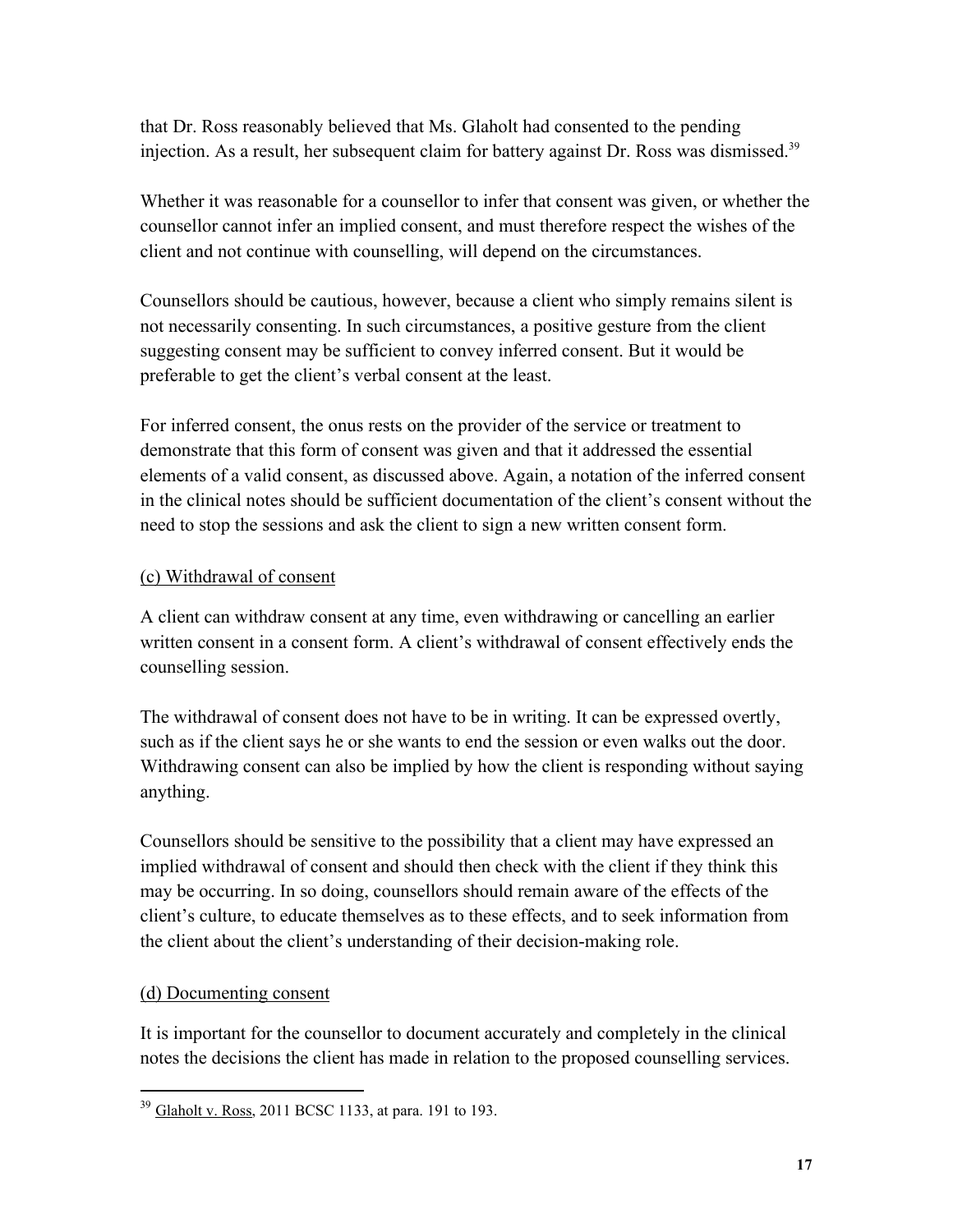While obtaining a client's signature on a consent form is one way to document consent, it should be obvious from the above that relying only on a signed consent form can lead to difficulties. This is especially the case if the client gave consent orally or consent was inferred from his or her conduct.

While written consent may be helpful for personally invasive or potentially traumatic counselling therapy or services, at the least a counsellor should document client consent in the clinical notes, accompanied by a summary of the conversation that took place between the counsellor and the client leading up to that consent. Presenting clinical notes later as evidence that the client consented can be as legally persuasive as presenting a consent form signed by the client.

#### **1.11) Consent is a process, not a form**

 $\overline{a}$ 

The observation "consent is a process, not a form" should be a mantra for all health professionals. Counsellors who insist that their clients must sign consent to treatment forms, should heed the advice of this simple phrase. A client's signature on a consent form is not a guarantee that valid consent has been given.

While most counsellors are trained to use consent forms, and the BCACC has produced standards about how such forms should be worded, it is unlikely that simply asking the client to read and sign a consent form will contribute to the counselling session or, more importantly, give the counsellor a reliable document to defend his or her actions should the client later sue the counsellor in negligence.

Placing too great an emphasis on having a client sign a long or detailed legal form may not a good way to start a clinical relationship. An overly legalistic consent form may give the client reason to believe that the counsellor is more concerned about protecting him or herself than wanting to help the client.<sup>40</sup>

When seeking consent from a client, a counsellor should understand that consent is a dynamic process and one that does not end when the client gives initial consent. Consent is an on-going communication process between the counsellor and client. It is not a oneway street, and does not end if the client signs a form. True consent directly engages the

 $40$  Fundamentally, a consent form is designed to protect the counsellor, not the client. Consider situations where other professions do not use such forms. Many medical practitioners do not ask their patients to sign a consent form in situations that can be more invasive than counselling. For example, women consent to a pelvic examination or PAP smear by simply putting their feet into the stirrups of their doctor's examination table. Men consent to a prostate examination by pulling their pants down and rolling onto their sides. If medical doctors do not feel there is a need for patients to sign written consent forms and they can rely on implied consent in these situations, one wonders why counsellors feel they must have clients sign written consent forms for clinical services that have much less risk.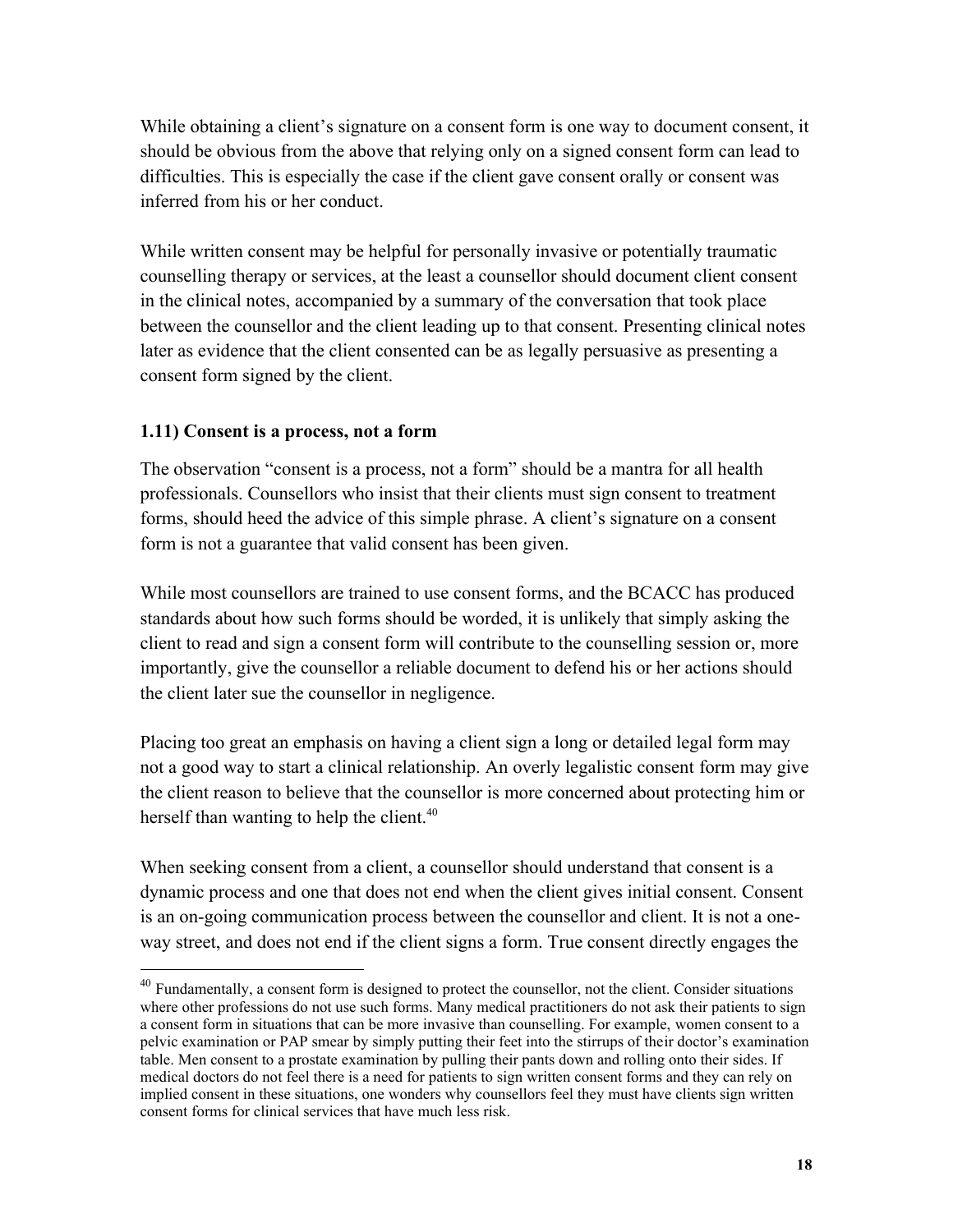client in the counselling process and respects his or her role in the decisions that will need to be made, and respects the fact that consent can ebb and flow throughout a counselling session.

Simply giving a client sitting in the waiting room a standard consent form and asking the client to read, fill in the blanks and sign the form is *not* appropriate practice. As should be obvious by the six essential elements of valid consent discussed above, in order to obtain valid consent, the counsellor needs to engage in a meaningful and direct conversation with the client about the nature of what counselling entails and any proposed specific treatment plans. The counsellor needs to disclose whether there might be serious, negative outcomes, any material risks, and any special or unusual negative outcomes that the client might experience during or after the clinical session. Simply setting these matters out in general terms on a consent form without giving the client an opportunity to ask the counsellor questions and receive answers about the counselling session before signing the form could render the client's apparent consent of no more value than the paper it was written on. Indeed, subsequent conversations between a counsellor and a client could substantially change the nature and purpose of the client's consent, in particular if more information about the services and their risks were disclosed after the client signed the counsellor's standard consent form.

A client should be asked to sign a consent form only after the essential steps to obtain valid consent have been completed, in particular after the client has had an opportunity to ask questions and receive clear answers from the counsellor about the proposed counselling services.

Relying on a client's signature on a consent form can be particularly problematic in counselling sessions where the counsellor is trying to assist a client with what may be difficult emotional and psychological problems. While a distressed client is not likely to be inherently or automatically incapable of giving valid consent, to ensure an emotionally distraught client gives proper and informed consent, it is particularly important that the counsellor have a full and open discussion with the client that covers all the aspects of informed consent as outlined above.

It is also possible that, during a session, a client may express extreme discomfort and effectively revoke a previously given consent. A client can revoke consent verbally, even if the client had previously signed a consent form. A client does not have to revoke a written consent by signing another form.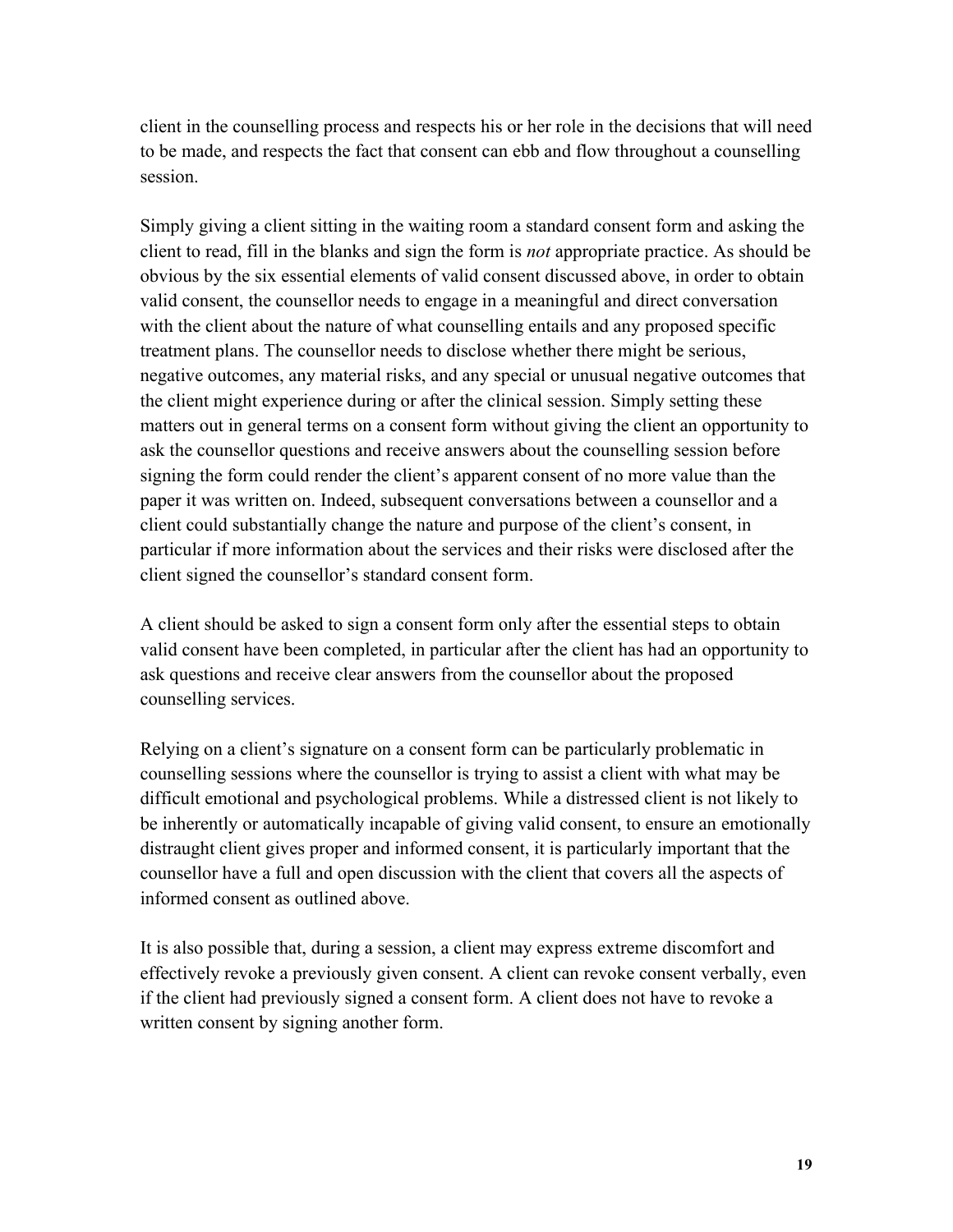Once the original consent has been revoked, the counsellor should stop the session and, before continuing, obtain the client's renewed consent and agreement to proceed. It is most likely this consent to continue will be given verbally or implied by the client's physical actions. (Details on forms of consent will be discussed below.) Ultimately, the counsellor must respect the client's decision not to proceed further, effectively revoking any previously given consent, even if the counsellor thinks that decision was unwise.

During a clinical session the nature of the counselling services may change significantly compared to what the client may have originally agreed to. In such a situation, the counsellor should seek further consent for the new services that are then being proposed or provided. It is highly unlikely that a blanket consent form will allow consent to be specific to the counselling therapies that are actually provided, or that it will accommodate significant changes to services during the counselling sessions.

Sometimes a client may not truly understand what the counsellor is telling them about a proposed counselling therapy because the client is just not emotionally able to properly focus on and process the information the counsellor is providing. Therefore, it can be important for the counsellor to be constantly reviewing if not renewing the client's consent throughout the clinical sessions. Documenting on-going consent in the clinical notes would be preferable to stopping the session to have the client sign a revised or updated written consent form.

Some counsellors require someone to witness the client's signing a consent form. But witnessing any form is not the same as attesting that the client was fully informed and was giving valid consent. All witnessing a form provides is that the client who signed the form is the same person who is named on that form.

Further, caution should be taken to include in a consent to treatment form a separate consent to the collection, use and disclosure of personal information. Depending on the circumstances, there may not be a need for the client to sign a written consent form in relation to personal information, because the rules of this form of consent are already set out in the *Personal Information Protection Act* (PIPA) that is binding on counsellors in private practice. Instead, a counsellor may want to simply provide a client with information that explains the counsellor's privacy policy, and how the counsellor will use the information the client will provide during the counselling sessions as required by PIPA. Further, there is no need for the counsellor to obtain the clients "consent" to situations when the counsellor may be required by law to disclose otherwise confidential information to the police or other authorities, as is also permitted under PIPA. The law directs that such disclosures are mandatory in such circumstances: the client's consent to such a disclosure is irrelevant. What is more important is that the client be made aware of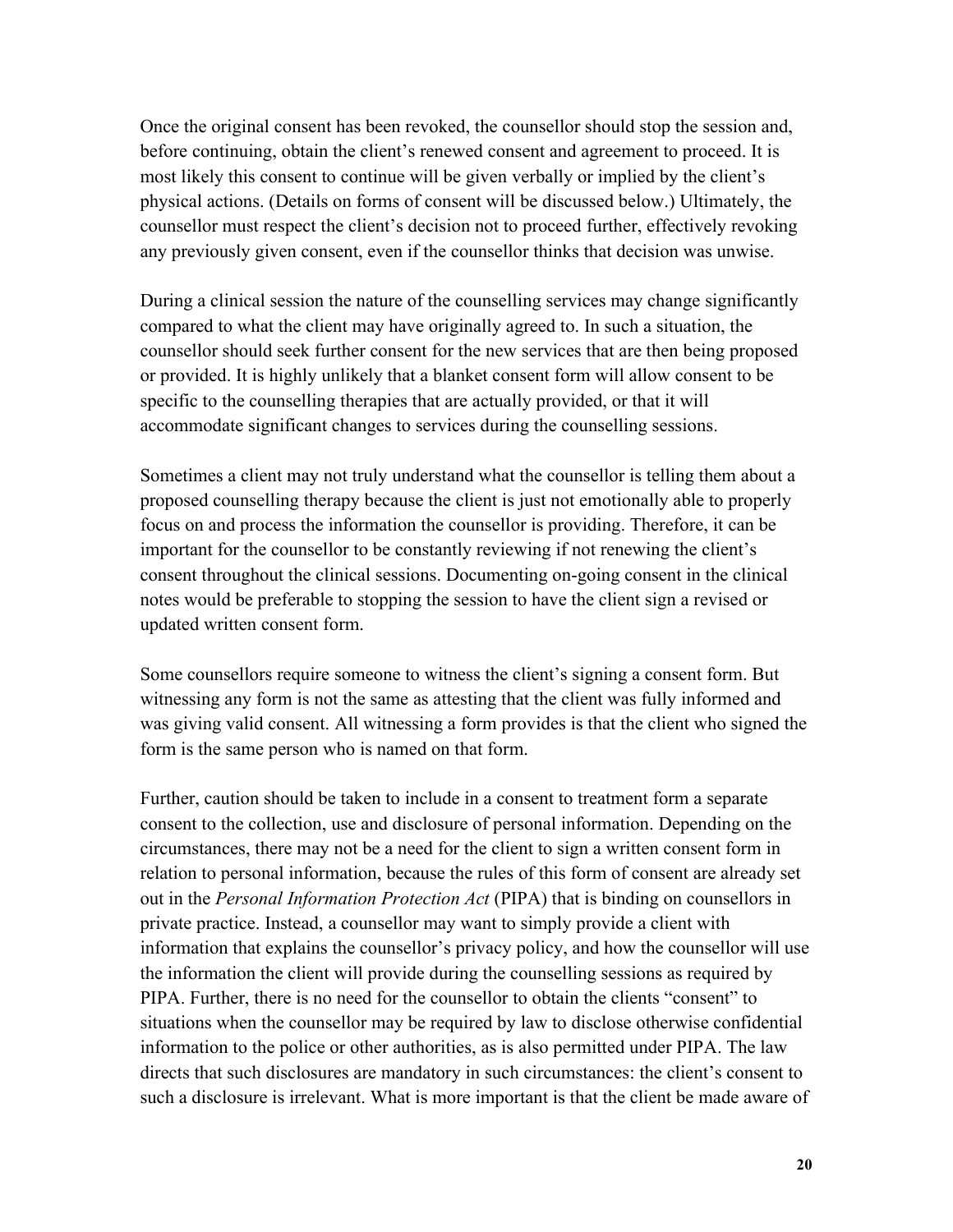the limits of counsellor confidentiality. $41$ 

## **1.12) Summary**

 $\overline{a}$ 

The six essential elements of adult consent to counselling services can be summarized as follows:

- 1. while the adult client is presumed capable, it may nonetheless be necessary for a counsellor to determine if he or she is incapable of making a decision about whether to give or refuse consent to the proposed counselling;
- 2. the adult's consent must relate to the proposed counselling;
- 3. the adult's consent must be given voluntarily;
- 4. the adult's consent can not obtained by fraud or misrepresentation;
- 5. the counsellor must provide the adult with information that a reasonable person would require to understand the proposed counselling and to make a decision;
- 6. the adult should have an opportunity to ask the counsellor questions and receive answers about the proposed counselling.

(Refinements to these elements as they apply to children consenting to counselling will be considered in chapter 3.)

In terms of documenting consent, a client's signature on a consent to treatment form is not "consent." It is simply evidence in the form of a written document that the counsellor gave appropriate explanations, the client understood that information and then agreed to the proposed counselling therapy services. Fundamentally, consent is the result of communications between the counsellor and the client leading to a decision. Consent is not a form.

 $41$  For a discussion of the various duties to report as exceptions to a counsellor's duty of confidentiality, see Bryce, G, *[Legal Commentary: How Private is](http://bc-counsellors.org/wp-content/uploads/2013/03/2012-06-20HowPrivateIsPrivate.pdf) Private?*, a publication of the BCACC (June 20, 2012).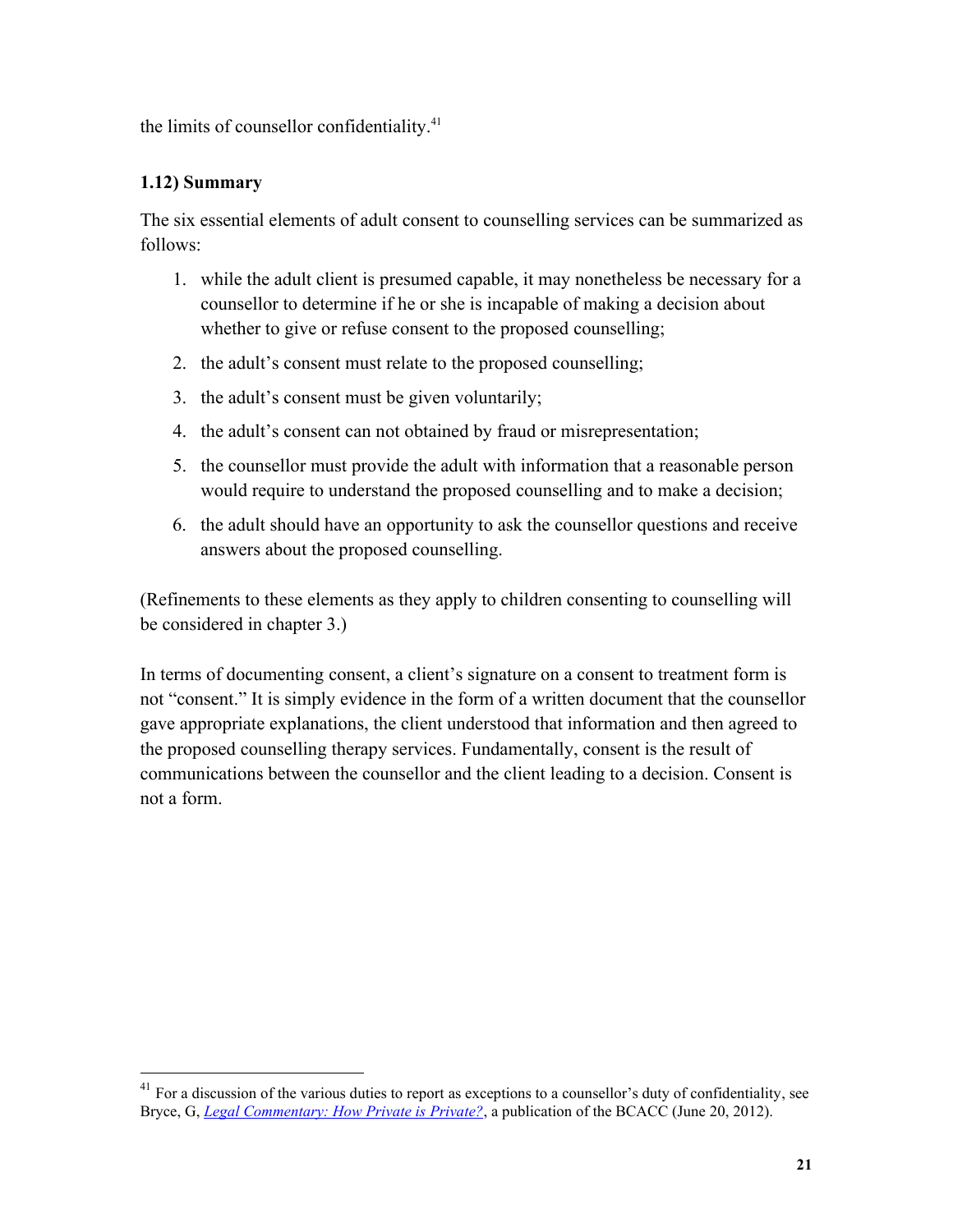## **2) PARENTAL CONSENT**

As noted in the companion *Legal Commentary on the New Family Law Act*,<sup>42</sup> significant changes in terminology have resulted from the new *Family Law Act*<sup>43</sup> (FLA). Because of those changes, the article that Martha Sandor and I prepared in 2002<sup>44</sup> on parental consent needs to be updated. While the common law rules regarding parental consent have not changed, the new FLA requires our earlier summary to be updated to reflect the new family law terminology. This chapter therefore replaces that earlier article.

## **2.1) Counselling for marital breakdowns**

When a marriage breaks down, and there are children involved, it can be useful for the parents and children to obtain counselling to help them through this often-traumatic event and prepare for life after divorce. While many parents try not to use their children as pawns in the separation/divorce process, it can be difficult to prevent the emotional spillover of that process from negatively impacting the children. Regardless of the problems the parents see in their relationship, for the children that relationship is usually the only experience of family they have had, and so children often experience some form of loss as a result of their parents' separation or divorce.

Counselling provided to the children of divorcing parents by knowledgeable, experienced and compassionate counsellors before, during and after separation or divorce can help the children adjust to the new reality for their family. Counselling can help the children deal with their feelings of guilt, shame or frustration, which may result from their parents' separation, even if not intended. Counselling can help the children develop new perspectives and coping skills for the future.

This chapter will consider the specific questions that may arise when a parent brings a child to a counsellor for clinical services, even if so directed to do so by the courts.

## **2.2) Parental consent**

The law recognizes that a parent ("guardian" under the FLA) can have different relationships with a child that are relevant to giving consent to counselling therapy services. A separation of these legal relationships sometimes becomes necessary when the courts are adjudicating the breakdown of a marriage where children are involved, and, as discussed in more detail in the *Legal Commentary on the New Family Law Act*, the

 $42$  Published concurrently with this Commentary, and posted at the membership side of the BCACC website.

<sup>43</sup> S.B.C. 2011, c.25.

<sup>44</sup> *Supra* at footnote #3.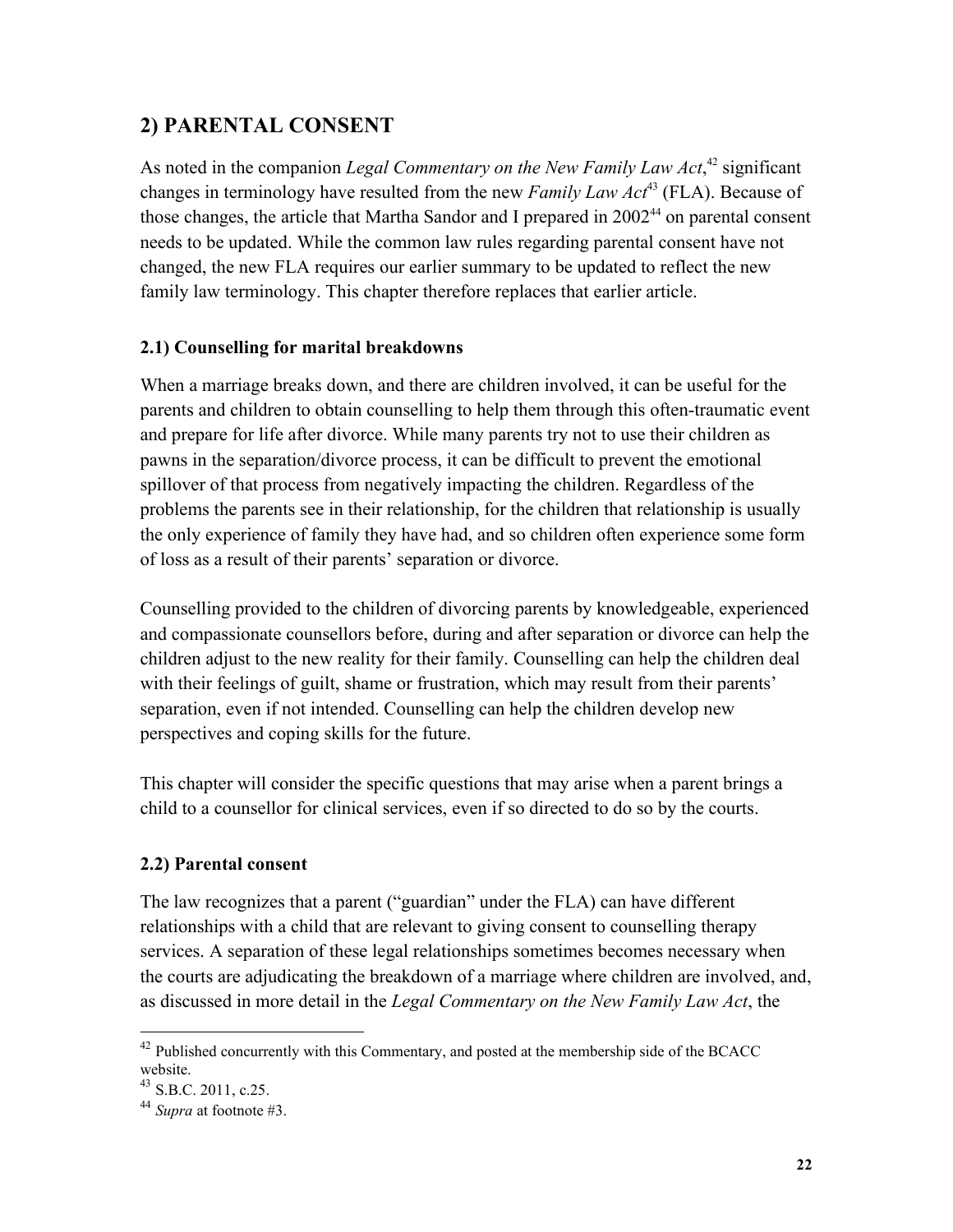new FLA redefines these different relationships.

### (a) Focus on the guardian not the parent

In the rest of this chapter, I will use the term "guardian" instead of "parent." In most instances a guardian will be one (if not both) of the parents who are guardians under the new FLA, but non-parents can also become guardians. From time-to-time I may refer to a "guardian parent" or a "non-guardian parent" where such a distinction is necessary.

For the purposes of a counsellor obtaining consent to provide counselling to a child, the guardian who holds the appropriate parental responsibilities (what used to be known as guardianship under the old FRA) for that child has the legal authority to give consent.

#### (b) Parental responsibility re: giving consent

As discussed in the *Legal Commentary on the New Family Law Act*, the new FLA makes it clear that parental responsibilities can be shared between guardians or allocated to one guardian only, so that only one guardian parent may make decisions on issues covered by the responsibility. Under the new FLA, a child's guardians are presumed to share all parental responsibilities in consultation with each other *unless or until an agreement or court order says otherwise*.

If through an agreement or a court order, only one guardian has been granted parental responsibilities, in particular those responsibilities concerning consent to health care and related treatments, then only that guardian has the legal authority to give consent for the counsellor to then provide counselling services to the child.

If the separating parents remain guardians and both retain joint parental responsibilities, which is presumed, but can also be set out in an agreement or by court order, then – as a matter of law – either or both of the guardian parents can give consent for the counsellor to then provide counselling services to the child.

If one guardian parent brings a child to the counsellor for counselling, the counsellor should ascertain where the family is in the separation and divorce process, and whether that parent has the legal authority (as a guardian, holds the appropriate parental responsibilities) to consent to the counsellor providing services to that child.

In most situations, it would be reasonable for a counsellor to assume that a parent of a minor child is the lawful guardian of that child and, in turn, has the authority to give consent to any proposed counselling therapy or services for that child. But if a counsellor is concerned or becomes aware of circumstances that suggest that the adult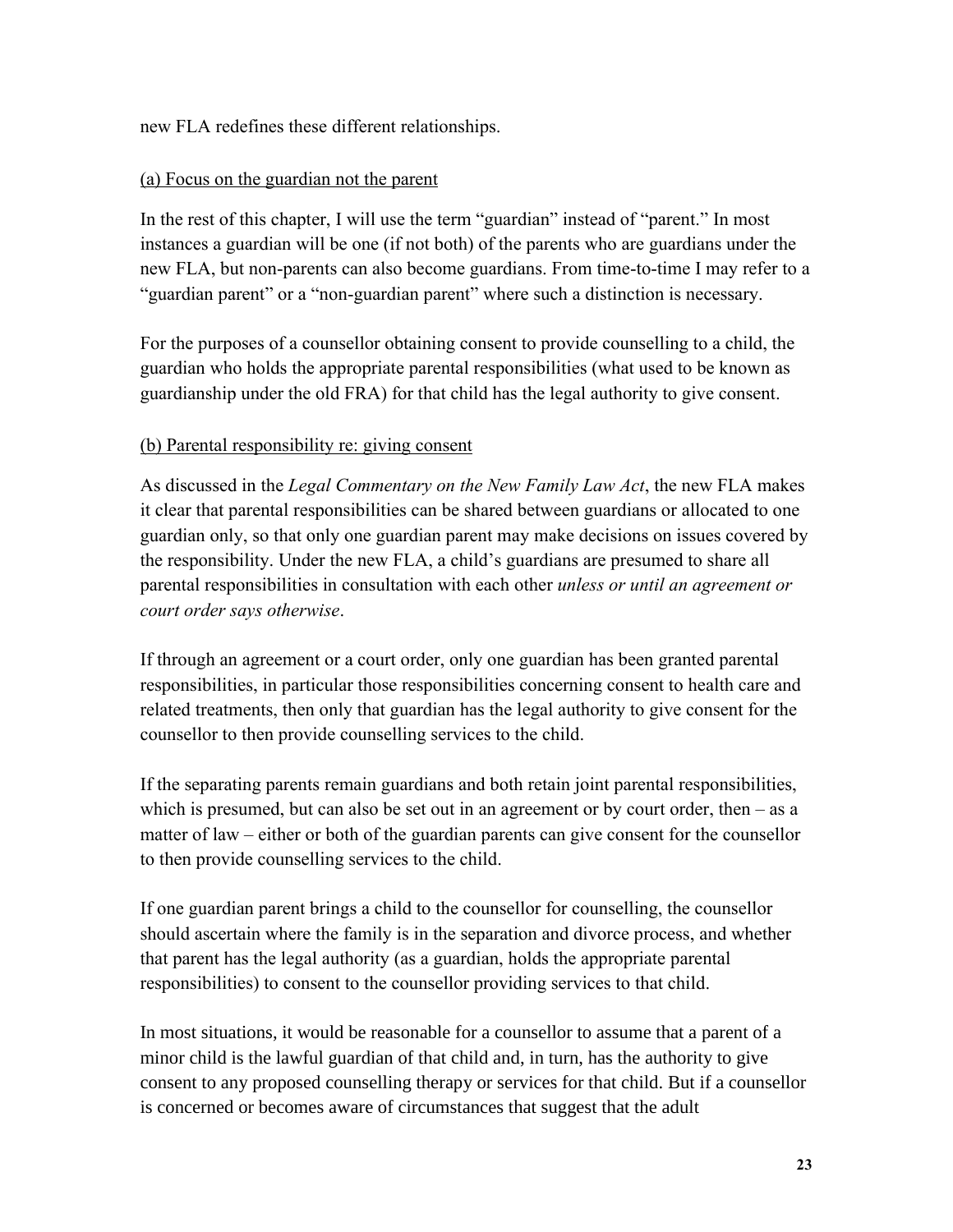accompanying the child may *not* be a guardian of that child, the counsellor should make further inquires to confirm the adult is a guardian before providing therapy for that child.

Section 40(2) of the FLA states that, unless a separation agreement or court order allocates parental responsibilities differently, "each child's guardian may exercise all parental responsibilities with respect to the child." Thus either or both guardian parent may consent. While the law allows a counsellor to rely on the consent of only one guardian parent in a situation where the guardians share joint parental responsibilities, as a matter of practice a counsellor should make reasonable efforts to obtain consent from both parents.

There is one important issue that can complicate matters where there are two (if not more) guardians who can give or refuse consent for a child to obtain counselling therapy or services. This is the guardian parents' duty to consult.

## (c) Guardians' duty to consult

Section 40(2) of FLA effectively requires the guardian parents who hold joint parental responsibilities to consult with each other before either makes health care decisions for a child. There are several points that flow from a guardian's duty to consult as it relates to section 41(f) of the FLA that speaks to "giving, refusing or withdrawing consent to medical, dental and other health-related treatments for the child."

First, if both of the guardian parents hold the same parental responsibilities under section 41(f) of the FLA, a counsellor should try to obtain the consent of both guardians, including any guardians who are not parents, before providing counselling services to the affected child. While trying to obtain the consent of both guardians is recommended practice, as a matter of law, a counsellor can still rely on the consent of just one guardian. In these situations, section 40(2) of the FLA requires guardians with parental responsibility for giving, refusing or withdrawing consent to first consult with each other before so acting.

However, section 40(2) of the FLA does not go further and require the counsellor to actively seek out and obtain the approval of both guardian parents. As discussed above, a counsellor is entitled to rely on the parent who advises the counsellor that he or she is a guardian and has either been awarded sole parental responsibilities to consent to health care services for the child, or has consulted with the other guardian parent as required by the FLA.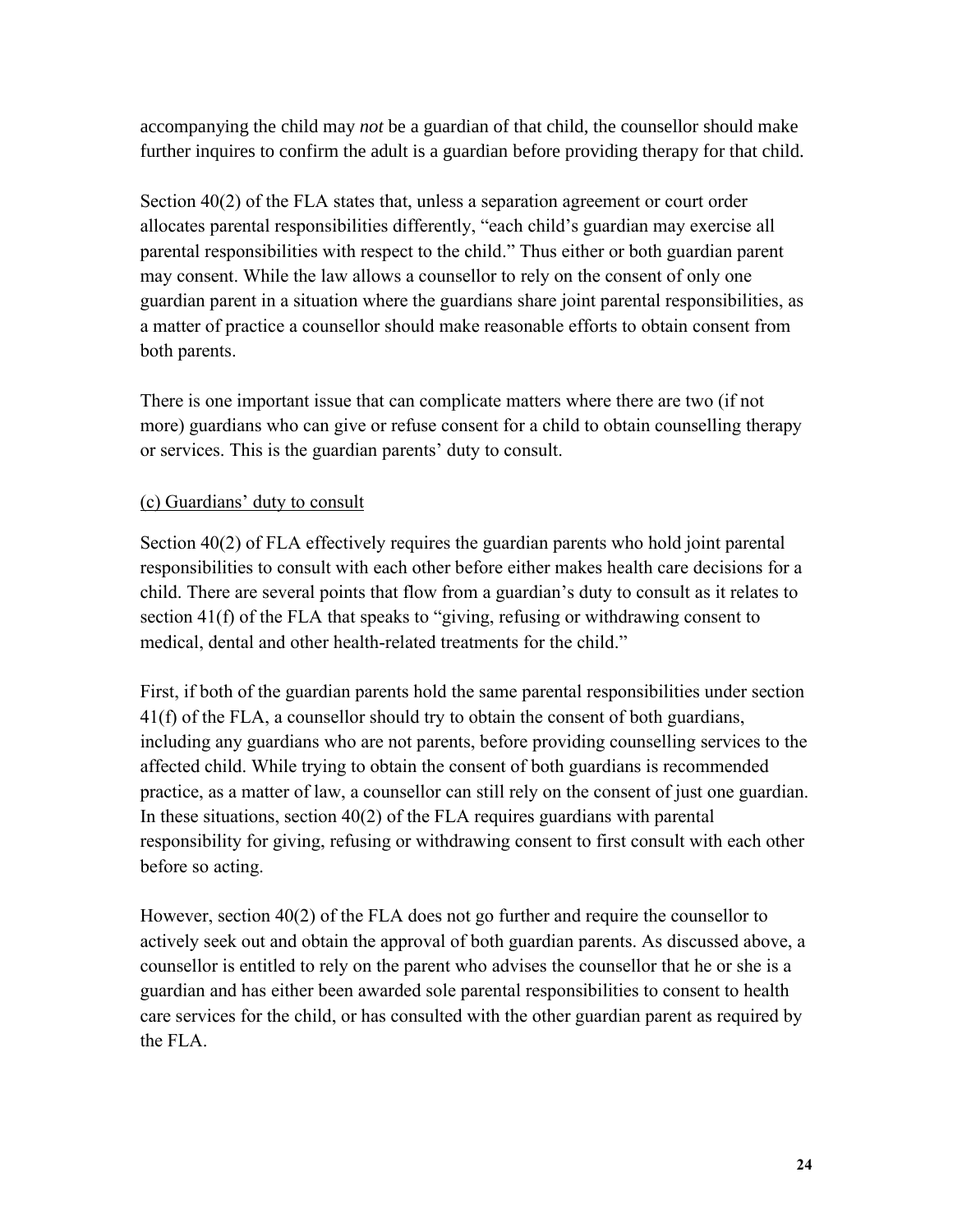Second, if parental responsibility for decisions falling under section 41(f) of the FLA regarding consenting to health care has been allocated to only one guardian or parent,<sup>45</sup> then – as a matter of law – the counsellor only needs to obtain the consent of that guardian. Further, in this situation, the guardian with sole authority under section 41(f) is *not* required by section 40(2) of the Act to consult with the non-guardian parent or the child's other guardians.

The duty of parents to consult that is implied by section  $40(2)$  of the FLA is one that the guardian parent, not the counsellor, holds under the Act. As such, it is not the counsellor's legal responsibility to confirm (such as by talking directly with the other parent) that the guardians have in fact consulted with each other. The counsellor is entitled to rely on the guardian parent who advises the counsellor that he or she has either been awarded sole parental responsibilities to consent to health care services for the child, or has consulted with the other parent as required by the Act. In most situations, it would be reasonable for the counsellor to rely on the information that the consenting parent provided at the start of counselling.

A guardian's failure to consult as required by section 40(2) of the FLA is an issue that the affected guardian or parent can take to court for adjudication. Counsellors should avoid putting themselves into positions where they are passing judgment on the adequacy of these consultations.

Further, the duty to consult does not mean that both guardian parents must therefore both agree. Section 40(2) of the FLA does not create a requirement that there must be mutual agreement; it is simply a duty one guardian parent has to consult with the other.

#### (d) Exceptions to the guardians' duty to consult

 $\overline{a}$ 

A guardian's duty to consult with the other guardian is also subject to an exception that is also set out in section 40(2) of the FLA: "unless consultation would be unreasonable or inappropriate in the circumstances." This means that, if it was not reasonable or appropriate for one guardian parent to consult with the other, the duty to consult is thus not activated.

 $45$  For example, this is likely to be the parent who remains as the child's guardian in situations where the other parent is no longer a guardian because of a history of conflict or violence.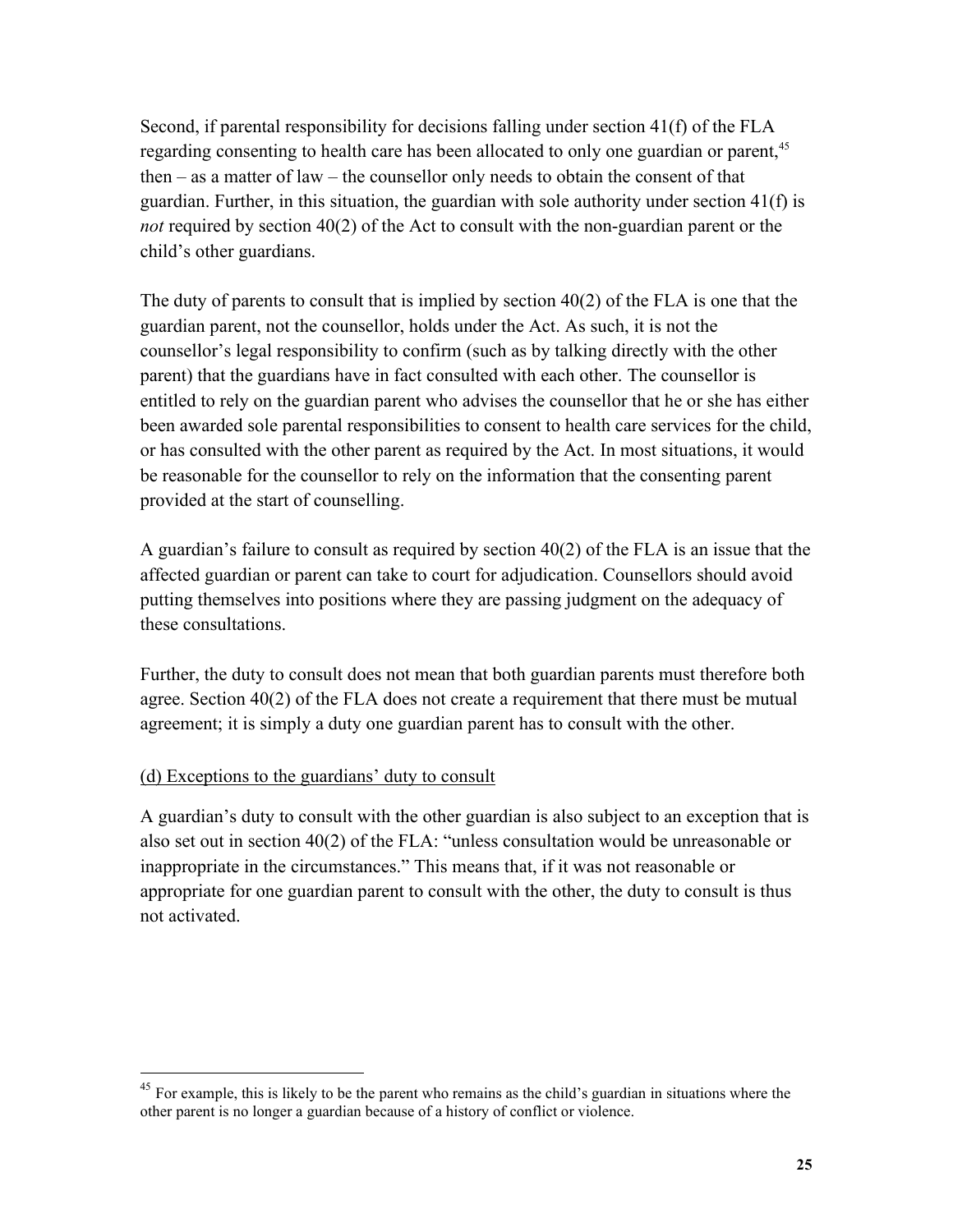It is not the counsellor's responsibility to decide if it was reasonable or appropriate for one guardian not to consult with the other in any specific situation. A guardian or parent who does not believe it was reasonable or appropriate for the other guardian not to have consulted can take that issue to the court for adjudication.<sup>46</sup>

If a counsellor has not obtained the consent of a child's other guardians, the counsellor should make a note in the clinical records as to what the consenting guardian parent has said about either consulting or not consulting other guardians. Again, the counsellor is not required to confirm that these consultations took place. But the counsellor should be aware of the guardian parent's duty to consult with the other guardian parent. It may be good practice to remind the guardian parent who is consenting of this duty.

As was the case with a parent's status as a guardian, unless circumstances suggest otherwise, a counsellor can rely on the information one guardian provides as to what steps he or she took to consult with other guardians. If the counsellor is concerned that one guardian has not consulted or may not have a good reason for refusing to consult with the other guardian, the counsellor should simply remind the consenting guardian of his or her duty to consult and make a note of that conversation in the clinical record. So long as the counsellor has at least raised the issue, there is no requirement for the counsellor to go further and actively seek out the other guardians and make a separate determination whether it was reasonable or appropriate for the consenting guardian not to consult with the other guardians in the circumstances.

#### (e) Parents in conflict

 $\overline{a}$ 

Sometimes it is not possible or practicable for the counsellor to obtain consent from both guardian parents. For example, one guardian parent may be adamantly opposed to the child receiving counselling, while the other feels counselling is essential for the child's wellbeing. While as a matter of law the counsellor can rely on the consent of one guardian parent in these situations, as a matter of practice the counsellor should encourage the consenting parent to help the counsellor obtain consent directly from the other guardian parent. Dual consent means there should be less collateral undermining of the benefits of counselling for the child. (A parent who is no longer a guardian of the child under the FLA has no legal authority to give or refuse consent, and in turn the guardian parent has no duty to consult with that non-guardian parent.)

But if only one guardian parent with joint parental responsibilities under the FLA

 $46$  The sort of circumstances when one guardian parent might be able to unilaterally consent without consulting the other guardian parent would include emergency situations or where the other parent simply cannot be reached. No doubt, future court cases will provide examples of where this duty does not apply.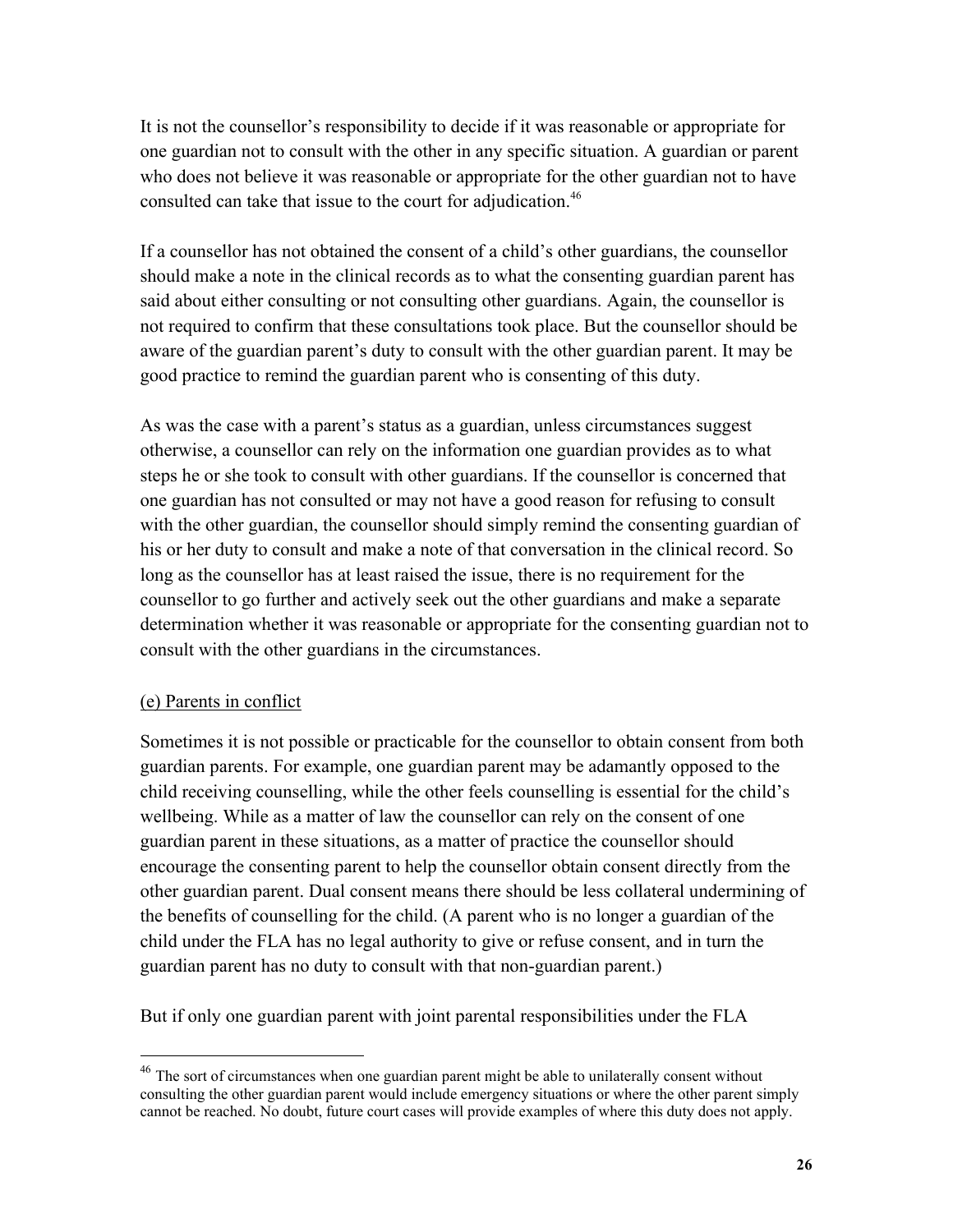consents, then for the purposes of the counsellor providing therapy or other services to the child, the consent of that guardian parent is sufficient, at law, for the counsellor to then provide counselling to that child.

If the consenting parent failed to consult with the other guardian parent before giving consent, as required under section 40(2) of the FLA, that is an issue the non-consenting parent can take to the court against the consenting parent as a possible breach of this FLA provision. The consenting parent's failure to consult with the other guardian parent is not something that can be held against the counsellor who provided the services. To require otherwise places the counsellor in the role of a judge in a court of law.

The following table summarizes a parent's authority to give consent for counselling services to a child in relation to the four different legal statuses that parents may now hold under the  $FLA<sup>47</sup>$ 

| <b>Parent's legal status</b>                                                                                                                                                                                                                                                                                                                                                                                                      | <b>Parent's authority to consent</b>                                                                                                                                                           |
|-----------------------------------------------------------------------------------------------------------------------------------------------------------------------------------------------------------------------------------------------------------------------------------------------------------------------------------------------------------------------------------------------------------------------------------|------------------------------------------------------------------------------------------------------------------------------------------------------------------------------------------------|
| Both are guardians, no agreement or order<br>re: parental responsibilities: Parents live<br>together or have lived together and are<br>now separated, and do not have an<br>agreement or court order that allocates<br>their parental responsibilities.                                                                                                                                                                           | Either parent may give consent to allow a<br>counsellor to provide counselling services<br>to a child, but the consenting parent must<br>consult with the other guardian parent. <sup>48</sup> |
| Both are guardians, shared parental<br>responsibilities: Parents have lived<br>together and are now separated, and have<br>an agreement or court order that both<br>parents either share all parental<br>responsibilities or that both parents have<br>responsibility under section 41(f) of the<br>FLA re: "giving, refusing or withdrawing<br>consent to medical, dental and other<br>health-related treatments for the child." | Either parent may give consent to allow a<br>counsellor to provide counselling services<br>to a child, but the consenting parent must<br>consult with the other guardian parent.               |

*Table One: A parent's legal status and authority to give consent*

<sup>&</sup>lt;sup>47</sup> The use of a "child" in this table should be understood as not including a "mature minor." Under the *Infants Act*, mature minors are capable of giving their own, separate consent to counselling, even if their parents refuse. See chapter 3, Consent of a Child, for details.

 $48$  As noted above, section 40(2) FLA states that, unless a separate agreement or court order allocates parental responsibilities differently, "each child's guardian may exercise all parental responsibilities with respect to the child in consultation with the child's other guardians, unless consultation would be unreasonable or inappropriate in the circumstances." As discussed, counsellors have a duty to obtain the consent of at least one guardian. They should inquire if the other guardian either also consented or was consulted, even if he or she did not consent. Counsellors do not have to confirm that both parents in fact consulted with each other.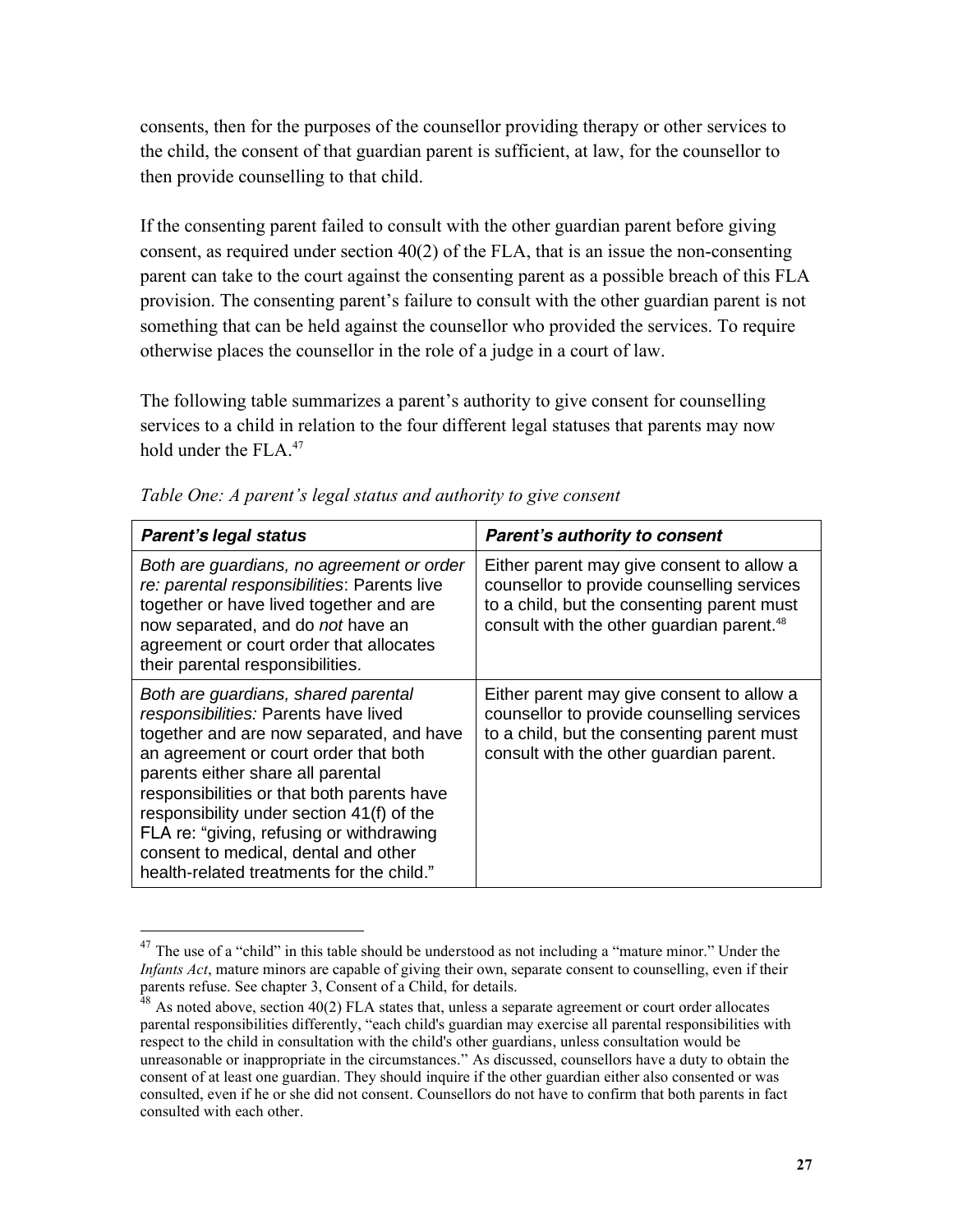| Both are guardians, but different allocation<br>of parental responsibilities: Parents have<br>lived together and are now separated, and<br>have an agreement or court order that<br>gives only one parent authority under<br>section 41(f) of the FLA re: "giving,<br>refusing or withdrawing consent to<br>medical, dental and other health-related<br>treatments for the child." | The parent with authority under section<br>41(f) may give consent, and that parent<br>does not have to consult with the other<br>guardian parent. |
|------------------------------------------------------------------------------------------------------------------------------------------------------------------------------------------------------------------------------------------------------------------------------------------------------------------------------------------------------------------------------------|---------------------------------------------------------------------------------------------------------------------------------------------------|
| Only one parent is guardian: Only one                                                                                                                                                                                                                                                                                                                                              | The guardian parent may give consent to                                                                                                           |
| parent is a guardian, either because of the                                                                                                                                                                                                                                                                                                                                        | allow a counsellor to provide counselling                                                                                                         |
| presumptions set out in section 39 of the                                                                                                                                                                                                                                                                                                                                          | services to a child, and that parent does                                                                                                         |
| FLA or because the parents have an                                                                                                                                                                                                                                                                                                                                                 | not have to consult with the other non-                                                                                                           |
| agreement or court order that states that                                                                                                                                                                                                                                                                                                                                          | guardian parent, because that parent does                                                                                                         |
| that parent is not a guardian.                                                                                                                                                                                                                                                                                                                                                     | not hold any parental responsibilities.                                                                                                           |

## **2.3) Questions to consider**

If a parent or other guardian comes to a counsellor seeking counselling for a child, whether or not that parent or others will be involved in the counselling sessions, there are some basic questions the counsellor should try to answer before proceeding. Answers to these questions should give the counsellor sufficient information to then allow that counsellor to know what his or her legal duties are in relation to obtaining proper consent from parents.

The first set of questions focus on understanding the legal status of the parents:

- Is the counselling being sought in relation to a marriage breakdown?
- What is the current stage in the separation or divorce process?
- Is there a final agreement or court order in place that defines their legal status? If not, at what date in the future is it anticipated there will be a final agreement or court order?
- Does an agreement or court order specify in writing that one parent is no longer a guardian of the child, but may have been granted access to the child?
- Does an agreement or court order specify in writing which guardian parent (if not both) has parental responsibilities? And do the parents hold the same or different parental responsibilities? In particular, have joint parental responsibilities been defined in some specific fashion, such as in relation to section 41(f) of the FLA regarding consenting to health care?
- Has a section 211 of the FLA assessment report been ordered or prepared? Is the parent prepared to make a copy of that report available? Is there an order directing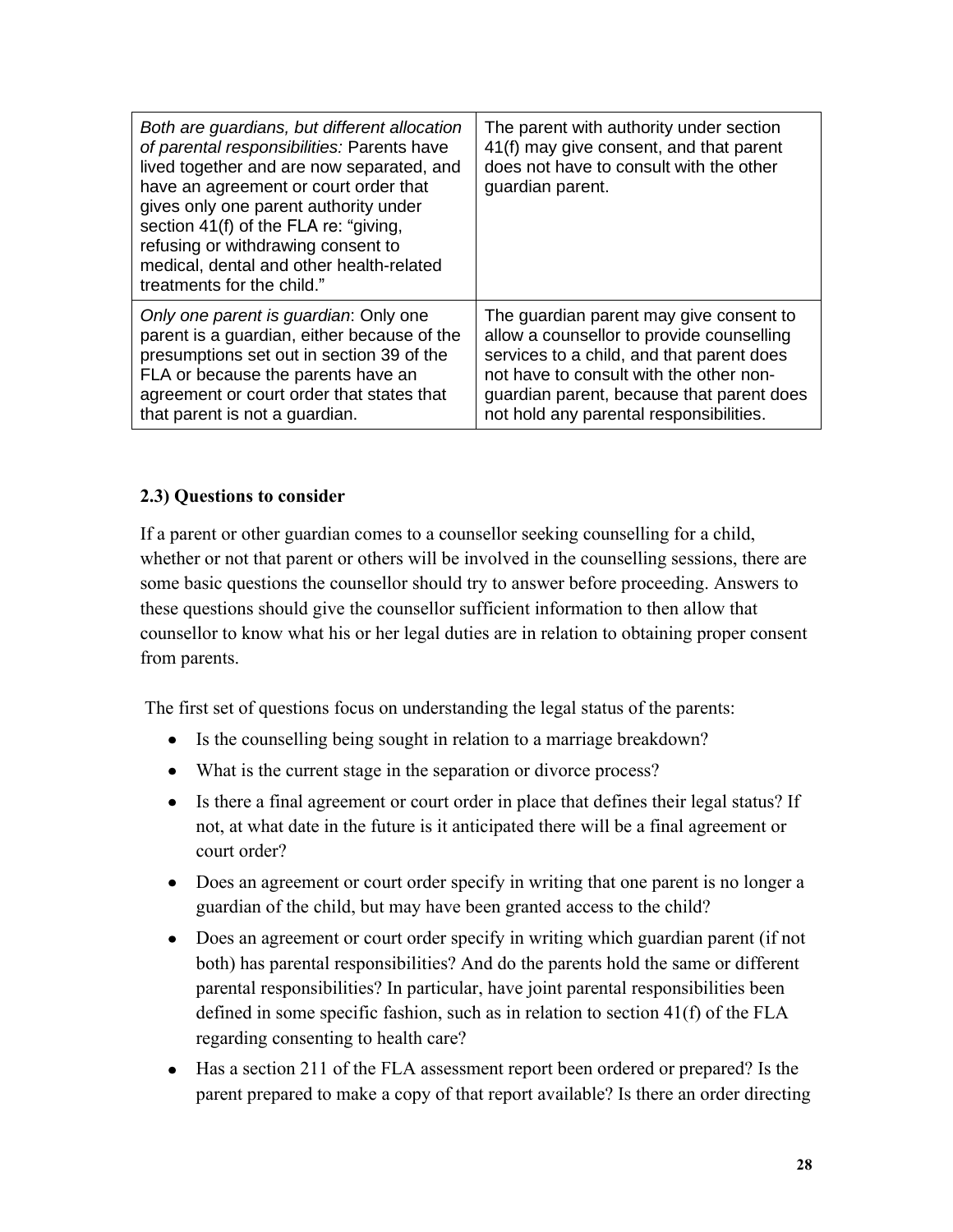that a service provider should review such a report?

It would be helpful if the counsellor saw (and made a copy of) any agreement or court order that exists. A counsellor is not expected to understand these legal documents. Depending on the circumstances, the counsellor may have to rely on the information of just one guardian parent as to the current legal situation and a description of content of any agreement or order. There is no legal duty on a counsellor to obtain additional information from other sources to confirm the information one parent may be providing.

If a guardian parent cannot provide a copy of an agreement or order for the counsellor to review, that fact and the information the parent then provided to the counsellor on these issues should be recorded in the clinical notes.

The next set of questions will further assist the counsellor to understand the nature of the relationship between the parents, and in particular whether or not there has been consultation between the guardian parents:

- Does the other guardian parent have knowledge of the proposed counselling? If the other parent does not know about the counselling, why did the requesting parent refuse to consult the other parent?
- Does the other guardian parent agree to the proposed counselling? If the other parent does not agree, why has that parent taken that position?
- Can information the child may provide during counselling be disclosed to one or both guardian parents? And to whom may that disclosed information be provided? And when?

Depending on where the parent(s) are in any legal proceedings and any resulting separation (parenting) agreement or court orders, some of the above questions may need to be revisited during subsequent counselling sessions.

While it is not critical that answers be obtained to every one of the above questions, keeping these questions in mind should help the counsellor obtain sufficient information so that the counsellor can meet his or her legal responsibilities in relation to obtaining proper consent from one or both parents. The answers should also help the counsellor to better understand how well the parents have met their duty to consult with each other.<sup>49</sup>

If the counsellor is seeing an older child, that child (as a "mature minor") may be able to

<sup>&</sup>lt;sup>49</sup> To be clear, the duty to consult is one that parents, not counsellors, hold. A counsellor does not have to confirm the parents in fact consulted or that such consultation or a refusal to consult was reasonable in the circumstances.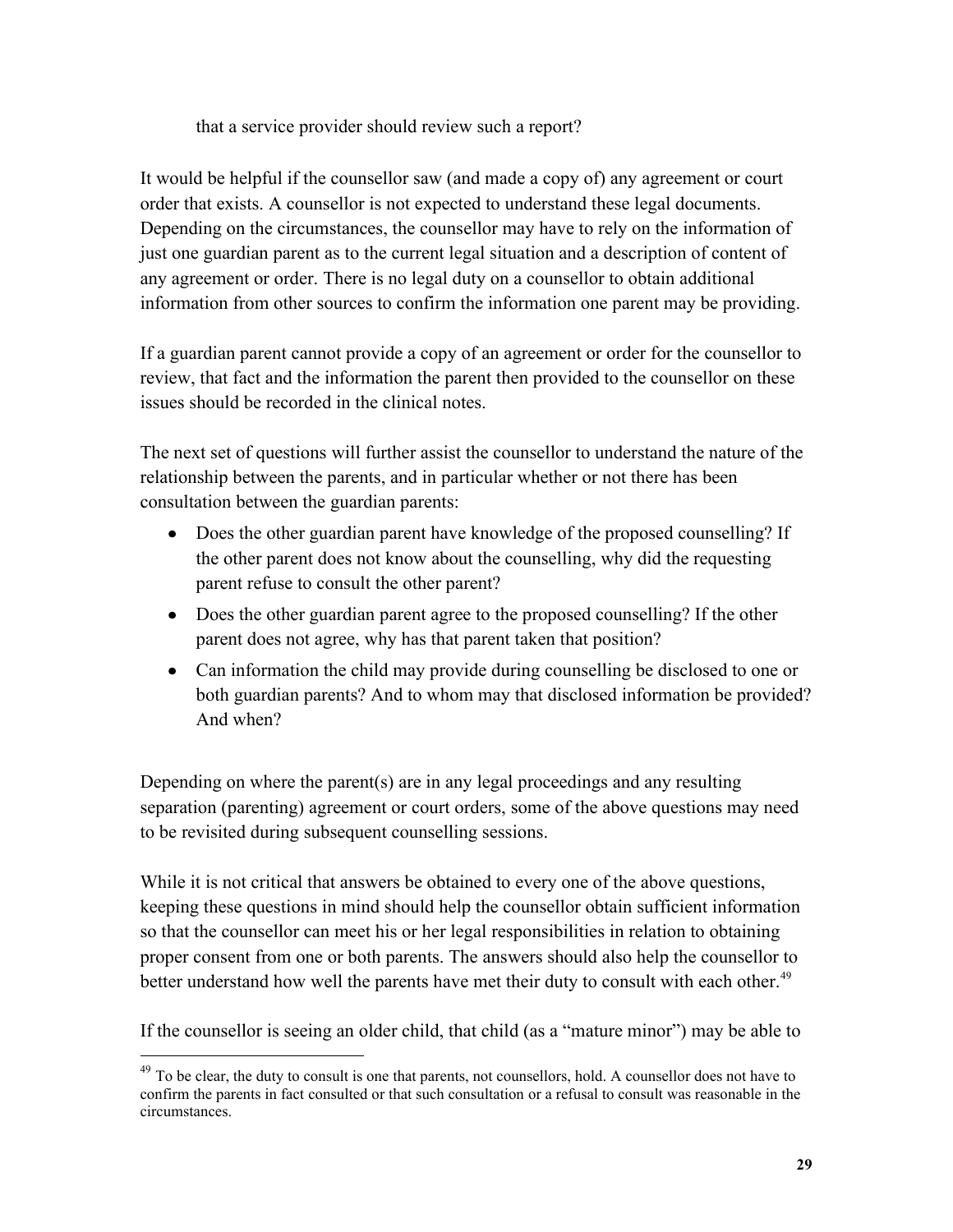give his or her own consent to the counselling therapy services without the need for the consent of either parent. In such cases, the legal status of the parents' relationship to that child would not be a determining factor. The counsellor should follow the guidance for obtaining the consent of a mature child as outlined in chapter 3, Consent of a Child.

## **2.4) Closing comments**

Although efforts are being made to make the legal system more sensitive to issues that can have a negative impact on a family breakdown, such as the changes that have been introduced by the new FLA, at its heart, the system can be very adversarial. Once legal proceedings have been commenced, parents can become entrenched in their positions.

The old language of family law can also further complicate matters. For example, it is not helpful that, in the past, custody disputes were referred to as "custody fights" or "wars." Again, it is hoped that the new approach and the use of different terminology as reflected in the new FLA will go some distance in addressing these problems.

Regardless, when considering consent for counselling during marital breakdown, it is important for the counsellor to exercise caution and to be mindful of the powerful dynamics that can be at play.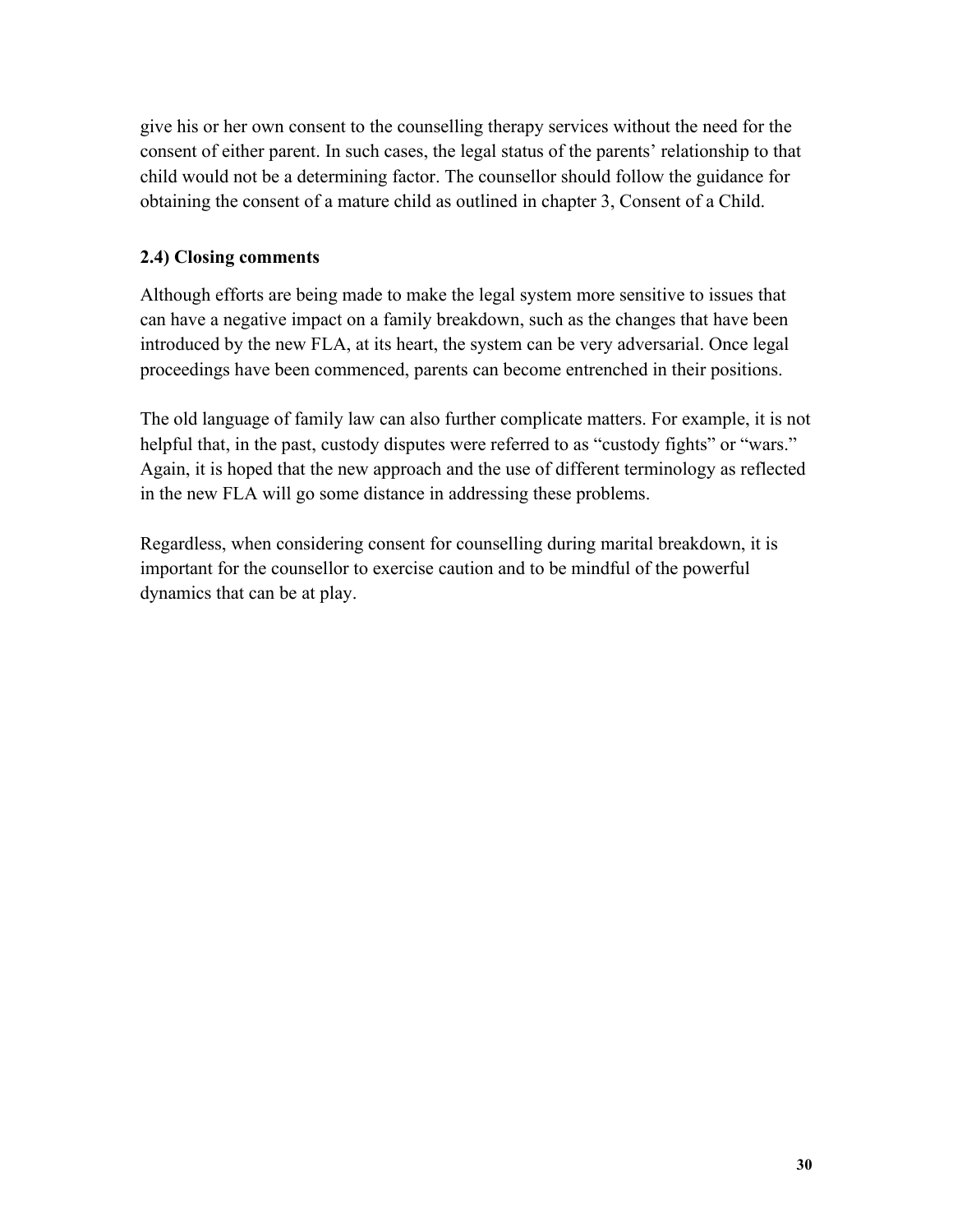## **3) CONSENT OF A CHILD**

The new *Family Law Act* does not change the common law as it relates to the capacity of a child to give, refuse or withdraw consent to counselling services. In fact, under either the *Infants Act*<sup>50</sup> or the common law, a child with sufficient capabilities (i.e. a "mature") minor") is able to give legally binding consent to a clinical counsellor and to do so without the need for the counsellor to seek the consent of that child's parent(s) or guardian(s).<sup>51</sup> This rule reflects the importance of focusing on the maturity of a child rather than on a predetermined chronological age.<sup>52</sup> The law recognizes that intellectual and emotional capabilities rather than chronological age is the critical factor in allowing children under the age of 19 to give valid consent. This rule is set out in BC legislation.

## **3.1) Does the** *Infants Act* **apply to counsellors?**

Section 17 of BC's *Infants Act* states that a child<sup>53</sup> under the age of 19 may consent to health care whether or not that health care would, in the absence of consent, constitute a trespass to the child's person. Further, if the child provides that consent, the child's consent is effective and it is not necessary for the health care provider to then obtain consent to the health care from the child's parent or guardian.

These provision of the *Infants Act* apply to "health care providers," so the first question is whether clinical counsellors fall within that definition. If they do, then section 17 of this Act would apply to their practices.

Section 17(1) defines a health care provider as: "includes a person licensed, certified or registered in British Columbia to provide health care." In turn, health care is defined as: "anything that is done for a therapeutic, preventive, palliative, diagnostic, cosmetic or other health related purpose, and includes a course of health care."

While the counselling services counsellors provide fall within the scope of the definition of health care, because counselling has not yet been designated as a health profession under the *Health Professions Act*, it could be argued that clinical counsellors are thus not

<sup>50</sup> R.S.B.C. 1996, c.223.

<sup>51</sup> The *Health Care (Consent) and Care Facilities (Admission) Act*, R.S.B.C. 1996, c.181 has codified the common law in relation to consent, but this new legislation does not apply to persons under 19 years of age. <sup>52</sup> While most Canadian provinces have adopted legislation like BC's *Infants Act*, only the Quebec

legislation has established a fixed age of 14 years, below which the parent or guardian or the court *must* consent for the purposes of proposed treatment or services.

<sup>&</sup>lt;sup>53</sup> The *Infants Act* uses the term "infant" which is defined to mean someone who is under the age of nineteen. I prefer to use the term "child," as an infant is commonly understood by most of us to be a very young child, usually a child under the age of two. Therefore, while the legislation uses the term "infant," I will use "child" in this chapter.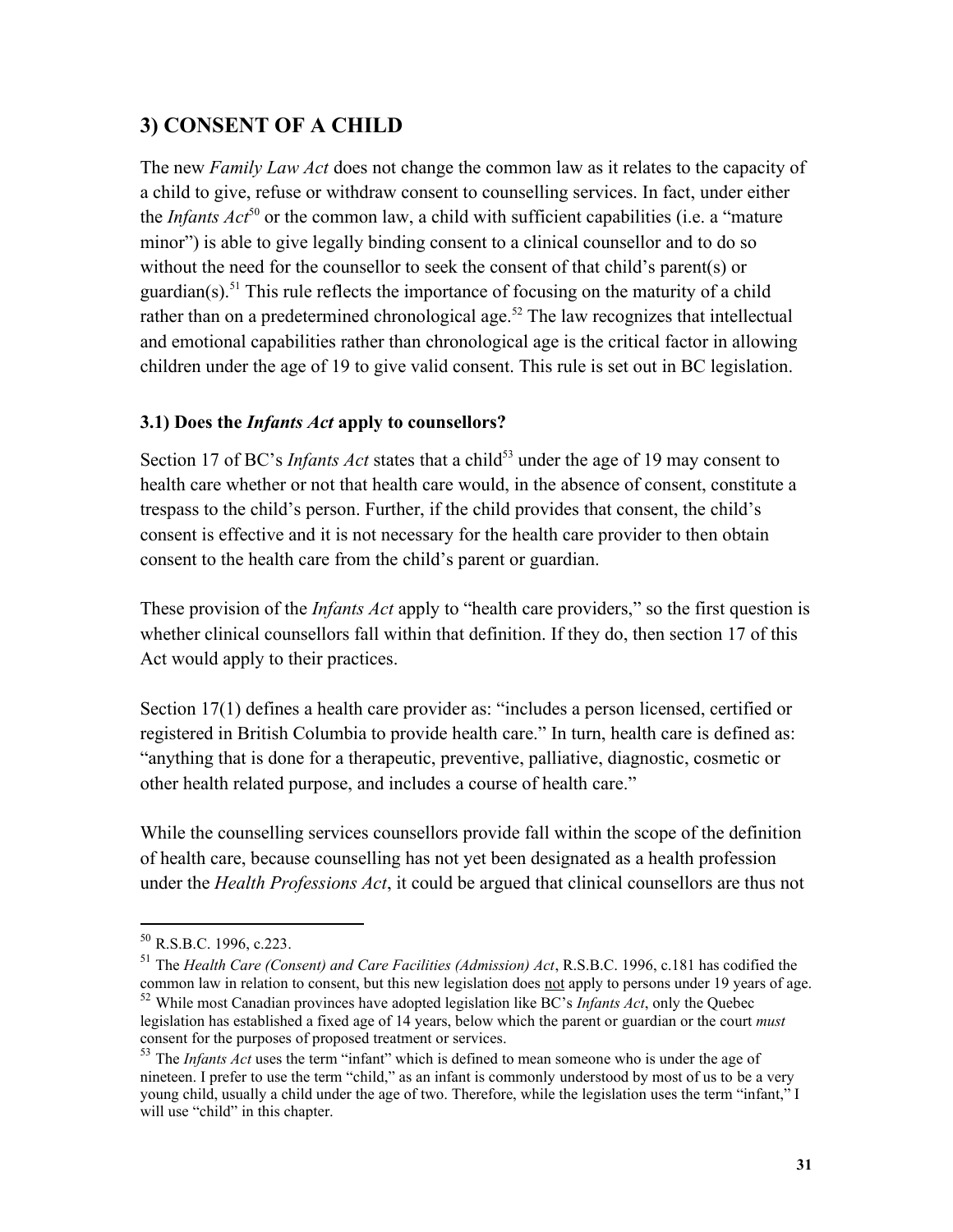health care providers and therefore are not covered under section 17 of the *Infants Act*.

On the other hand, because the definition of a health care provider starts with the word "includes," it could be argued that clinical counsellors are thus *not* excluded from this definition, even if they have yet to be designated under the *Health Professions Act*.

Whether or not counsellors are amongst the health care providers who can rely upon section 17 of the *Infants Act* is not a significant barrier. Even if clinical counsellors do not fall within the scope of this provision, they should be able to rely upon the common law rules that apply to obtaining consent from children as articulated in this section.

## **3.2) Can counsellors rely on the common law?**

 $\overline{a}$ 

The *Infants Act* has "encoded" the common law rules that apply to obtaining consent from children under the age of 19. However, the Act does not go further and expressly state that it replaces or extinguishes the common law. Indeed, as Huddart J. noted in Ney v. Canada (Attorney General)<sup>54</sup> at paragraph 14 (emphasis added):

A minor is capable of consenting to medical treatment to the extent that he or she can appreciate fully the nature and consequences of the medical procedure to be performed for her or his benefit. That common law rule has been little affected by [the *Infants Act*, which primarily fixes] an age at which a child is deemed capable of consenting.

Therefore, even if they are not covered under section 17 of the *Infants Act*, clinical counsellors can rely on the common law rules when they are seeking the consent of children. So, the question is: *What are the common law rules regarding consent by children?*

There have been few reported cases from BC that have considered the application of the *Infants Act*, in particular in relation to the common law. The leading case occurred in 1993. In Ney v. Canada (Attorney General), members of a religious advocacy group, the Citizens' Research Institute (CRI), sought a declaration that what is now section 17 of the *Infants Act* be deemed unconstitutional and an infringement on the rights of children and parents, as protected under the *Canadian Charter of Rights and Freedoms*.

In rejecting the CRI's application to strike-down the child consent provisions of the *Infants Act*, Huddart J. reviewed the common law rules that govern the right of children

<sup>54</sup> Ney v. Canada (Attorney General*)*, 79 B.C.L.R. (2d) 47, [1993] 6 W.W.R. 135, 102 D.L.R. (4th) 136 , 1993 CarswellBC 113, (BCSC, in chambers, May 3, 1993).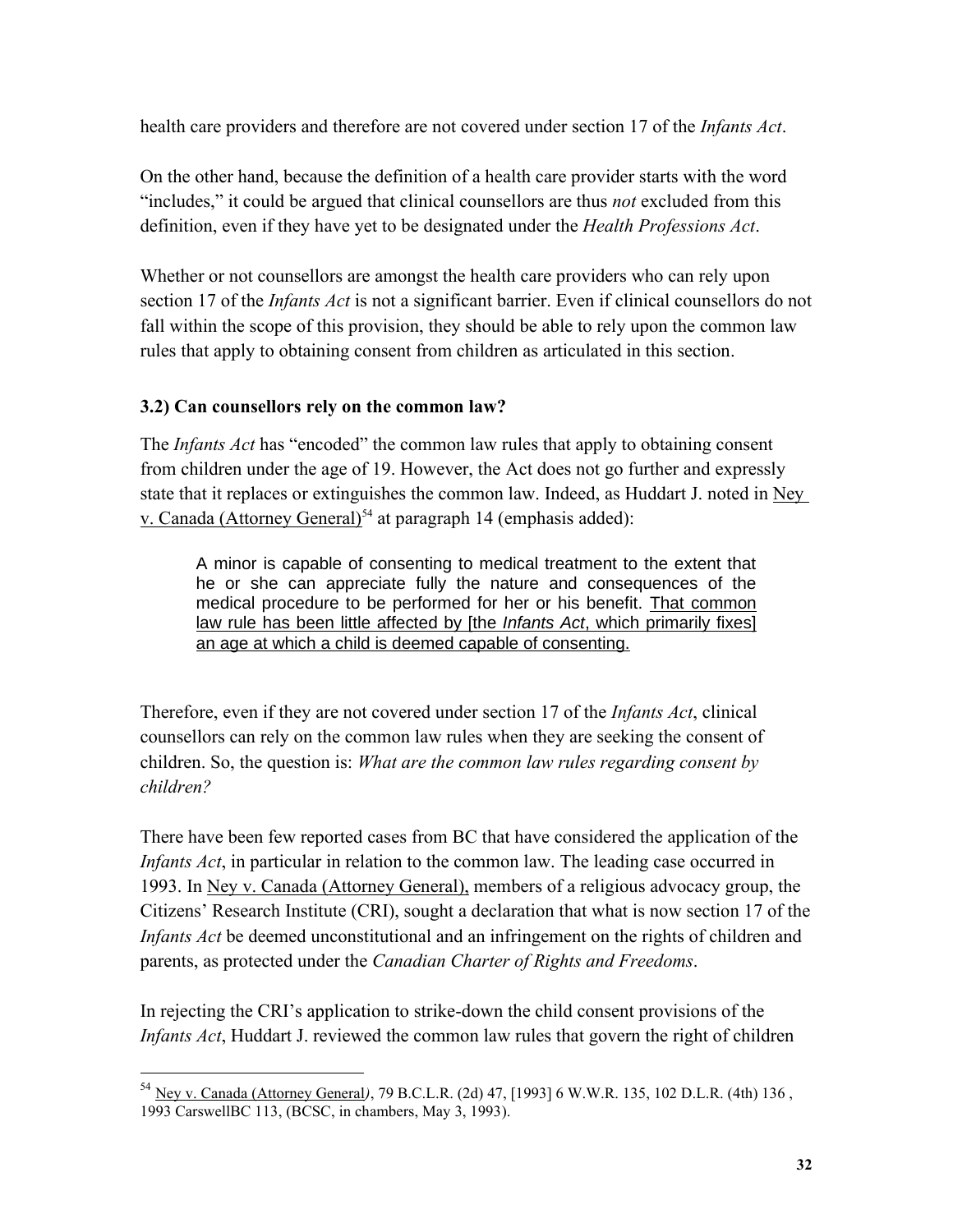under the age of 19 to consent (or to refuse consent or to withdraw consent) to health care. As noted above, she found the Act did not replace those rules.

It is useful to review the common law rules and then consider reported cases that have applied those rules.

### **3.3) The mature minor rule of consent**

As stated at the end of chapter 1, the six essential elements of adult consent to counselling can be summarized as follows:

- 1. while the adult client is presumed capable, it may be necessary for a counsellor to determine if he or she is incapable of making a decision about whether to give or refuse consent to the proposed counselling;
- 2. the adult's consent must relate to the proposed counselling;
- 3. the adult's consent must be given voluntarily;
- 4. the adult's consent can not obtained by fraud or misrepresentation;
- 5. the counsellor must provide the adult with information that a reasonable person would require to understand the proposed counselling and to make a decision;
- 6. the adult should have an opportunity to ask the counsellor questions and receive answers about the proposed counselling.

But to what extent are these six elements modified if we are considering children and their capacity to consent to counselling services?

In Ney, Hubbart J. summarized the common law rule of child consent to health care in these terms<sup>-55</sup>

In summary, at common law a child is capable of consenting to medical treatment if he or she has sufficient intelligence and maturity to fully appreciate the nature and consequences of a medical procedure to be performed for his or her benefit. It appears that the medical practitioner is to make this determination. If the child is incapable of meeting this test then the parents' consent will be required for treatment. It is not clear whether parental control yields to the child's independence or whether there are concurrent powers of consent. But it is clear that the parents may not veto treatment to which a capable child consents, and that neither child nor parents can require a medical practitioner to treat.

<sup>55</sup> Ney; *ibid,* at paras 33 and 34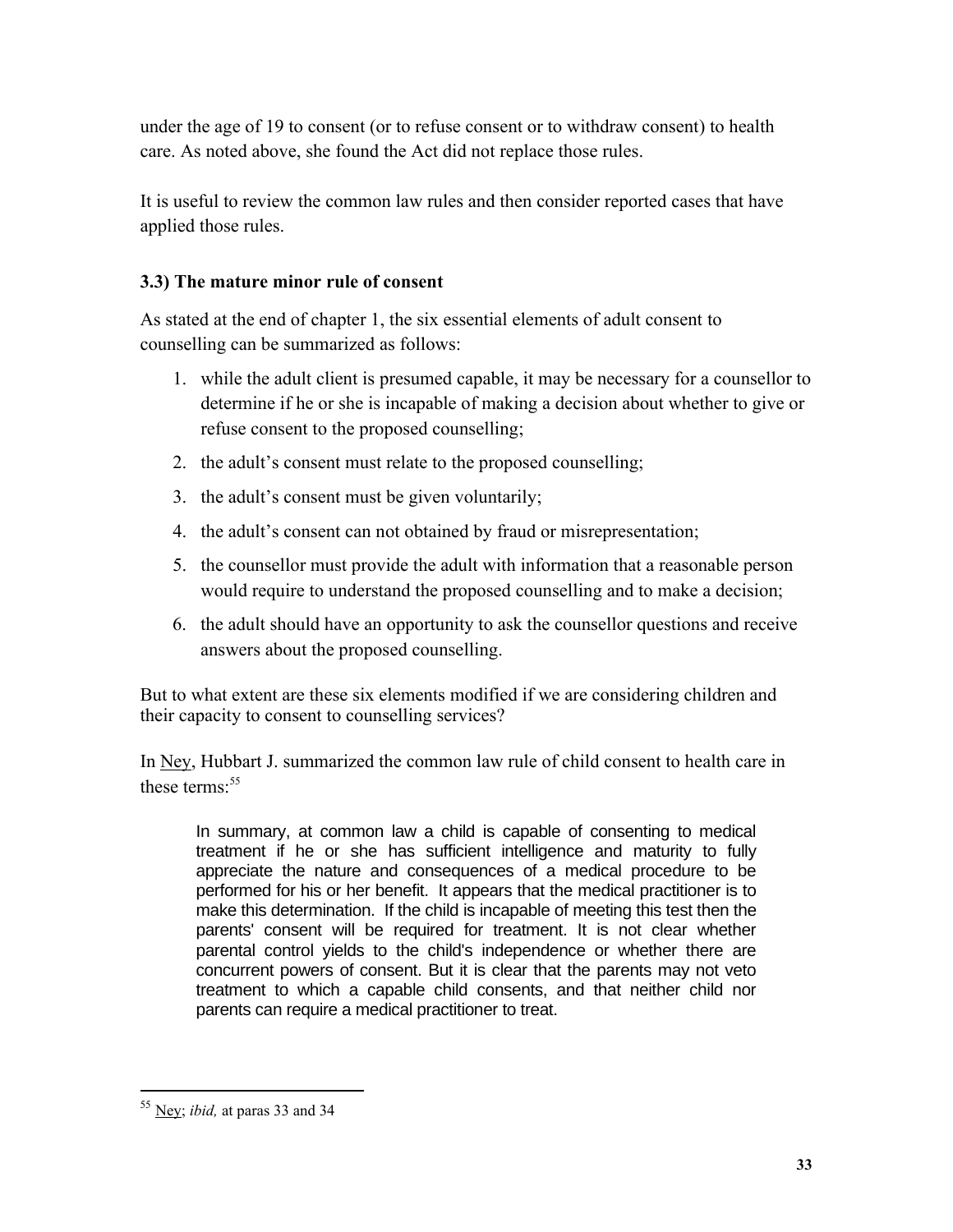Although the authorities to which I have referred discuss only medical practitioners, the common law has never applied one standard for obtaining consent to medical practitioners and another to nurses or dentists. No argument was presented as to why the same principles should not govern all health care providers whose professions are regulated by statute.

In brief, the common law does not require the consent of a child's parents or guardians, at least so long as the child is capable of giving his or her own consent. This is commonly referred to as the mature minor rule. This rule has two specific elements that are variations on the six essential elements of valid adult consent as summarized above.

#### (a) Counsellor must assess the child's capacity to consent

As discussed in chapter 1, the general law of consent (as also encoded in the *Health Care Consent Act*) presumes that all adults are capable of giving consent. In turn, if a health care provider is concerned that a particular adult client in a specific situation may not be capable, thus possibly setting aside that presumption, the provider must then ascertain if that adult is not capable. This is done on as assessment as to whether or not the adult demonstrates that he or she understands the information given by the health care provider that applies to that adult's situation. This is the essence of the first element of adult consent as outlined above.

The mature minor rule does not rest on the same presumption of capacity that applies to adults. Instead, the law starts with the presumption that children are not capable of giving consent. The mature minor rule then recognizes that a child, even a young child, may have sufficient capacity to give consent without the need for parental consent.

The mature minor rule (as reflected in the *Infants Act*) requires the provider to consider the extent to which a particular child's physical, mental and emotional development will allow that child to have a full appreciation of the nature and consequences of the proposed counselling services, including the consequences of refusing such services. If the provider determines that the child has the required capacity to make that decision, then that child is a "mature minor." Such a determination sets aside the presumption of child incapacity, and the law then recognizes that the child is then able to consent (or refuse or withdraw consent) regardless of what that child's parents or guardians may have decided.

Even if the *Infants Act* does not apply to counsellors, section 17(3)(a) of the Act simply describes the mature minor rule as requiring a health care provider to explain to the child the nature and consequences and reasonably foreseeable benefits and risks of the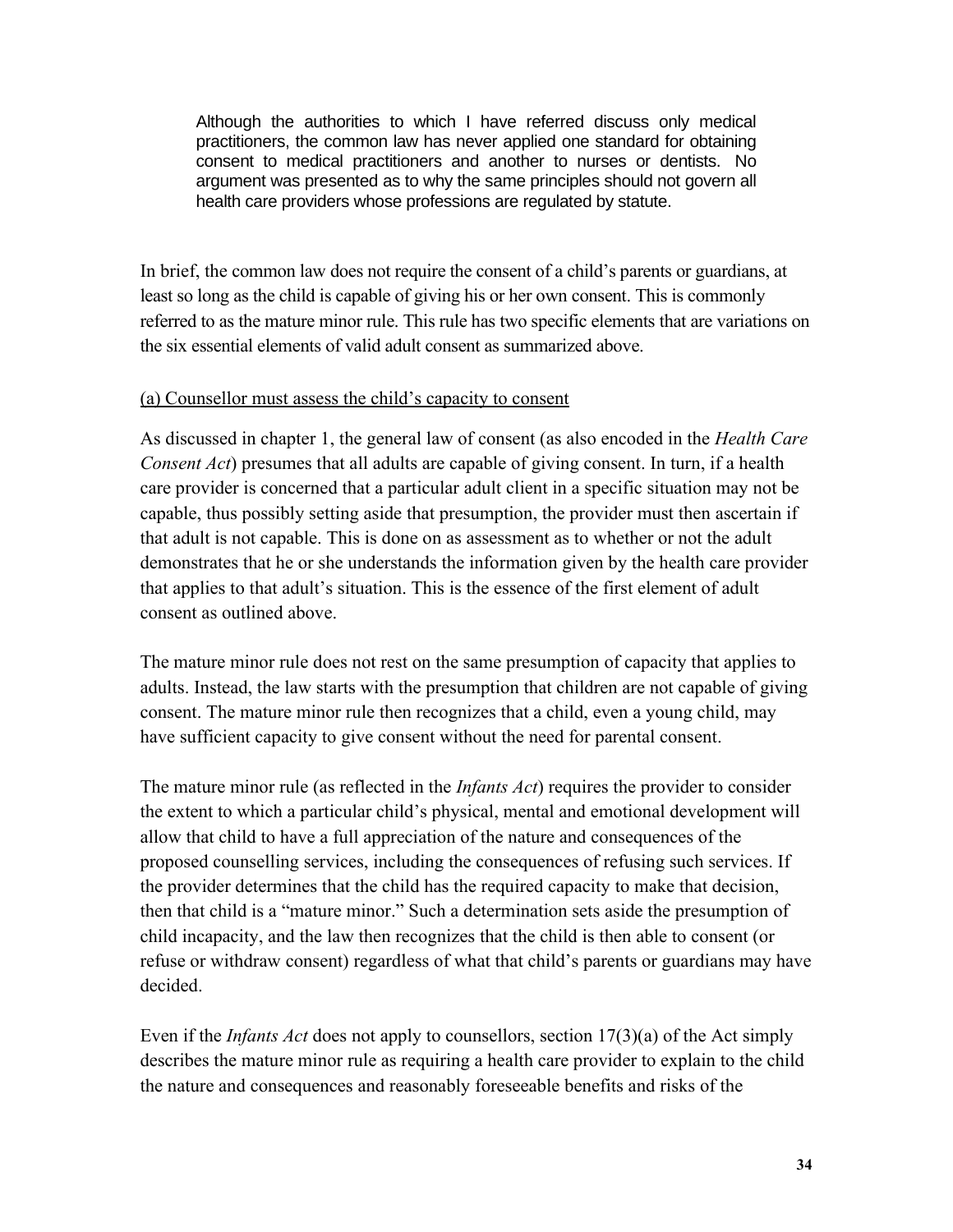proposed care, and, most importantly, to be satisfied that the child understands these benefits and risks. This necessarily involves the provider having to ascertain that the child has sufficient intelligence and maturity to have such an understanding, as a precondition for then giving consent. This rule applies equally to clinical counsellors.

Whether at common law or through the *Infants Act*, in particular as interpreted in the Ney case, it is clear that there is no longer a set age at which a child is deemed to be capable. Of course the *Health Care Consent Act* effectively declares that when someone turns 19, they are then deemed to be capable of consent, and that presumption can be overturned only in the face of evidence that a particular adult is not capable. But the law clearly takes a flexible approach to determining when any particular child might be capable of giving his or her own consent.

In the Ney case, Huddart J. noted that a child's capacity to consent is not a switch that suddenly turns on or will remain on in all circumstances:  $56$ 

[The] parental right to consent to a child's medical treatment exists only when the child is not capable of granting or refusing consent. This is not a sudden passing of the power but rather a gradual relinquishment of the decision-making power from the parent to the child as the latter's maturity and intelligence increases.

Thus, the further a child matures, the more likely he or she would be able to consent to more complicated or risky services. As was noted by one legal commentator referred to in the  $Ney$  decision:<sup>57</sup>

The common law does not fix any age, below which minors are automatically incapable of consenting to medical procedures. It all depends on whether the minor can understand what is involved in the procedure in question. ... [M]any children under the age of ten would probably be capable of consenting to relatively minor and straightforward medical procedures.

For example, if the nature of the therapy were minor or straightforward with little risk to the child, then less understanding may be required than if the treatment was more complex or posed a greater risk to the child's health. The clinical counsellor must provide the child with information that a reasonable person would require to understand the

<sup>56</sup> Huddart J. in Ney, *ibid*, at paras. 31.

<sup>57</sup> Professor Skegg quoted by Gosse, R. in "Consent to Medical Treatment: A Minor Digression" (1974), 9 U.B.C.L.R. 56, at pp. 61-62.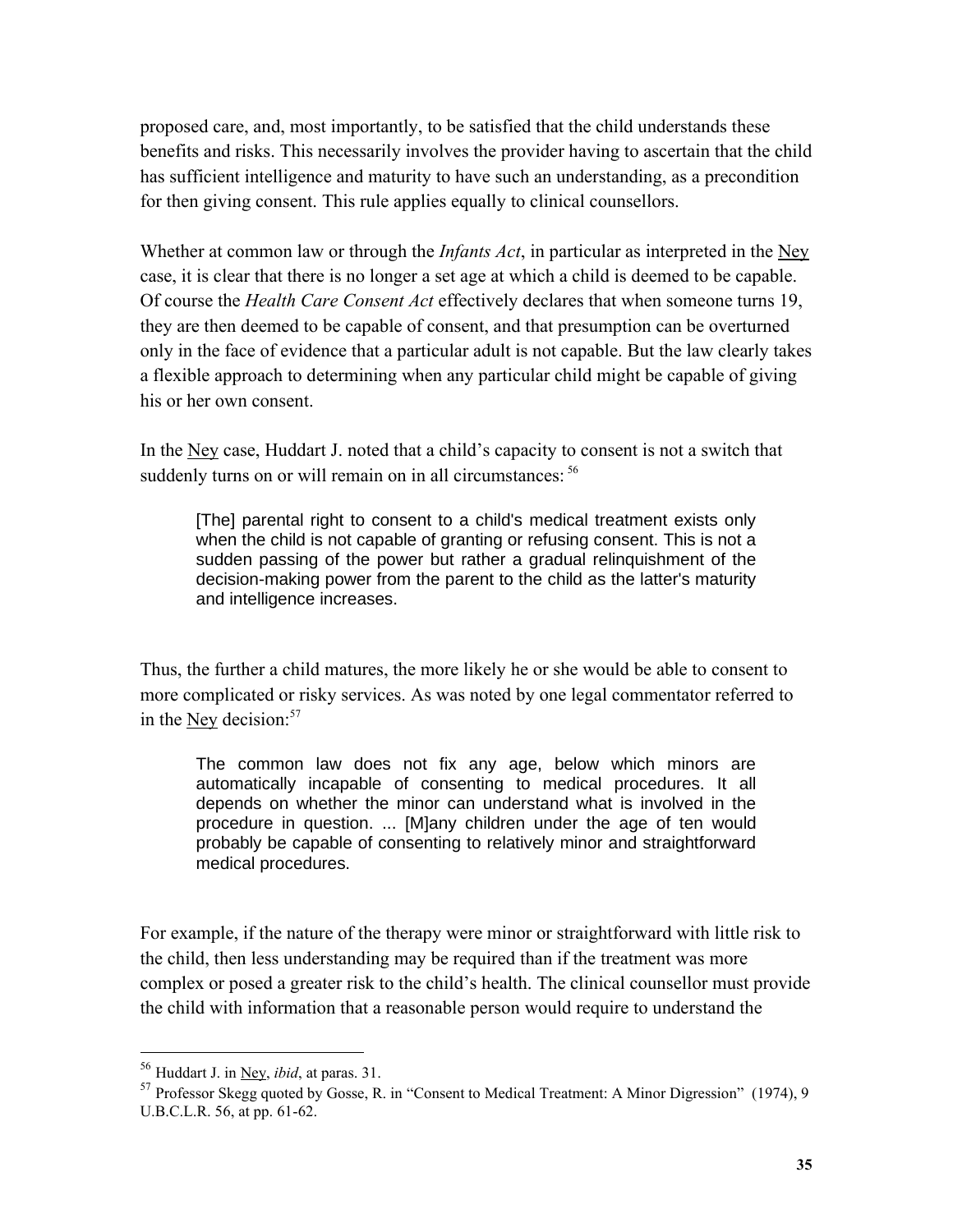services being offered and then make a decision. This would include disclosing information about the nature and purpose of the service or therapy, and any risks and benefits a reasonable person would want to know about. Alternatives to what is being proposed should also be discussed, if applicable. The child should be given an opportunity to have any questions about the services or therapy answered by the counsellor.

The assessment of the child's capabilities is one the counsellor should make, rather than leaving it to the parents or guardians to decide.<sup>58</sup> The Canadian Bar Association, BC Branch, described this issue in these terms:<sup>59</sup>

Children who are capable can normally get medical treatment without their parents' or guardians' knowledge or consent for things like birth control, abortion, mental health problems, sexually transmitted diseases, and alcohol and drug addiction problems. There are some exceptions to this general rule, and in some cases, parents may be able to get this information. For example, if there is good reason to believe that a child might harm themselves or others, or that there is reportable abuse (physical, sexual or emotional) then the information may not stay private. In such a case, the child should be told why their information won't be kept private and who it will be shared with.

While this scenario may not arise in a counselling practice, if a child cannot communicate consent for some reason (even if the child appears to have sufficient intelligence to understand, etc.), the counsellor should obtain consent from some other source, such as the child's guardian parent. $60$ 

A counsellor should carefully record in the clinical notes what process the counsellor followed to ascertain whether or not the child understood and appreciated the services being proposed and the risks. This would include any conclusions the counsellor may have reached about the child's intelligence and capacity to understand. A counsellor who is not skilled in performing such assessments should consult with another health care provided who is trained and experienced in these matters.

<sup>58</sup> Huddart J. in Ney, *supra*, footnote 54, at paras. 31 explained that, in relation to medical treatment, the treating physician alone should make these determinations: "[The] authorities [indicate] that it is the medical practitioner rather than the parents who is to determine whether the minor is capable of consenting." And later at para 33: "It appears that the medical practitioner is to make this determination." The same rule should apply to a counsellor's assessment of a child's capacity in relation to proposed counselling services.

<sup>59</sup> Canadian Bar Association, BC Branch *[Children and Consent to Medical Care](file:///C:/Users/georgebryce/Desktop/BUSINESS/LAW%20ACTIVE%20FILES/CLIENTS%20176%20-%20200/187)%20BCACC%20Commentaries/05)%20Consent/Sources/Consent%20of%20Minors/CBABC%20re%20Children%20and%20Consent%20to%20Medical%20Care.webarchive)*; posted at the CBABC website (undated).

 $60$  For a discussion on parental consent, see the previous chapter in this Commentary.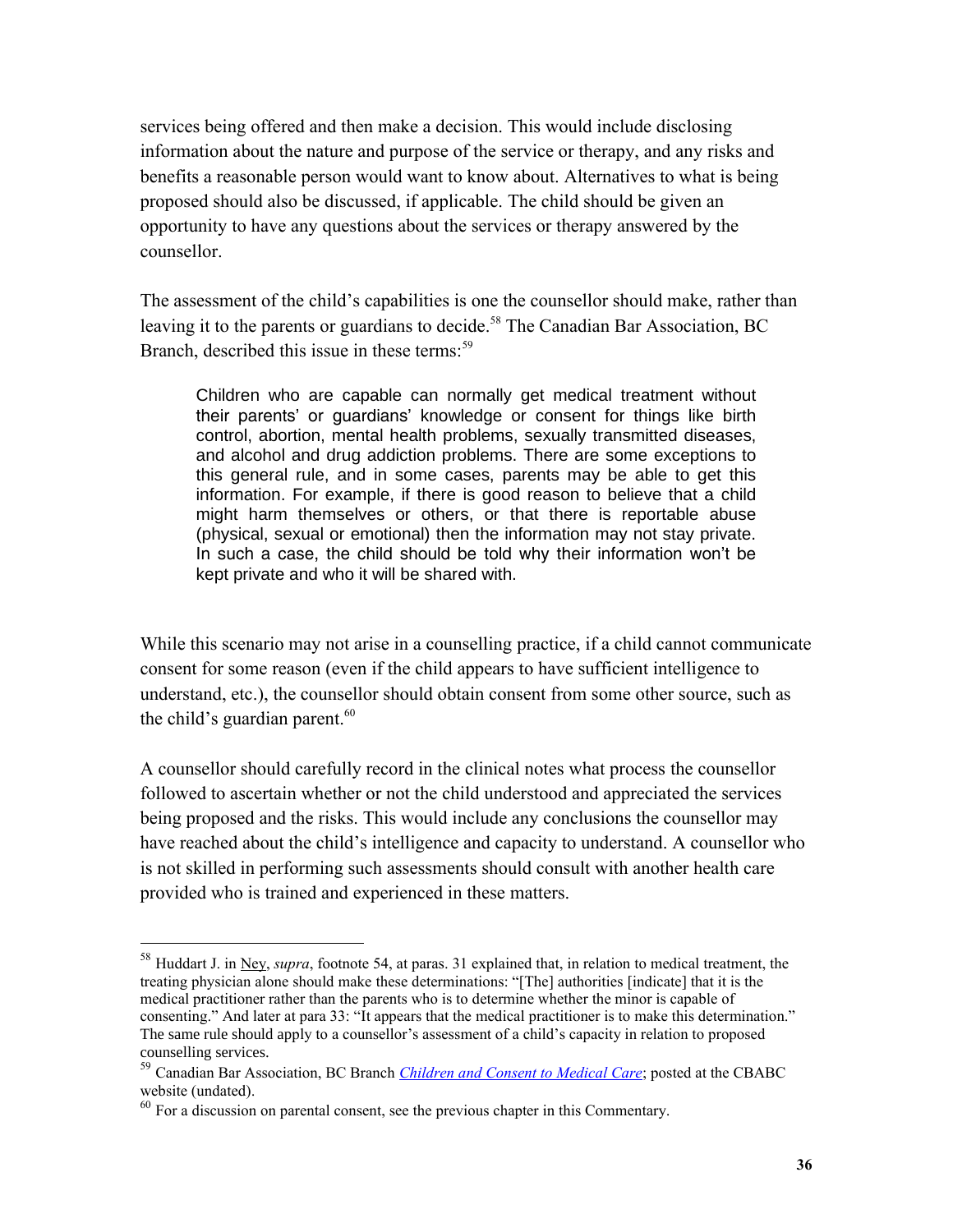While the need to assess the capabilities of a child, as part of the mature minor rule, can be seen as a variation of the first element of an adult's valid consent, the second aspect of this rule appears to be unique to children.

#### (a) Best interests of the child

The common law's mature minor rule places an additional condition on a child's consent that does not appear to be an expressed part of the general law of consent that applies to adults. This additional requirement, as set out in what is now section 17(3)(b) of the *Infants Act*, states that the provider must "made reasonable efforts to determine and has concluded that the health care is in the infant's best interests." A similar requirement is part of the common law mature minor rule.

The condition that a proposed counselling service should be in the child's best interests has it origins more in child protection law than the law of consent. To satisfy this condition, a counsellor should take appropriate steps to ensure that the proposed counselling therapy or service is in fact in the child's best interests.

The best interests of the child should be assessed from the standpoint of the child, not from the standpoint or views of the parents or guardians. A counsellor is thus required to consider the child's circumstances and particular needs.

## **3.4) When parental consent is not required**

As noted above, a counsellor should not assess a child's capability to consent by taking into consideration the views of that child's parents as to whether or not their child is capable. The counsellor's assessment should be done independently of the child's parents or guardians. The counsellor could seek out the views of the parents on whether or not the child has the capacity to consent to the particular counselling, but should do so only if the child so agrees.

Further, the counsellor's assessment as to whether or not the counselling is in the best interests of a particular child should also not be influenced by the views or opinions of that child's parents or guardians. The counsellor's assessment must be done objectively and at arms-length from the parents. The counsellor can consult with the parents on the question of best interests, but, again, should do so only if the child so agrees.

Once a counsellor has determined that a child is a mature minor and is thus capable of giving his or her own consent, this finding has a further outcome: The counsellor should not then breach that child's confidentiality by discussing the child's circumstances or the counselling that was provided *unless the child expressly consents to such disclosures* to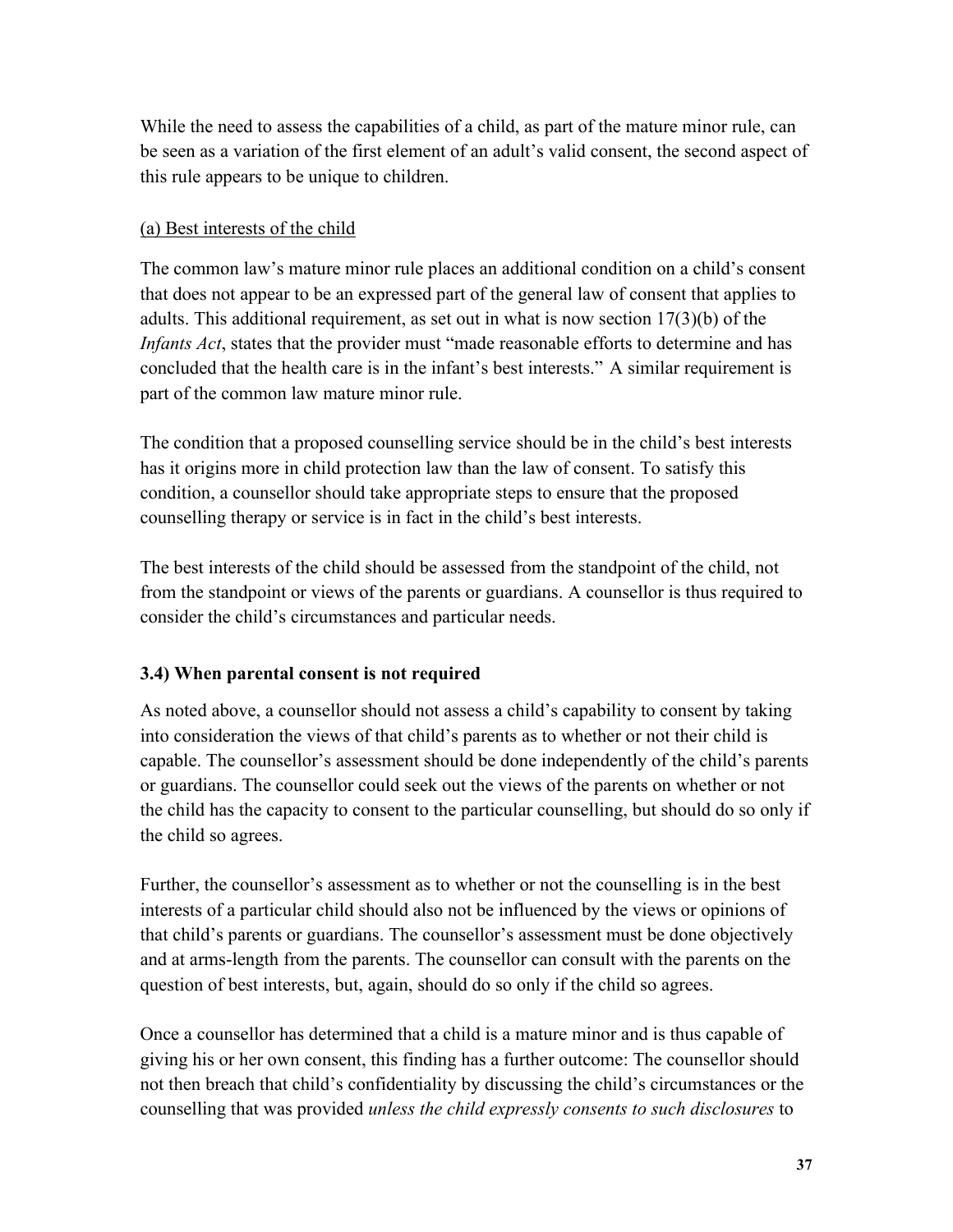the parents or guardians.

The same rule that allows a mature minor to give, withhold or revoke his or her own consent without parental interference applies equally to that mature minor's ability to decide whether or not their personal information can be shared with his or her parents or others. While there are some limits to this rule, such as if the child is in need of protection, <sup>61</sup> in most situations it would be a breach of the mature minor's confidence for a counsellor to speak to that child's parents or guardians about confidential clinical information provided by that child during counselling.

A counsellor should make it clear to any mature minor he or she is counselling that the counsellor will not discuss that child's personal information with parents or guardians without that child's expressed consent to such disclosure. If the counsellor feels there is a need for such disclosure, the counsellor should ask the mature minor if the information in question can be shared with that child's parents or guardians, as may be indicated. In turn, the counsellor should record in the clinical notes whether or not the mature minor gave consent to that disclosure. In these circumstances, a signed consent to disclosure form may be good practice.

## **3.5) When parental consent may be required**

On the other hand, if a counsellor determines that a child lacks the necessary capacity to give independent consent in relation to proposed counselling services, the counsellor must then seek the consent of that child's parents or guardians, applying the rules discussed in the chapter 2. In giving their consent to the proposed counselling services, the parents or guardians themselves are to be guided by what is in the best interests of their child.

In the (hopefully rare) situation when a counsellor feels a parent or guardian is refusing to give consent so that a child may obtain appropriate counselling services, the counsellor may then have a basis to so report that situation to the child protection authorities. This would be, for example, where a parent's refusal might result in some harm to the particular child. 62

It is possible for a child to consent independently to counselling services, even during a marriage breakdown. It will likely be a rare situation when a child, even a "mature

<sup>&</sup>lt;sup>61</sup> For a more detailed consideration of a counsellor's legal duty to report a child in need of protection, see chapter 3 in Bryce, G, *[Legal Commentary: How Private is Private?](http://bc-counsellors.org/wp-content/uploads/2013/03/2012-06-20HowPrivateIsPrivate.pdf)*, a publication of the BCACC (June 20, 2012).

<sup>62</sup> *Ibid*.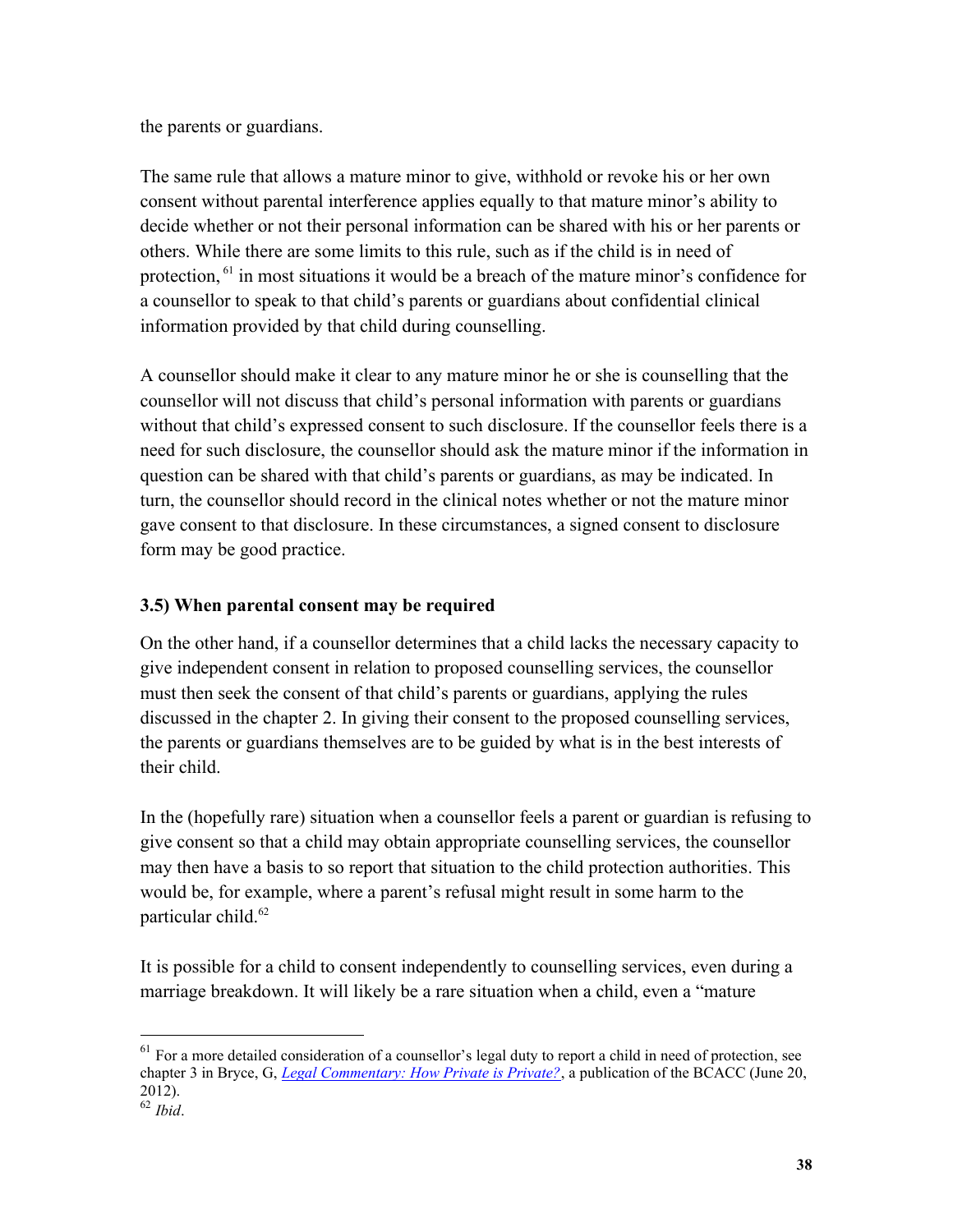minor" will come to a counsellor alone and ask for counselling services without a parent also being involved and aware, such as paying for those services. Therefore, as a practical matter, a counsellor should understand the scope and limits of a parent's role in consenting to counselling services being provided to children, in particular if the counsellor is to see the child alone.

On the other hand, a counsellor should be prepared that from time to time a mature minor may ask the counsellor for counselling, and to do so without having first obtained the consent or approval of that child's parents or guardians. Such situations are mostly likely to arise in situations of marriage breakdown or divorce.

## **3.6) Examples from reported cases**

It is useful to present a few examples from reported cases where the courts have found that mature minors are capable of giving (or even withholding) consent without having to also involve their parents. These examples will serve to illustrate how the common law mature minor rule has been applied in the past.

I have found no reported Canadian cases that have considered the issue of a mature minor's right to consent to or refuse in relation to the provision of counselling services. This is not surprising, given that such consent or refusal is unlikely to result in serious harm or death of the affected child, and therefore would not result in a court case. Instead, the reported cases have considered consent or refusal in relation to medical treatments; for example (in chronological order):

- In  $C_{.}$  (J.S.) v. Wren,<sup>63</sup> the Alberta Court of Appeal found that a 16-year-old girl was of sufficient intelligence and maturity to give valid consent to an abortion that her parents opposed.
- In  $R. v. W. (D.D.)<sup>64</sup>$  the BC Court of Appeal ruled that a 16 year old girl was capable of refusing to provide a sample of her blood for DNA testing that was sought by her mother's brother for the purposes of proving that he was her father.
- In  $Van$  Mol v. Ashmore,<sup>65</sup> a doctor was found negligent in performing surgery that resulted in a permanent, disabling injury to a 16 year old girl because only she (and not her parents) should have given informed consent. Because the doctor failed to

 $^{63}$  [1987] 2 W.W.R. 669 at 671 (Alta. C.A.)

<sup>64</sup> (1997) 114 C.C.C. (3d) 506, 90 B.C.A.C. 191, 147 W.A.C. 191, [1997] B.C.J. No. 744 (BCCA)

<sup>65</sup> (1999) 168 D.L.R. (4th) 637, 116 B.C.A.C. 161, 190 W.A.C. 161, 58 B.C.L.R. (3d) 305, 44 C.C.L.T.

<sup>(2</sup>d) 228, [1999] 6 W.W.R. 501, [1999] B.C.J. No. 31, 6 W.W.R. 501, 1999 BCCA 6 (BCCA)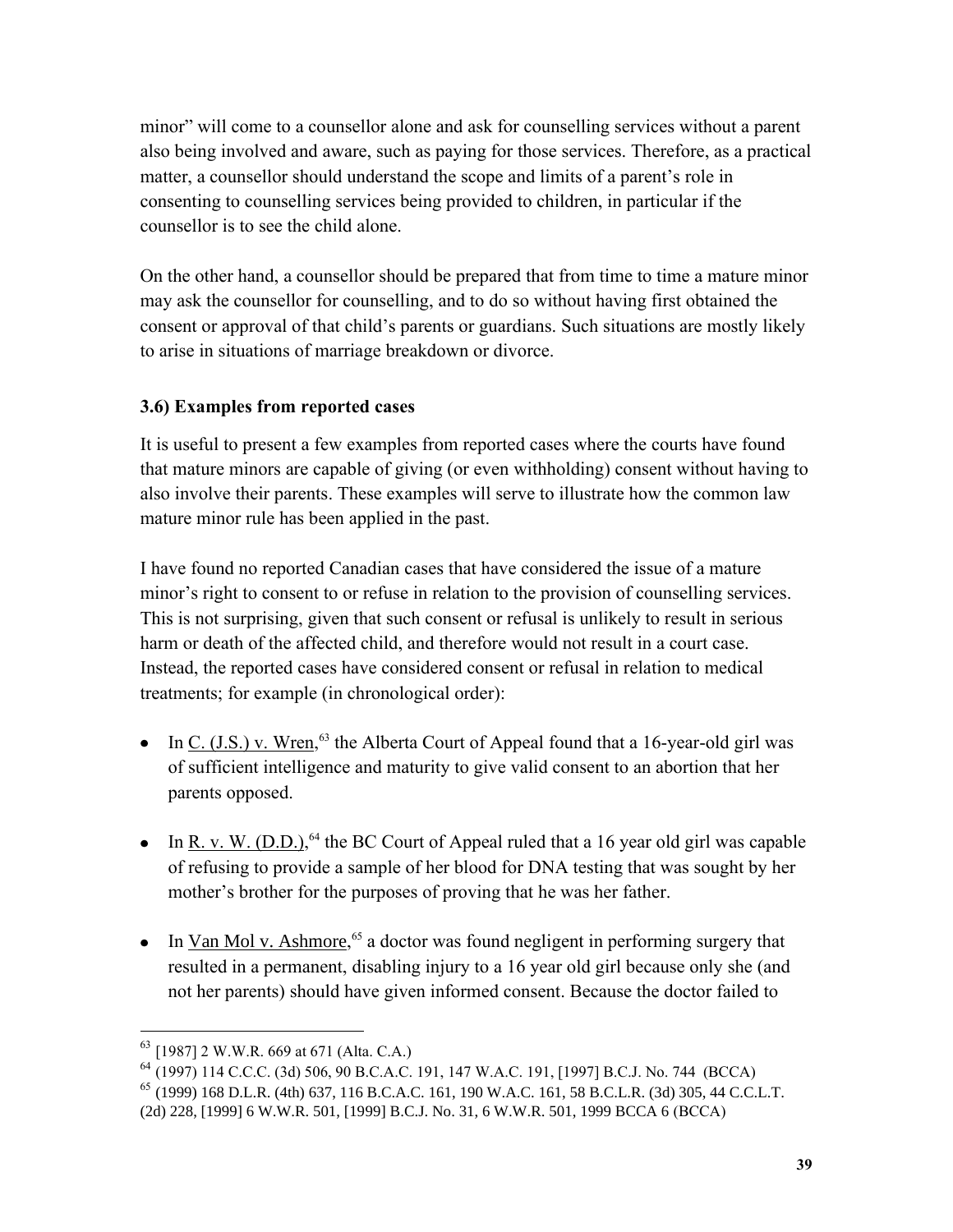disclose to her a significant risk of the surgery that then occurred, the BC Court of Appeal determined that the failure to disclose negated her consent.<sup>66</sup>

In another and more recent BC case, the issue was whether child protection authorities have the legislative authority to act, notwithstanding a mature minor's refusal of medical treatment. This possibility was identified by Hubbart J in the Ney case: "[T]his rule is modified only to the extent that the decision of a child or parents may be overridden under the provisions of the *Family and Child Services Act* or by the court acting under its *parens patriae* jurisdiction."

In B. (S.J.) (Litigation Guardian of) v. British Columbia (Director of Child, Family & Community Service),<sup>67</sup> a 14-year old girl and a member of Fellowship of Jehovah's was diagnosed with cancer, which required surgery followed by chemotherapy. She consented to surgery and chemotherapy, but refused consent to blood transfusions if necessary, based on her religious beliefs. When complications arose with child's condition, the Ministry for Children and Families applied to court seeking authorization for blood transfusion. At trial, the judge determined that chemotherapy and drugs to treat blood clotting were mandatory treatments and granted an order under section 29 of *Child, Family and Community Service Act* (CFCSA). On appeal, the court found that the trial judge did not err in holding that section 29 of CFCSA authorized necessary medical treatment of a mature minor who refused to consent to such health care, even if such refusal was made pursuant to section 17 of the *Infants Act*. In effect, the court ruled that neither the common law right to consent (or refuse) nor the *Infants Act* interferes with the *parens partriae* jurisdiction of the court. Where it is in the minor's best interests, the court may override a minor's refusal to consent to treatment pursuant to the CFCSA.

It is unlikely that a similar case would arise if a child were to refuse to participate in clinical counselling. Unlike the situation in B. (S.J.), court intervention to order a child to have counselling is not likely to take place or be justified because it would probably not be possible to prove that counselling is or will be *essential* to preserve the child's life or prevent serious or permanent impairment to health.

<sup>&</sup>lt;sup>66</sup> Speaking for the majority, Lambert J.A. in <u>Van Mol v. Ashmore</u> stated (at para. 89): "If the child did not have sufficient intelligence and understanding to consent, then only the parents could consent and their consent would be sufficient. But once the child had sufficient intelligence and understanding to consent, then the consent of the child alone would be sufficient. The capacity of the parents to consent on behalf of the child did not coexist with the child's own capacity to consent or refuse consent."

<sup>67</sup> 2005 BCSC 573, 2005 CarswellBC 865, [2005] B.C.W.L.D. 3857, [2005] B.C.W.L.D. 3939, [2005] B.C.W.L.D. 3895, [2005] B.C.W.L.D. 3893, [2005] B.C.W.L.D. 3894, [2005] B.C.W.L.D. 3892, [2005] W.D.F.L. 2679, 42 B.C.L.R. (4th) 321 (BCSC, chambers, April 11, 2005)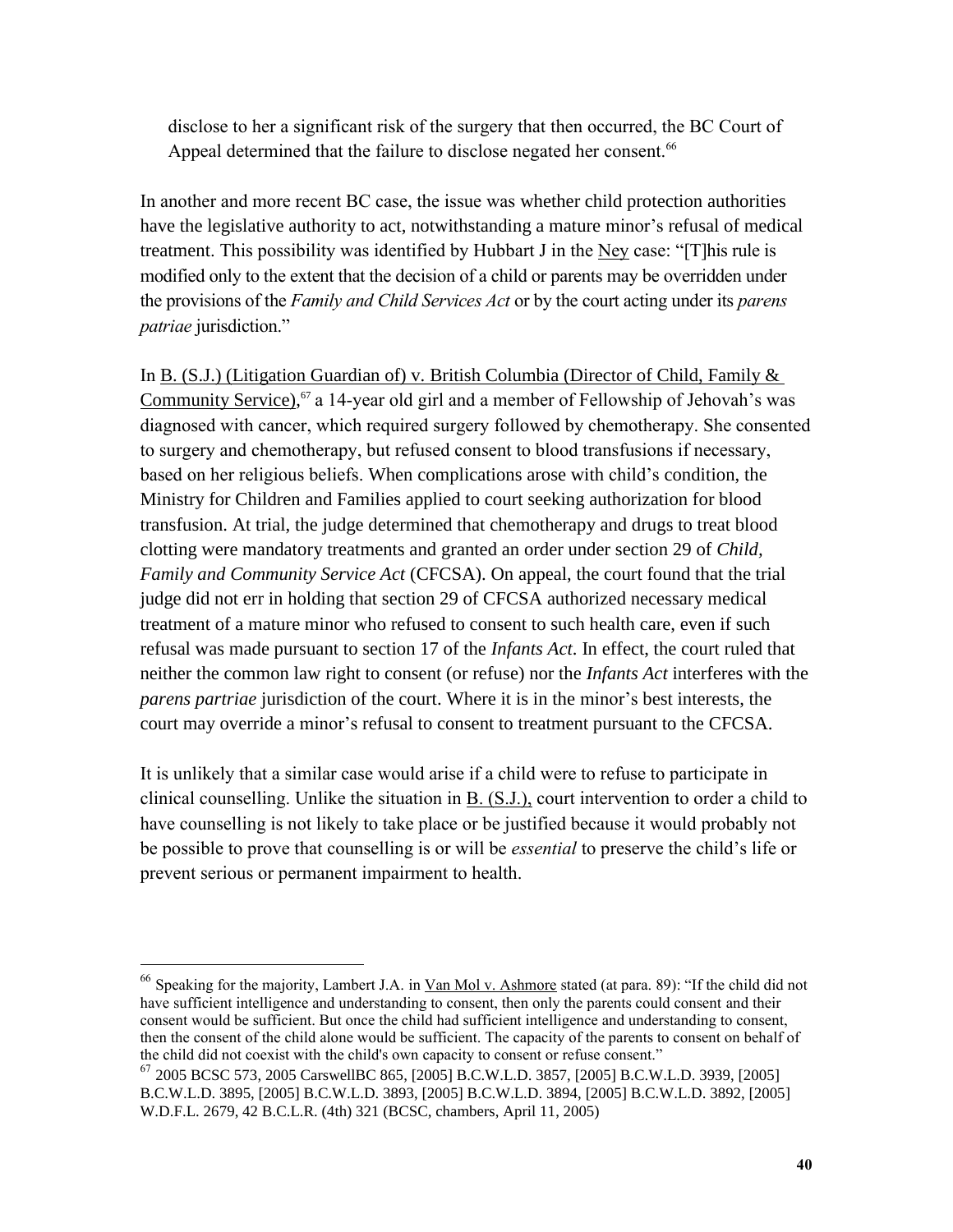## **3.7) Summary**

In deciding whether a child has the capacity to give his or her own consent, the focus of a counsellor's assessment will be on the extent to which the child's physical, mental and emotional development will allow for that child to fully appreciate the nature and consequences of the proposed counselling therapy services, including the refusal of such services. Generally speaking, where the counsellor determines that the child lacks the necessary capacity, the counsellor should then seek out the consent of the parents or guardians who are thus authorized to consent to treatment on the child's behalf. In turn, the parents or guardians must be guided by what is in the best interests of that child.

Given the refinements the mature minor rule makes to the general law of consent that applies to adults, the following are the seven essential elements for valid child consent as they would apply to counselling therapy:

- 1. the child must be capable of making a decision about whether to give or refuse consent to the proposed counselling;
- 2. the child's consent must relate to the proposed counselling;
- 3. the child's consent must be given voluntarily;
- 4. the child's consent can not obtained by fraud or misrepresentation;
- 5. the counsellor must provide the child with information that a reasonable person would require to understand the proposed counselling and to make a decision;
- 6. the child should have an opportunity to ask questions and receive answers about the proposed counselling;
- 7. the proposed counselling must be in the child's best interests.

In summary, if a counsellor is satisfied that the above conditions have been met, the counsellor should then be able to provide the intended counselling therapy service to the mature minor with that child's consent and without fear of parental retribution.